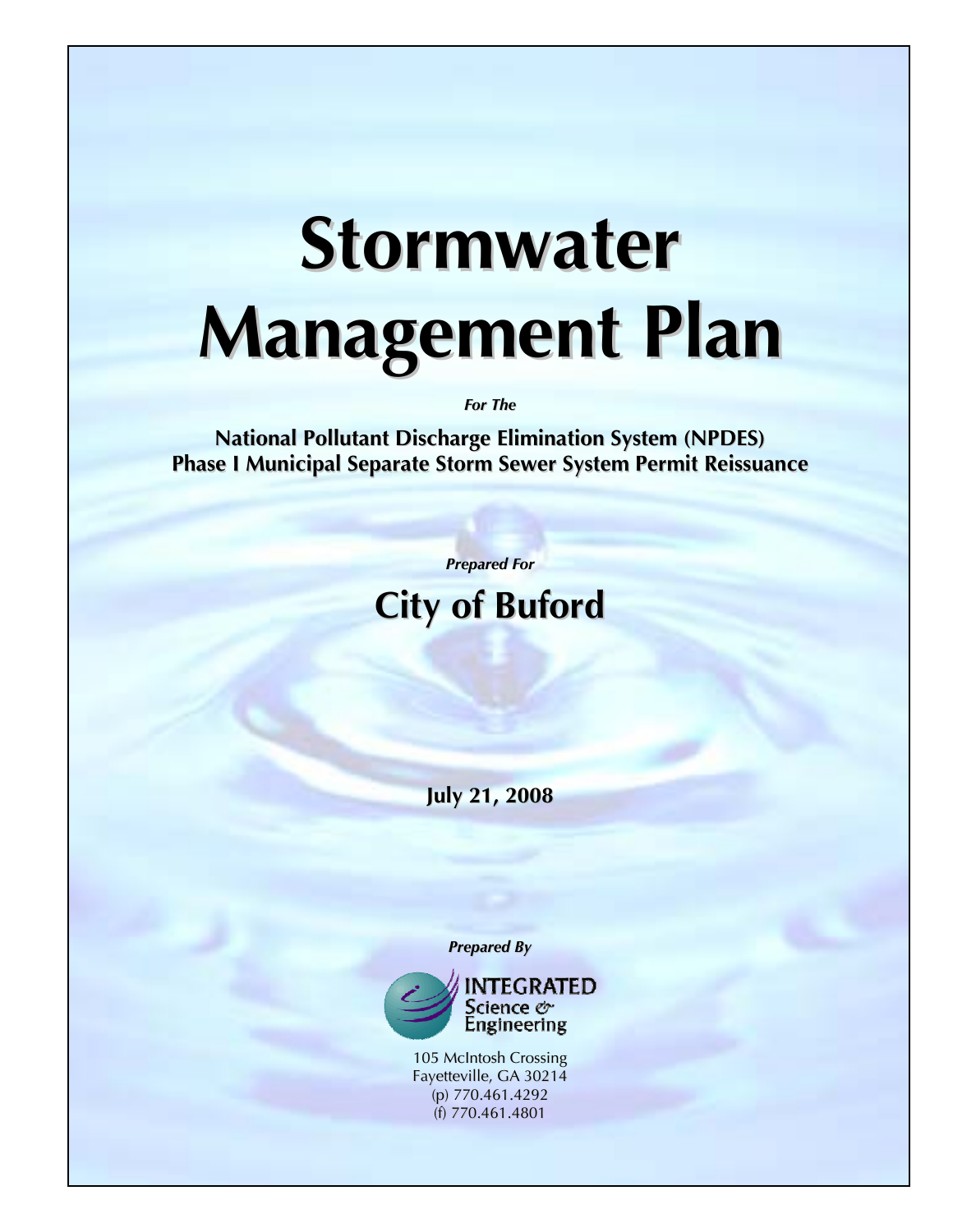# **TABLE OF CONTENTS**

| 1. |                                                          |                                                                                                                                                                                                                                           |    |  |  |  |  |
|----|----------------------------------------------------------|-------------------------------------------------------------------------------------------------------------------------------------------------------------------------------------------------------------------------------------------|----|--|--|--|--|
|    | 1.1.<br>1.2.<br>1.3.<br>1.4.<br>1.5.<br>1.6.             | Municipal Landfill & Waste Control Facility Pollutant Monitoring Programs 13                                                                                                                                                              |    |  |  |  |  |
|    |                                                          | 2. ILLICIT DISCHARGE DETECTION & ELIMINATION PROGRAMS 17                                                                                                                                                                                  |    |  |  |  |  |
|    | 2.1.<br>2.2.<br>2.3.<br>2.4.<br>2.5.<br>2.6.             | Dry Weather Screening Program for Illicit Discharge Detection  18<br>Programs to Promote, Publicize & Facilitate Public Reporting of Illicit<br>Programs to Promote the Proper Management & Disposal of Used Oil & Other                  |    |  |  |  |  |
|    | 2.7.                                                     |                                                                                                                                                                                                                                           |    |  |  |  |  |
| 3. | WASTE HANDLING & INDUSTRIAL FACILITIES POLLUTION CONTROL |                                                                                                                                                                                                                                           |    |  |  |  |  |
|    | 3.1.<br>3.2.                                             |                                                                                                                                                                                                                                           |    |  |  |  |  |
| 4. | CONSTRUCTION SITE STRUCTURAL & NON-STRUCTURAL CONTROL    |                                                                                                                                                                                                                                           |    |  |  |  |  |
|    | 4.1.<br>4.2.<br>4.3.<br>4.4.                             | Structural & Non-Structural Best Management Practice Requirements 30                                                                                                                                                                      |    |  |  |  |  |
|    |                                                          | 5. PROPOSED MODIFICATIONS TO THE SWMP                                                                                                                                                                                                     | 33 |  |  |  |  |
|    | 5.1.<br>5.2.<br>5.3.<br>5.4.                             | Increase the Focus & Implementation of SWMP Activities Within the Drainage<br>Enhanced Education & Enforcement Efforts Addressing Highly Visible Pollutant<br>Increase Industrial Stormwater Control Efforts, Pollution Prevention & Good |    |  |  |  |  |
|    |                                                          |                                                                                                                                                                                                                                           |    |  |  |  |  |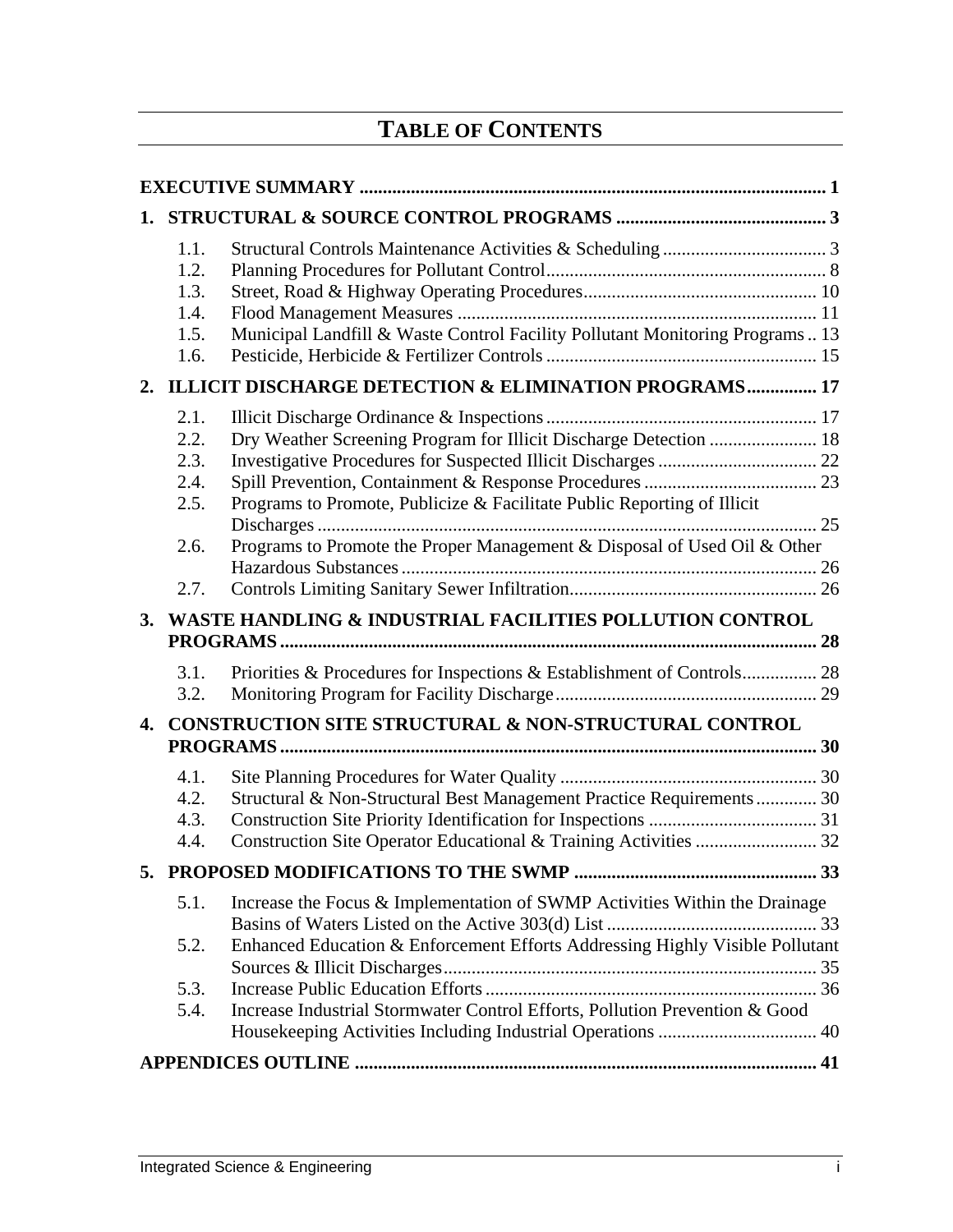# <span id="page-2-0"></span>**EXECUTIVE SUMMARY**

The City of Buford received coverage under their existing NPDES Phase I Municipal Separate Storm Sewer System (MS4) Permit on June 15, 2004 as required by provisions of the Georgia Water Quality Control Act and the Federal Clean Water Act. Under this permit, the City was identified as a co-permittee with Gwinnett. This co-permittee status allows for the development and implementation of a countywide stormwater management plan (SWMP) in compliance with the requirements of the NPDES Phase I MS4 Permit. Implementation of the SWMP was lead by Gwinnett County, with the City of Buford taking a supporting role.

In 2004, Gwinnett County elected to form a Stormwater Utility to fund the implementation of the County stormwater management program including compliance with the NPDES Phase I MS4 Permit and the SWMP. Local governments that wished to continue participating in the countywide SWMP were required to join the utility and allow the County to charge user fees to City residents or alternatively pay the County for the services they provided to the City. The County agreed to continue to implement the countywide SWMP until December 31, 2007, at which time the City could elect to be a part of the County's Stormwater Utility and the County would implement their local stormwater management program under the County's Stormwater Utility. Alternatively, the City could withdraw from the countywide SWMP, and forego their NPDES Phase I MS4 co-permittee status, and develop and implement their own city-specific stormwater program in accordance with their communityspecific NPDES Phase I MS4 Permit.

Accordingly, the City of Buford has elected to develop and implement their own, individual SWMP in accordance with their NPDES Phase I MS4 Permit. This approach will allow the City to ensure that the priorities of their SWMP as well as the funding method(s) are specific to the needs of their community.

In a letter dated November 14, 2006, the Georgia Environmental Protection Division (EPD) notified the City that should they opt out of their co-permittee status with Gwinnett County, they would be required to submit a new NPDES Phase I MS4 SWMP to the EPD for review by September 30, 2007. This would allow for EPD to review and provide comments on the SWMP to the City prior to implementation of their community specific stormwater program on January 1, 2008.

In an effort to develop and implement a Phase I compliant stormwater program by January 1, 2008, the City of Buford has developed a community specific SWMP in accordance with State and Federal requirements. The stormwater management program described within addresses the following programs, required by CFR  $122.26(d)(2)(iv)(A)$  through  $122.26(d)(2)(iv)(D)$ :

- Structural and Source Control Measures
- Illicit Discharge Detection and Elimination
- Industrial Facility Stormwater Runoff Control
- Construction Site Runoff Management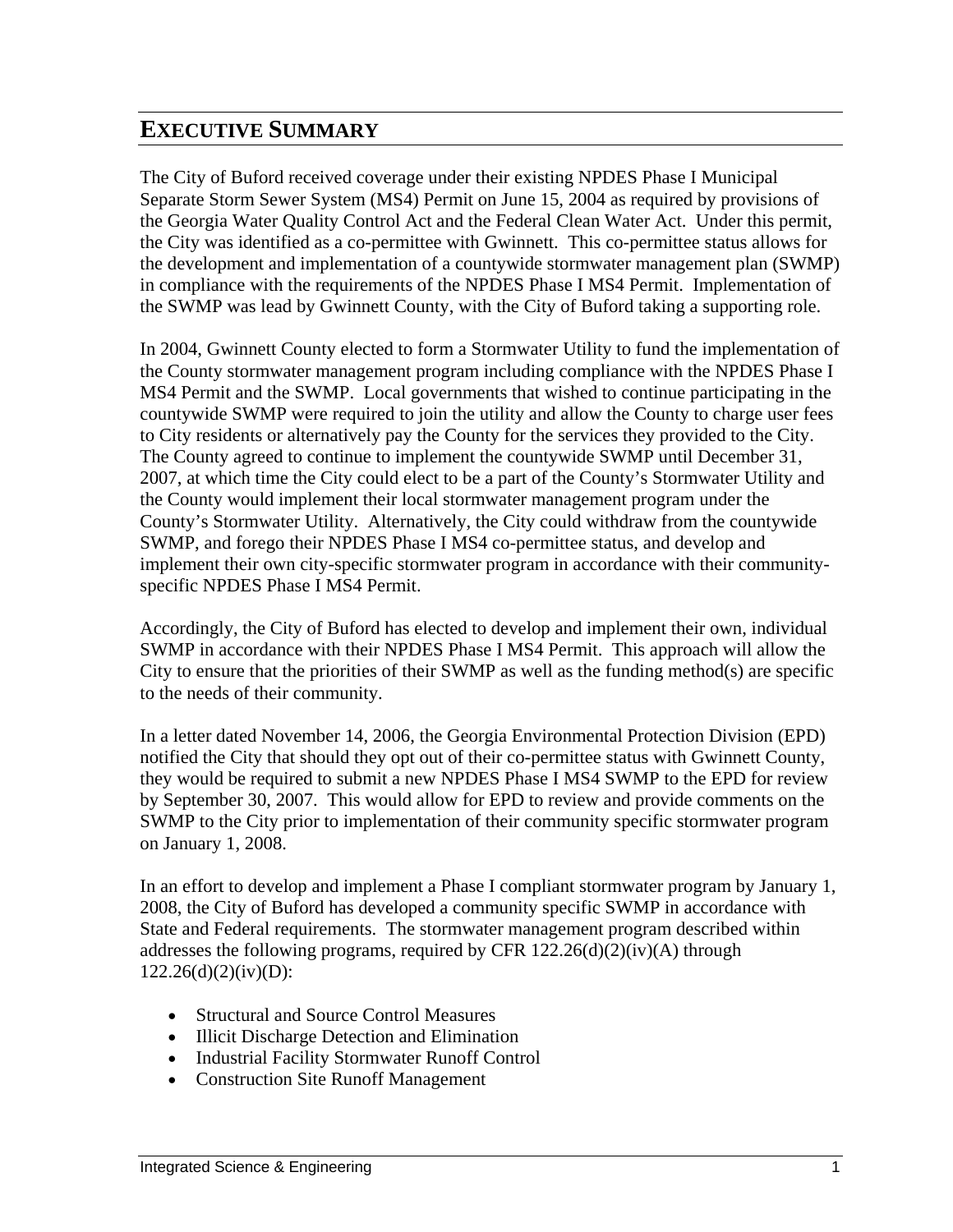Also included is a detailed description of municipal staff and equipment available to implement the SWMP, as well as programs developed to address modifications required by the current NPDES Phase I MS4 Permit. Required modifications included programs to address the issues listed below:

- Impaired Waterways (i.e. 303(d) Listed Stream Segments)
- Highly Visible Pollutant Sources
- Public Education
- Pollution Prevention/Good Housekeeping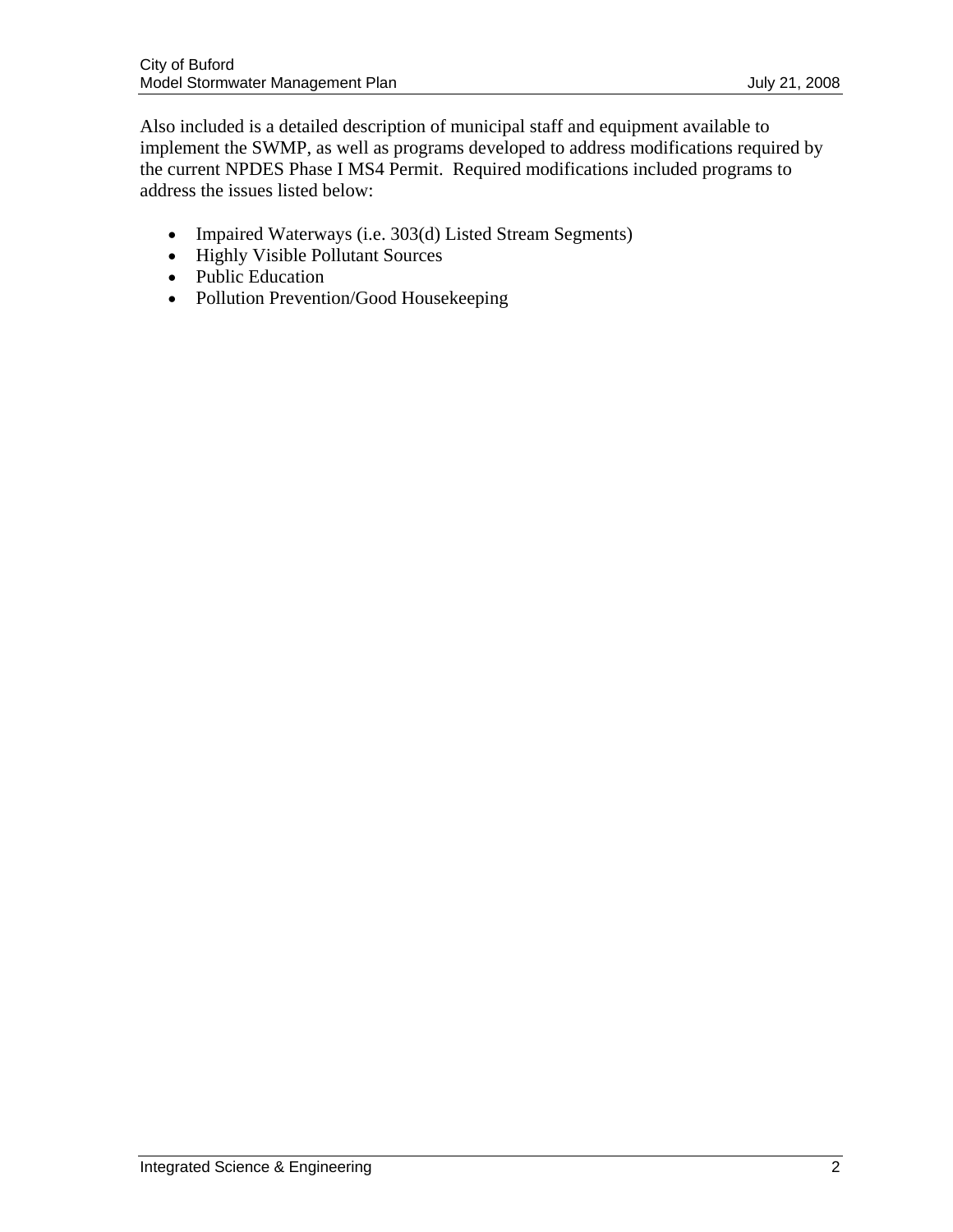# <span id="page-4-0"></span>**1. STRUCTURAL & SOURCE CONTROL PROGRAMS**

# **1.1. STRUCTURAL CONTROLS MAINTENANCE ACTIVITIES & SCHEDULING**

# **1.1.1. Municipal Separate Storm Sewer System Operations & Maintenance Program**

The City of Buford's MS4 is made up of the structures and facilities used for collecting, conveying, storing and/or treating stormwater from the source drainage area to the point of final outlet. In order to ensure that the stormwater system continues to operate as designed to safely convey stormwater volume, velocity, and quality, it is the City's responsibility to maintain the MS4. An adequate operations and maintenance (O&M) program is essential to maintain the functionality of the system and is a high priority for the City's SWMP. This section outlines the City's procedures for system inspection, maintenance, and documentation.

# *1.1.1.A. Extent & Level of Service*

It is essential to establish an Extent of Service (EOS) and Level of Service (LOS) for the stormwater drainage system in order to develop a proactive plan for O&M of the system.

# Extent of Service Policy

This EOS policy classifies the "responsibility status" of the various drainage infrastructure components based upon system component location and ownership factors. The City's EOS policy for the O&M program will include all drainage structures and systems within the City's public right-of-way and easements. Structural controls located on State or County routes will, however, remain the responsibility of those entities.

The City will provide limited inspection services to private stormwater controls (including detention ponds) as these facilities have the potential to adversely impact the public drainage system if they are not functioning as designed. Limited services will include inspection and owner notification if the control requires maintenance.

The inventory of the City's MS4 includes a detailed map of the drainage system components that lie within the City's public drainage system as well as private stormwater controls. A map of the system is included in the attachments. The City has contracted with a private firm to perform their own mapping inventory. Mapping of the entire system will be complete by June 2010.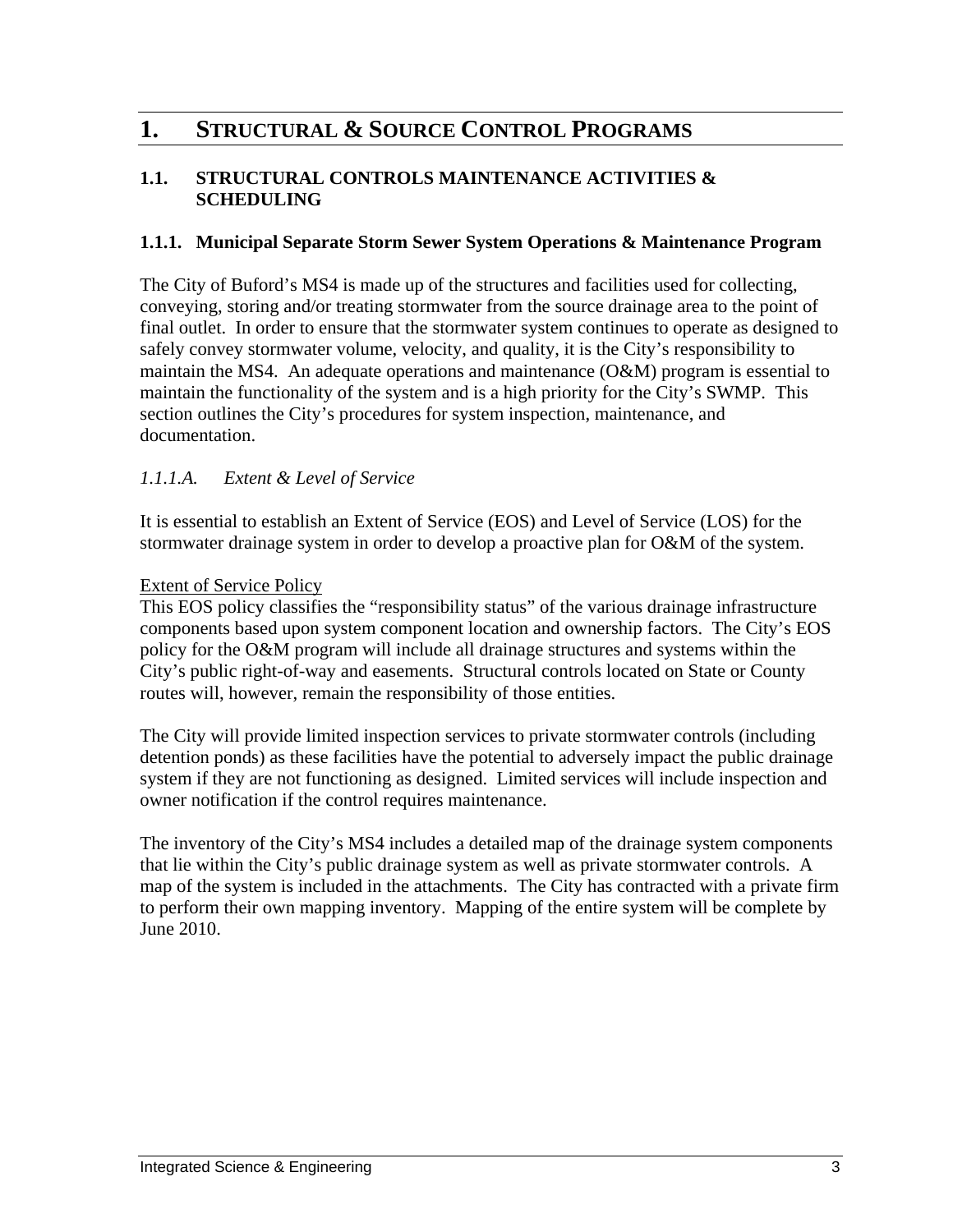The existing MS4 inventory is included in the table below. In addition, the frequency of inspection as well as the condition driven standard which would necessitate maintenance activities is also included. The inspection and maintenance procedures and policies are described in detail in the LOS Policy.

| <b>Gwinnett County MS4 Inventory</b><br>for the City of Buford |               |                |                                          |                                                     |                                           |  |
|----------------------------------------------------------------|---------------|----------------|------------------------------------------|-----------------------------------------------------|-------------------------------------------|--|
| <b>Structure</b>                                               | <b>Number</b> | <b>Mileage</b> | <b>Frequency of</b><br><b>Inspection</b> | <b>Minimum</b><br><b>Number</b><br><b>Inspected</b> | <b>Standard for</b><br><b>Maintenance</b> |  |
| <b>Catch Basins</b>                                            | 566           |                | 20% / year                               | 113                                                 | <b>Improper Operation</b>                 |  |
| Drop Inlets                                                    | 11            |                | 20% / year                               | 2                                                   | <b>Improper Operation</b>                 |  |
| <b>Flared End Sections</b>                                     | 5             |                | 20% / year                               | 1                                                   | <b>Improper Operation</b>                 |  |
| <b>Junction Boxes</b>                                          | 36            |                | 20% / year                               | $\overline{7}$                                      | <b>Improper Operation</b>                 |  |
| Headwalls                                                      | 94            |                | 20% / year                               | 18                                                  | <b>Improper Operation</b>                 |  |
| <b>Yard Inlets</b>                                             | 66            |                | 20% / year                               | 13                                                  | <b>Improper Operation</b>                 |  |
| <b>Ditches</b>                                                 | 163           | 44.9           | 20% / year                               | 32                                                  | <b>Improper Operation</b>                 |  |
| Pipes                                                          | 1627          | 5.2            | 20% / year                               | 325                                                 | <b>Improper Operation</b>                 |  |
| <b>Municipal Ponds</b>                                         | 5             |                | 20% / year                               | 1                                                   | <b>Improper Operation</b>                 |  |
| <b>Private Ponds</b>                                           | 123           |                | 20% / year                               | 24                                                  | <b>Improper Operation</b>                 |  |
| Area Drains                                                    | 207           |                | 20% / year                               | 41                                                  | <b>Improper Operation</b>                 |  |

# Level of Service Policy

Once the EOS policy is established through the system inventory, the LOS policy(s) for each major portion of the system can be defined. LOS is defined as the types and frequencies of O&M activities that a community will provide to different components/elements of the drainage system (public or private). By defining the City's LOS for the various elements of the MS4, it will be easier to identify those tasks and responsibilities that need to be addressed by other parties (i.e. private property owners). Within the public right-of-way and for publicly-owned stormwater controls, the City will inspect and provide periodic, remedial and condition driven inspections and maintenance. However, for privately-owned control structures, the City will typically only inspect the condition and provide information and/or recommendations on proper maintenance to the private owners.

The LOS policy for the public system and private controls defines the type of maintenance, outline procedures and standards, and provides a schedule for each element of the drainage system. This O&M program generally incorporates three types of maintenance:

- 1. Remedial
- 2. Periodic
- 3. Condition driven

Remedial inspection and maintenance is performed on an as-needed basis established on evidence of system failure during regular inspections or citizen complaints. Periodic inspections and maintenance involves performing maintenance on a routine or set schedule.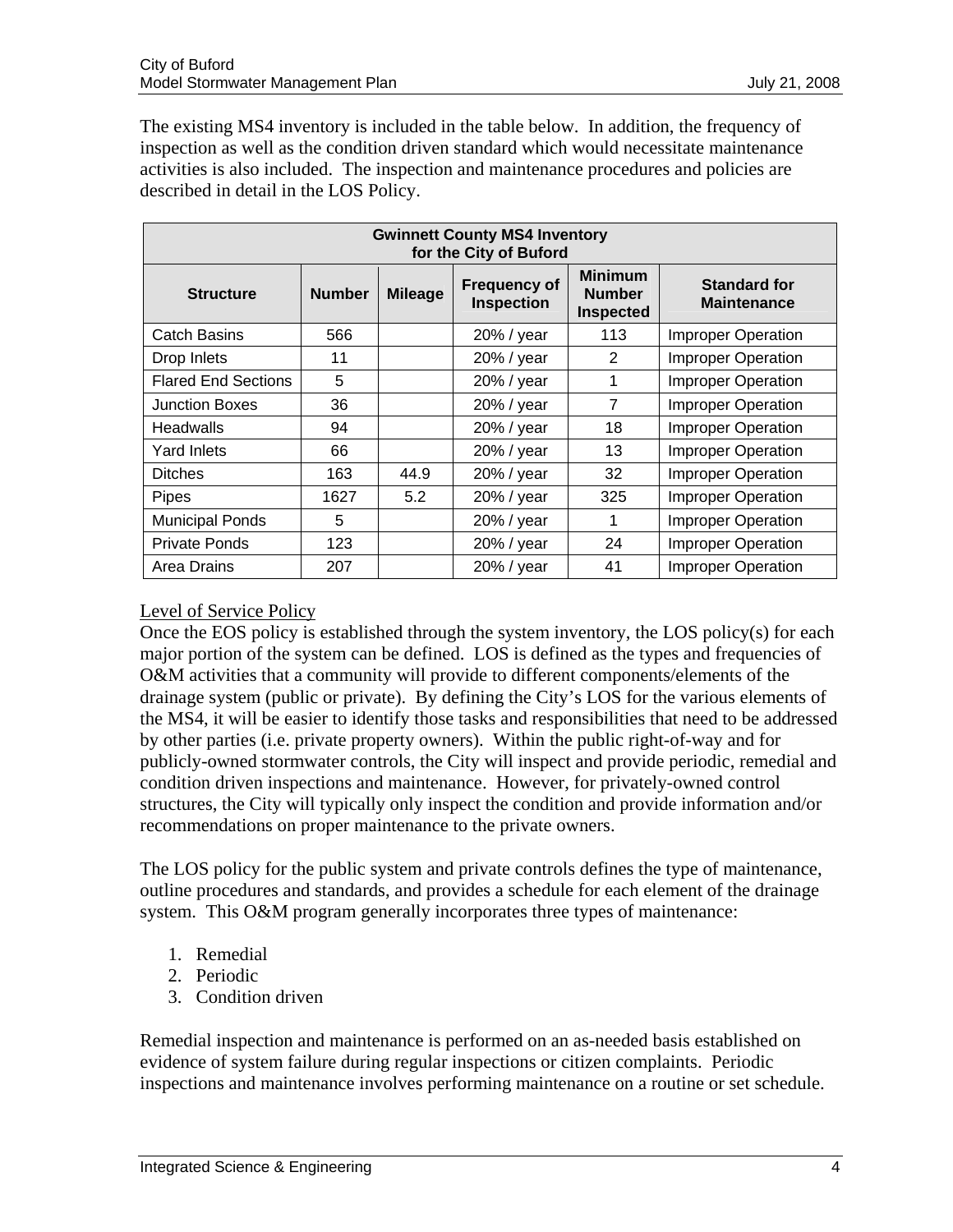Condition driven inspections and maintenance involve performing maintenance activities when certain criteria are met.

# *1.1.1.B. Municipal Structural Control Inspection & Maintenance*

City of Buford staff will inspect all municipally-owned stormwater controls (i.e. detention ponds/areas and stormwater wetlands), and perform any maintenance activities that are required to keep these stormwater controls functioning at current levels or better. All material removed will be disposed of at a local landfill. If certain standards are not met during inspection, as defined below, City staff will perform applicable maintenance procedures.

Inspection Schedule

• 20% of municipal ponds will be inspected per year, and maintenance will be performed in accordance with the general standards outlined below.

#### Standards for Required Maintenance

- Sediment will be removed before 50% of the capacity has been lost (typically every five to seven years).
- Stormwater structural control facilities will be maintained according to criteria or procedures presented in Volume 2 of the City of Buford Development Regulations or Gwinnett County Design Manual. Maintenance requirements are detailed at the end of each structural control design criteria section of the City of Buford Development Regulations or Gwinnett County Design Manual.

The City of Buford has contracted with a private firm to perform a full system GIS inventory of the MS4. Mapping efforts will be completed by June 2010. After the initial inventory, the City will be responsible for integrating new infrastructure into the GIS database

# *1.1.1.C. Public Drainage System Inspection & Maintenance*

City of Buford staff will inspect the storm sewer lines, culverts, catch basins, outfalls and any other elements of the closed drainage system. The MS4 will be inspected based on a prioritized schedule. This will not prevent staff from inspecting a suspected problem area, even if it is not within a scheduled area. If certain standards are not met during inspection (as defined below), City staff will perform applicable maintenance procedures including removal of litter, debris, or sediment; re-grading; minor repair; replacement; etc.

#### Open Drainage System

The City will maintain the open drainage system through the following procedures:

- City staff will inspect the length of the ditch/swale identified as being a responsibility of the City.
- City staff will maintain open drainage structures identified as being part of the City's maintenance responsibilities through the following procedures:
	- o City staff will remove manmade and natural objects that are causing or could potentially cause a blockage to the system.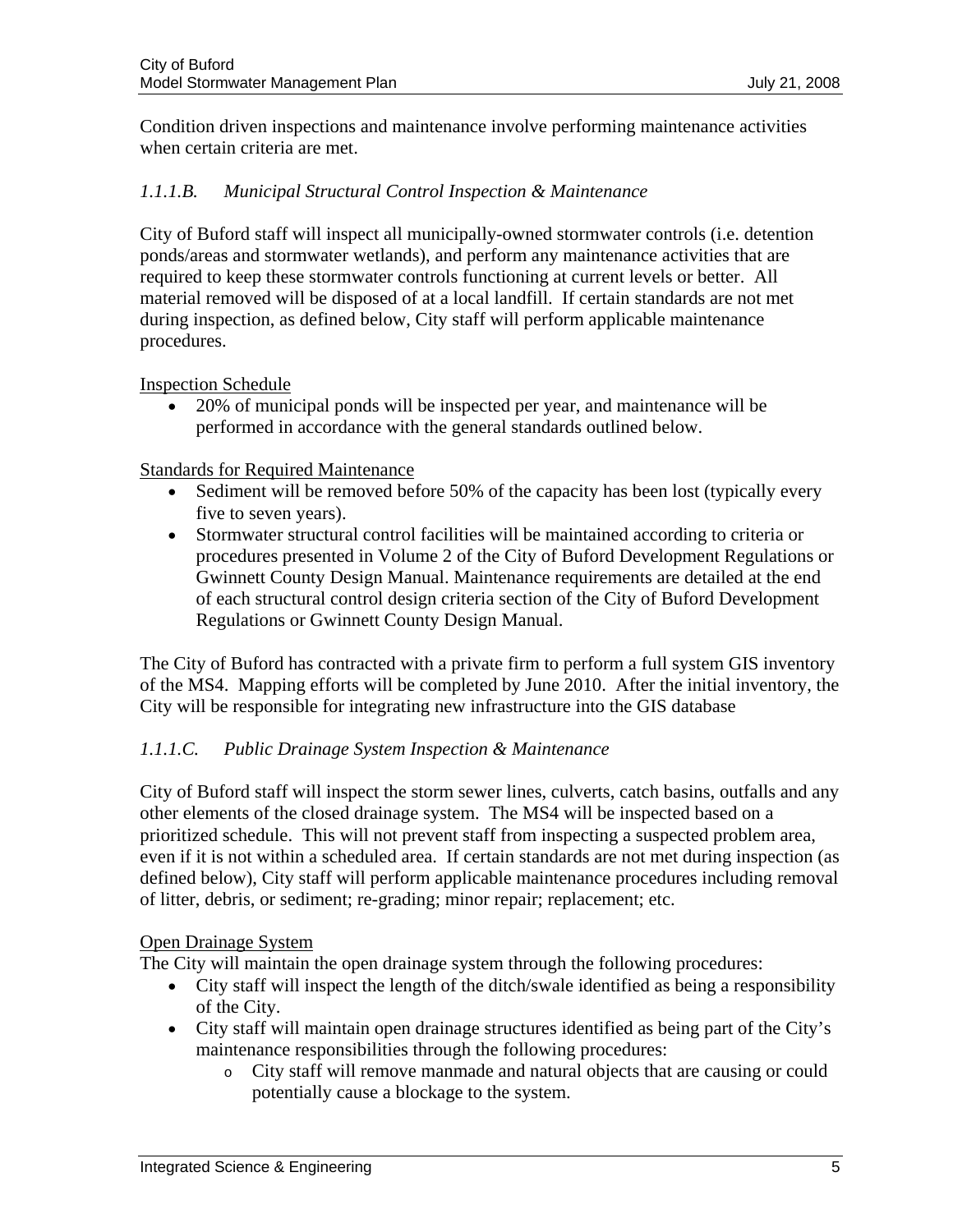- o City staff will manually remove excess emergent vegetation. Bankside vegetation and vegetation in the maintenance right-of-way will be mowed or trimmed, but not removed to protect against erosion. City staff will remove litter prior to mowing/trimming of vegetation.
- o If the ditch is not draining properly, or exceeds the condition driven maintenance standard for sediment (see below), City staff will address the issue.

## Closed Drainage Systems

The remaining closed drainage systems (i.e. pipes, catch basins, culverts, etc.) in the City of Buford will be inspected on a 5-year rotational basis, or 20% each year over five years, totaling 100% of the system. City staff will assess the system for condition, material, water quality issues, and structural issues. Maintenance activities will be conducted as needed based on the results of the inspection and the condition driven maintenance standards listed below.

# Inspection Schedule

- *Open Drainage System* Ditches and swales will be inspected and maintained once every five years or 20% per year.
- *Closed Drainage Systems* Closed drainage systems will be inspected once every five years or 20% per year. Maintenance will be performed as needed.

#### Standards for Required Maintenance

Standards will meet North Georgia Metropolitan Design Criteria and Maintenance Standards as tailored to the City of Buford's specific needs.

# *1.1.1.D. Private Structural Control Maintenance Program*

The City of Buford will begin an inspection program for private commercial controls, such as detention ponds, etc. The City will inspect privately-owned commercial structural controls (detention/retention ponds, etc.) to determine if any maintenance is required. A log will be maintained by the City of inspection, maintenance, and enforcement activities.

Currently, the City estimates that there are approximately 123 private detention ponds throughout the City. Based on this estimate, approximately 25 ponds will be inspected annually. Due to continued development and installation of new private ponds, however, the number of ponds inspected each year will increase. New private controls will be added to the database annually and a map will be submitted with the MS4 Annual Report each year.

If maintenance is needed, the City will address new and existing private structural controls as described below.

#### Privately-Owned Structural Controls with Maintenance Agreements

During inspection, when a control is found to be in need of maintenance, the City will enforce the City Stormwater Ordinance and ensure that private structural control owners maintain their controls in accordance with their accepted maintenance agreement. The City's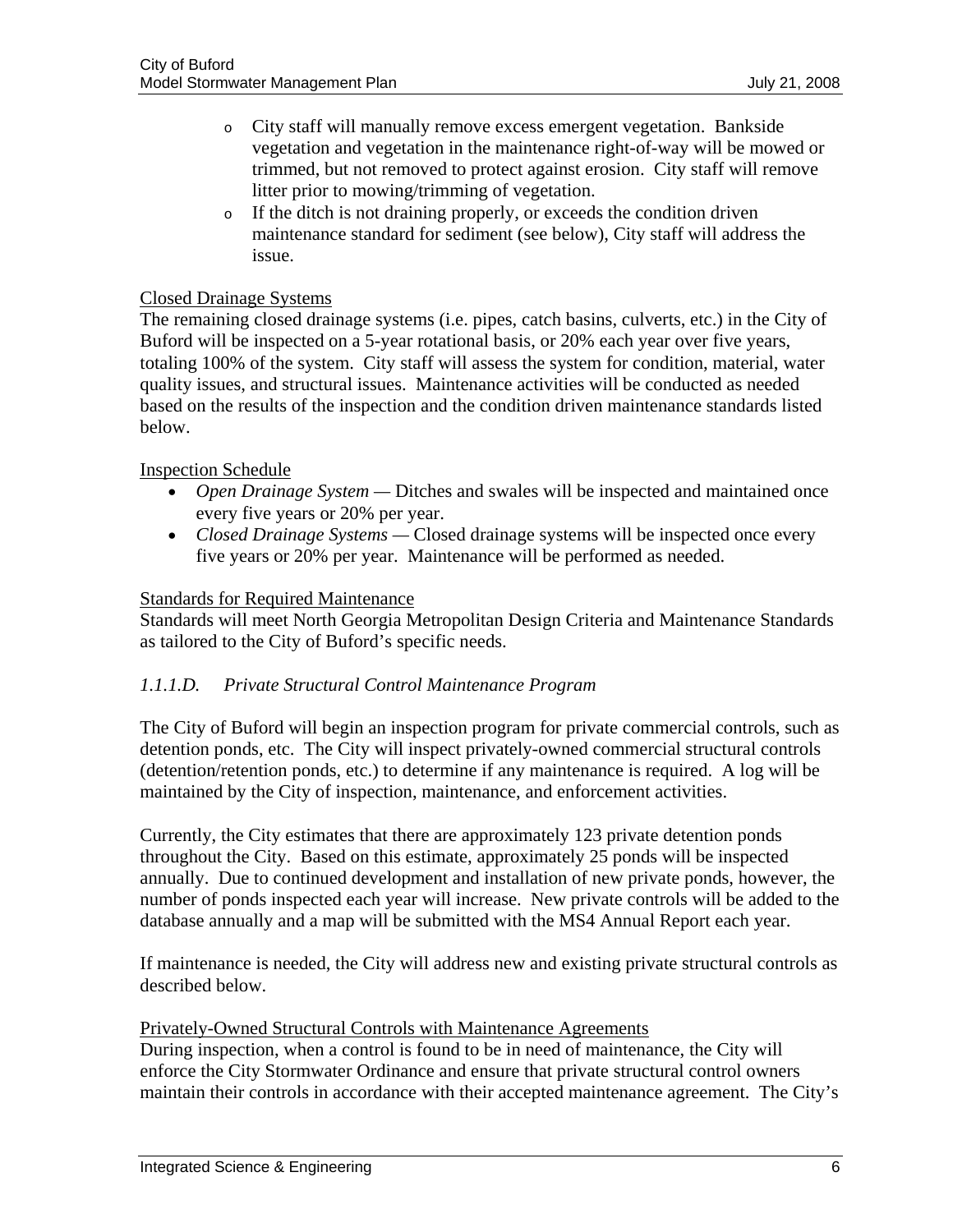Post-Construction Stormwater Ordinance, adopted on April 1, 2004, requires that developers enact a maintenance agreement that includes an inspection and maintenance program for the pond and identifies the responsible party. Upon inspection, if the City identifies a deficiency, they will notify the owner of the problem found, provide information on necessary remedial actions, and provide a required schedule for maintenance to be performed. If the private owner does not take necessary action within the allotted time frame, the private owner will be considered in violation of their Maintenance Agreement, and the City will enforce the maintenance provisions of the Stormwater Ordinance and the Maintenance Agreement.

# Existing Privately-Owned Structural Controls without Maintenance Agreements

Where existing privately-owned controls were constructed without any agreements, prior to the adoption of the Post Construction Stormwater Ordinance, without any agreements or regulations stipulating owner responsibility for maintenance or City of Buford's enforcement of such obligations, it shall be the private property owner's responsibility to ensure the pond continues to function properly. The City will notify the private owner upon completion of an inspection if the pond is deemed deficient in some manner. Enforcement will be dealt with on a case by case basis.

If necessary, the City will perform maintenance on an emergency basis only. The City will seek to secure maintenance agreements and/or easements on such existing private controls and detention ponds, prior to performing such maintenance. The City will recover the cost of such maintenance through liens on the affected properties.

# *1.1.1.E. Complaint Response Maintenance*

Complaint response maintenance is performed based on evidence of system impairment or failure identified through citizen complaints or City staff inspection. This maintenance is performed on an as-needed basis and is performed through a work order system. This type of maintenance can include sediment/litter removal, vegetation clearing, channel stabilization, and outlet structure repairs.

Upon receipt of a complaint, the Customer Service Department will generate a work order for the individual project. City staff will perform an inspection of that complaint within 30 business days. The inspector will assess the system for condition, material, water quality issues, structural issues, etc. Maintenance will be recommended, recorded in a work order database, and performed based on the maintenance standards established above. If recommended remedial maintenance calls for more specialized expertise and equipment, then the work order may be transferred to another department or an outside entity specializing in that activity. A database of complaints received and actions taken will be maintained by the City as described in Section 2.5.1.

# **1.1.2. MS4 Inventory Update Program**

The City of Buford will continue to update the inventory and map of the MS4. This will be accomplished through review of new development as-built maps of the storm sewer, as well as collecting data during the inspection process described above.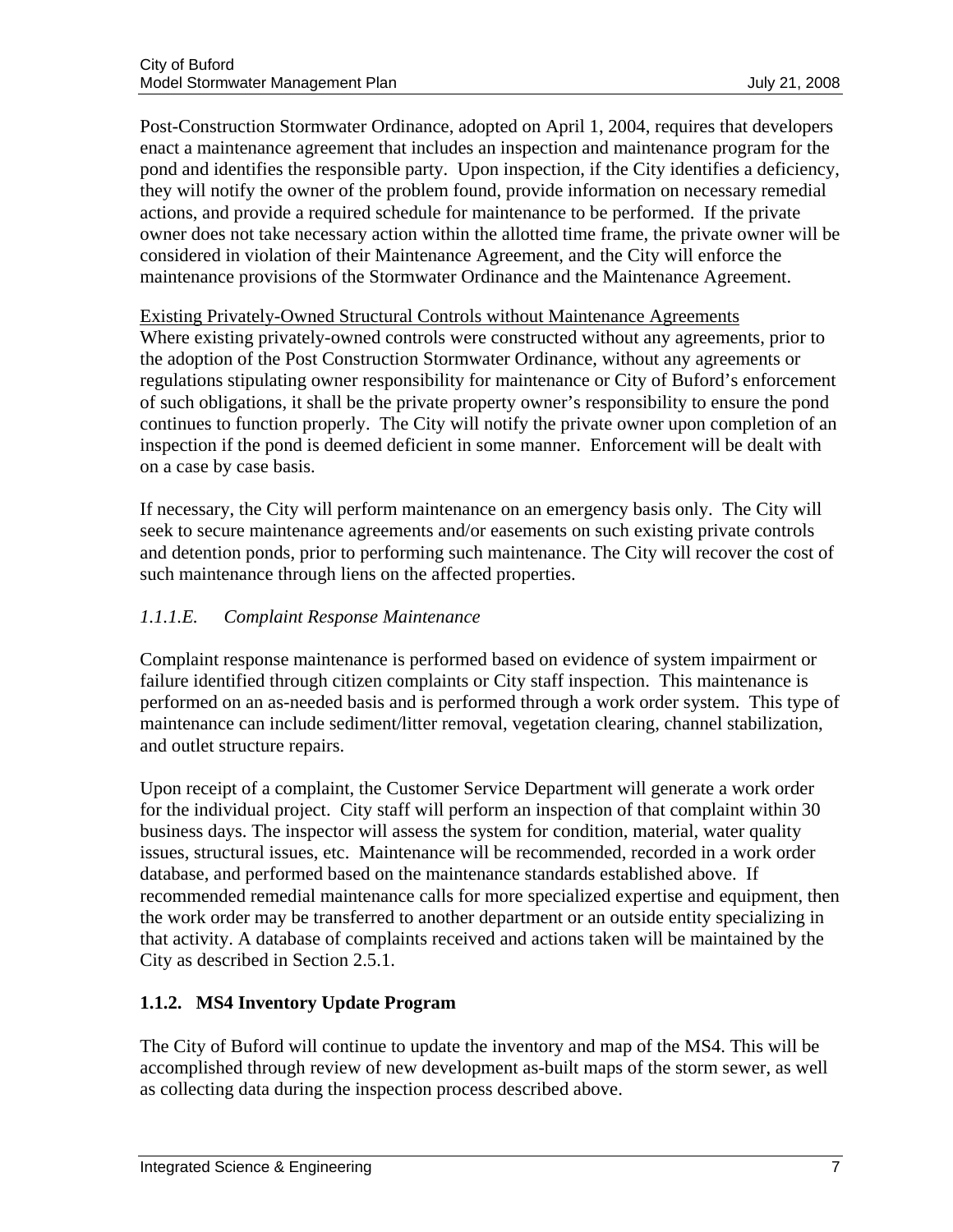# <span id="page-9-0"></span>**1.2. PLANNING PROCEDURES FOR POLLUTANT CONTROL**

# **1.2.1. Post-Construction Runoff Control Requirements**

# *1.2.1.A. Site Stormwater Management Plan*

The City of Buford currently requires developers to comply with the Stormwater Ordinance, which details the rules and regulations governing post-development stormwater management practices for new development and redevelopment. The regulations require developers to submit a site stormwater management plan for developments disturbing more than a certain number of acres or including a certain square footage of impervious surface. Site stormwater management plan must address water quality and water quantity issues in accordance with the requirements of the NPDES Phase I MS4 Permit and applicable local development regulations. This site stormwater management plan must be reviewed by a Georgia-certified Professional Engineer (contracted or City staff) and approved by the City before a Land Disturbing Activity (LDA) Permit is issued and construction can begin.

# *1.2.1.B. Design Criteria/Guidelines*

The City of Buford has developed construction design criteria and performance standards of stormwater drainage systems and structures. These are included in the Development Regulations. In addition, the City has adopted by reference the Gwinnett County Stormwater Design Manual, which includes design criteria/guidelines to assist developers in designing a site plan that will manage post-construction runoff quality and quantity as required by the NPDES Phase I Permit and the Metropolitan North Georgia Water Planning District (the District). This design manual requires that stormwater site plans, system design, and construction comply with the requirements in the GSMM.

# **1.2.2. Comprehensive Plan**

The City of Buford is currently drafting a Comprehensive Plan that will outline the goals of the City through 2030. This Plan will outline specific policies that are designed to protect the local quality of life, will guide future land use and provide the framework for the Zoning Ordinance. The Plan will also include goals and policies which apply directly or indirectly to issues of water quality. The expected date of completion for the Comprehensive Plan is February 2009.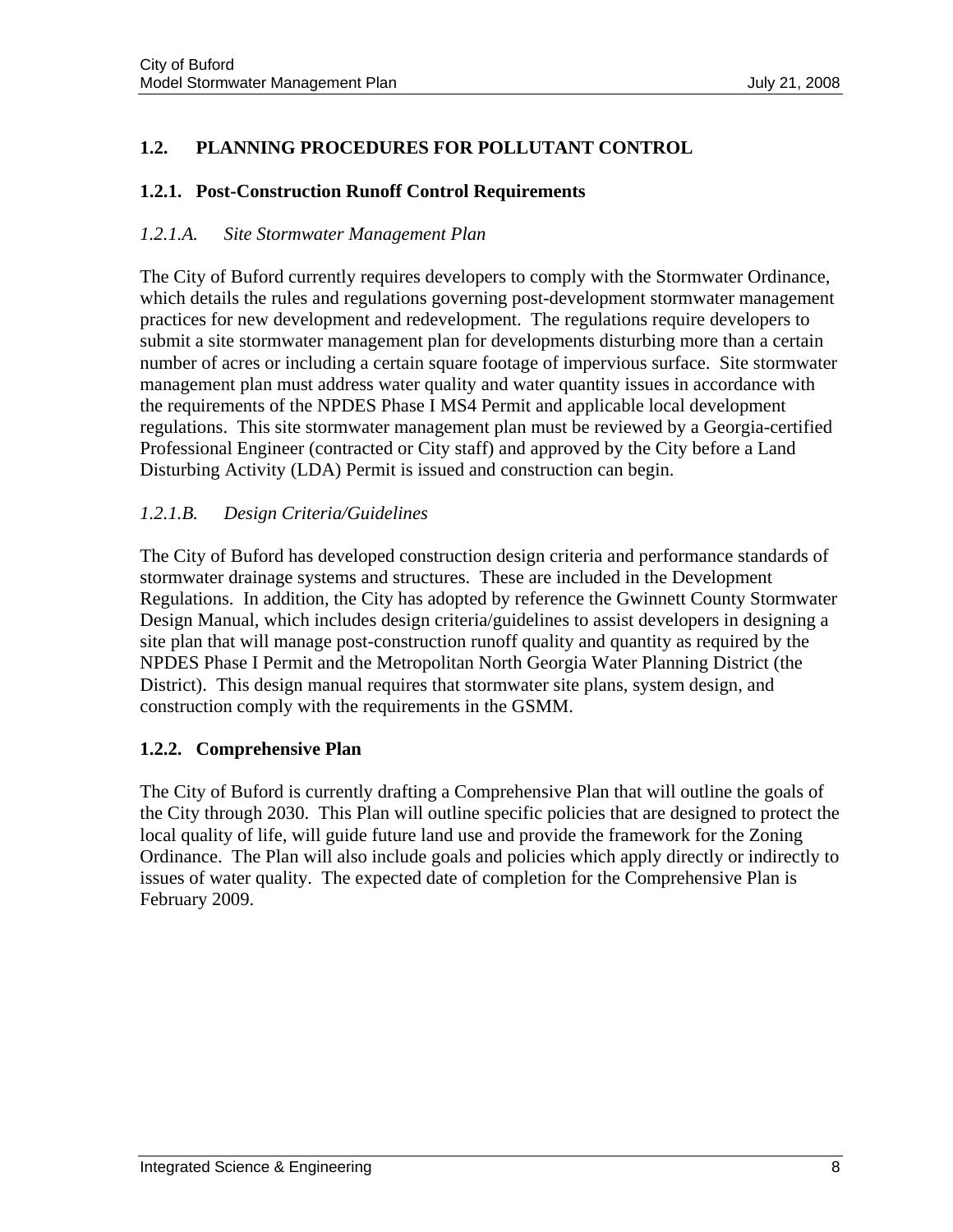# **1.2.3. Zoning Ordinance**

The City of Buford administers a Zoning Ordinance to regulate land use. The Zoning Ordinance allows the City to guide development, manage urban sprawl, and protect valuable natural resources. The following policies and guidelines of the Zoning Ordinance protect water quality. The following policies and guidelines of the Zoning Ordinance protect water quality.

• *Conservation Subdivision Overlay (CSO) Zoning District – Conservation Subdivision Overlay* (CSO) Zoning permits flexibility of site design in order to promote environmentally sensitive and efficient uses of the land.

# **1.2.4. Tree/Landscape Regulations**

Protection of the tree canopy reduces runoff through evapotranspiration. In addition, preservation of the tree canopy also reduces the heat island effect that is the result of impervious surfaces such as rooftops and roadways. The City of Buford has an adopted Tree Protection Ordinance in order to preserve and enhance the City's natural environment and further the City's policy to plant new trees as a part of the land development process.

# **1.2.5. Openspace/Greenspace Preservation**

Preservation of greenspace/openspace is a very effective non-structural stormwater management control. Greenspace/openspace in its natural state will increase the amount of stormwater that is infiltrated, which in turn increases groundwater recharge and reduces runoff.

• *Conservation Subdivision Overlay Zoning District* – CSO Zoning permits flexibility of site design in order to promote environmentally sensitive and efficient uses of the land. The City of Buford's conservation subdivision/openspace development overlay is intended to provide for the preservation of openspace and greenspace for watershed protection and the nonstructural management of stormwater runoff.

# **1.2.6. Riparian Buffer Protection**

Protection of naturally vegetated riparian buffers provides a multitude of water quality benefits including, but not limited to:

- Infiltration of stormwater runoff prior to reaching the stream
- Reduction of the velocity of stormwater runoff to stream
- Treatment of stormwater quality through the filtering effects and uptake of the riparian fauna
- Stream bank stabilization
- Shading of the stream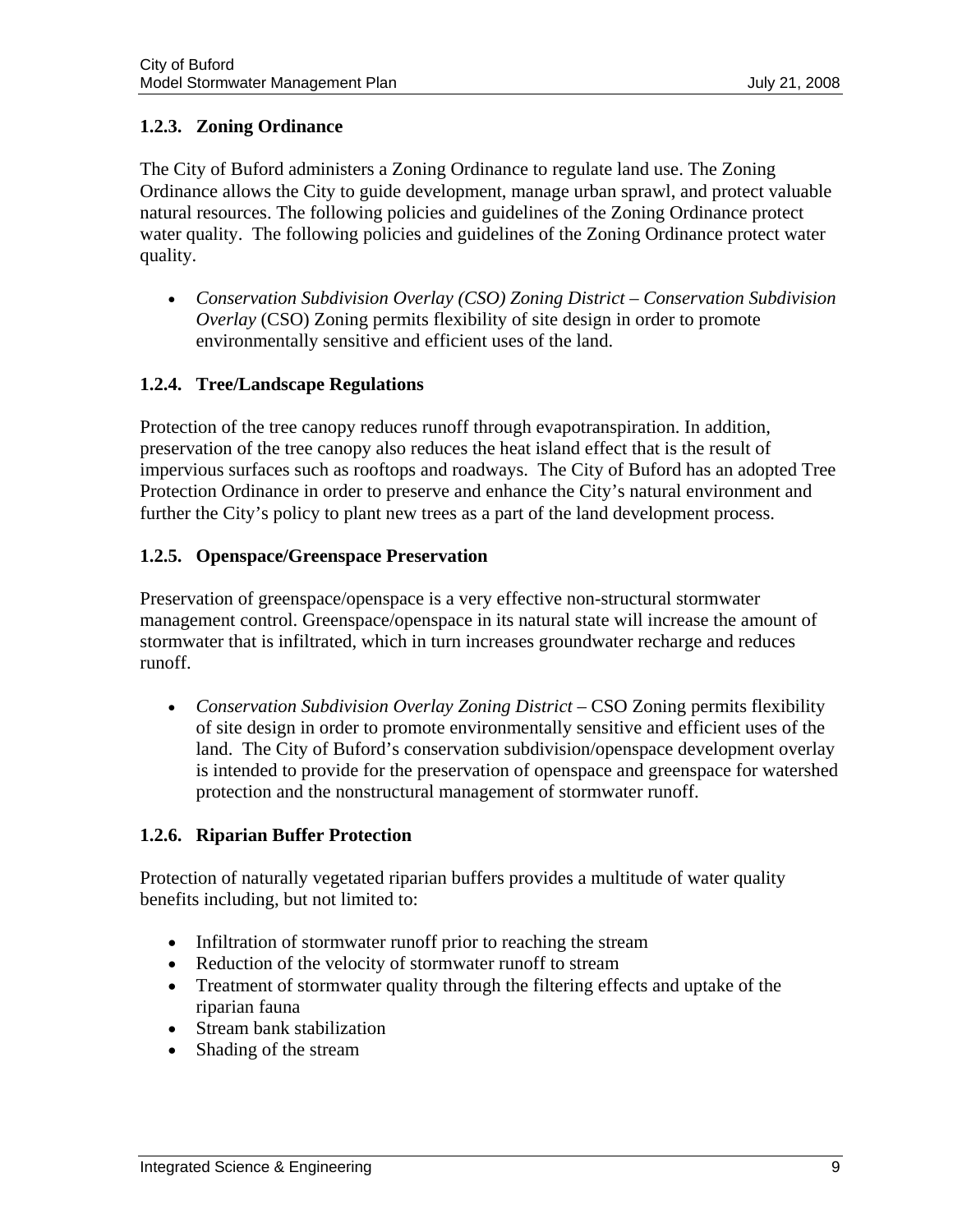<span id="page-11-0"></span>The City of Buford mandates preservation of riparian buffers through enforcement of a 50 foot undisturbed buffer with an additional 25-foot impervious surface buffer along perennial and intermittent streams, as required by the District.

# **1.3. STREET, ROAD & HIGHWAY OPERATING PROCEDURES**

# **1.3.1. Roadway Maintenance**

To reduce polluted runoff originating from streets, roads, and highways from vehicle traffic, leaks and spills, and atmospheric deposition, the City of Buford sweeps curb and gutter roads in the commercial and industrial districts within the City. Approximately 40 miles of streets are swept each year. Debris collected by the street sweeper is disposed at a local landfill. All State and County routes will remain the responsibility of those entities.

# **1.3.2. Roadside Ditch Maintenance**

Roadside ditches are inspected and maintained by the Public Works Department to ensure effective operation. Drainage ditches will be inspected on a regular schedule and maintained if accumulated sediment, debris or other deposits restrict flow as designed. Excess vegetation will be removed manually if it is restricting flow or is unsightly, but will not be over-culled to protect against erosion. Turf will be mowed regularly during the growing season and right-of-way litter will be removed and properly disposed of prior to mowing.

# **1.3.3. De-icing Procedures**

The City of Buford does not perform de-icing on City roads or store sand, salt or a sand/salt mixture to do so. The Georgia Department of Transportation is responsible for any deicing performed on state routes within the City.

# **1.3.4. Roadway Construction Erosion & Sedimentation Control**

All road construction projects implemented by the City of Buford are required to have an approved Erosion and Sedimentation (E&S) Control Plan. The City will ensure that the minimum measures outlined in the City's E&S Control Ordinance are implemented during the construction phase of roadway projects performed by the City.

# **1.3.5. Litter Pickup**

The City of Buford Public Works Department staff picks up roadside litter and debris on a daily basis. A log of the amount of debris collected is maintained by the City.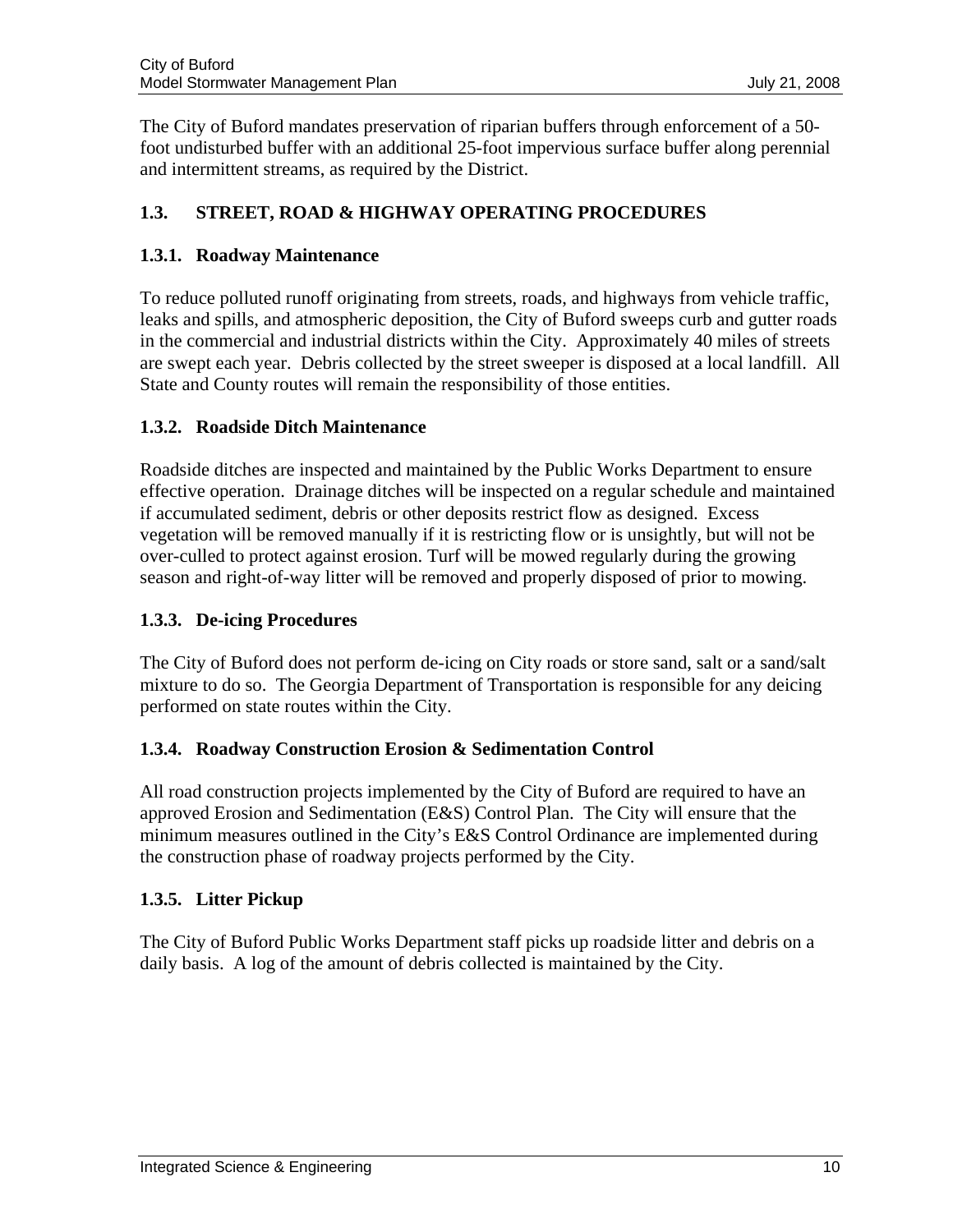# <span id="page-12-0"></span>**1.4. FLOOD MANAGEMENT MEASURES**

# **1.4.1. Flood Management Capital Improvement Project Water Quality Impact Assessment**

The City of Buford, or contracted consultant, will conduct a water quality impact assessment for new City Capital Improvement Projects (CIPs) related to flood management and drainage. The assessment will include a description of potential water quality impacts from the proposed CIP and a report on the feasibility and/or cost of incorporating water quality enhancements in the CIP that would address the City's water quality requirements as outlined in their Stormwater Ordinance. The assessment must be completed before land disturbing activities for any CIP are initiated.

# **1.4.2. Site Plan Review for Private Flood Management Controls**

The City of Buford currently requires developers to comply with the Stormwater Ordinance, which details the rules and regulations governing post-development stormwater management practices for new development and redevelopment. The regulations require developers to submit a site stormwater management plan for developments disturbing more than a certain number of acres or including a certain square footage of impervious surface. Site stormwater management plans must address water quality and water quantity issues in accordance with the requirements of the NPDES Phase I MS4 Permit, the District and applicable local development regulations.

The site stormwater management plan is reviewed by a Georgia-certified Professional Engineer (contracted or City staff) and approved by the Planning and Development Department before a LDA Permit is issued and construction can begin.

# **1.4.3. Flood Control Ordinance**

The City of Buford currently has a Flood Damage Prevention Ordinance in place that serves to protect water quality by limiting the impacts that flood waters can have on the environment. This ordinance is required for participation in the National Flood Insurance Program.

# **1.4.4. Floodplain Mapping**

Gwinnett County maintains and updates the FEMA 100-Year Floodplain Regulatory maps countywide. Gwinnett County has also mapped all "future conditions floodplains" with drainage areas larger than 640 acres. It is the responsibility of the City of Buford to ensure that the provisions of the floodplain management program requiring developers to "map" those future conditions floodplains with drainage areas smaller than 640 acres and larger than 100 acres are implemented. The City will enforce this provision during the site plan review process outlined in Section 1.2.1.A.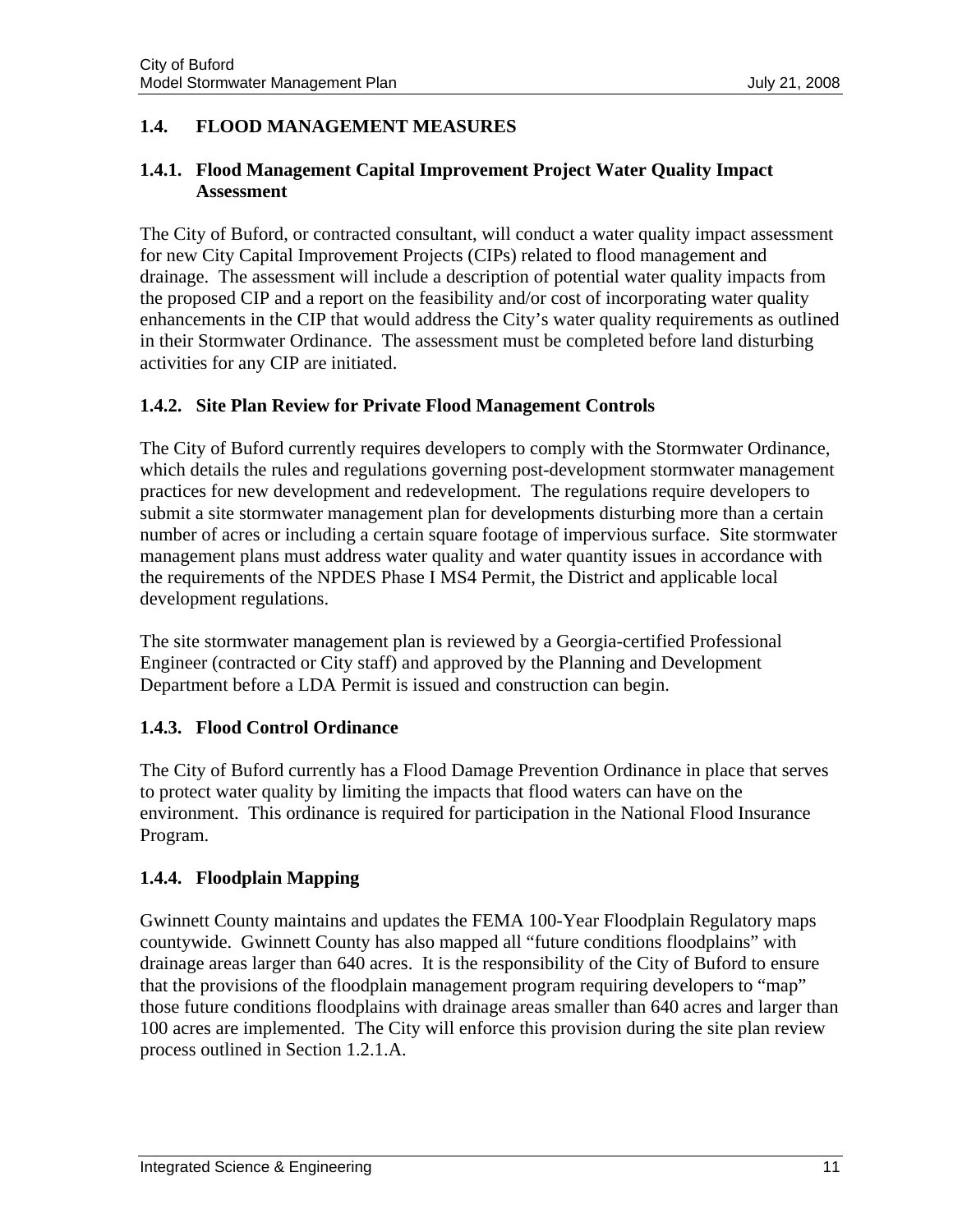# **1.4.5. Water Quality Retrofits for Existing Flood Control Devices**

The City of Buford will conduct a water quality impact assessment for existing flood management devices. The assessment will identify potential water quality impacts from the existing control devices, assess the feasibility of retrofitting the devise to provide additional pollutant removal from stormwater, and assess potential benefit to water quality from the retrofit. The *Water Quality Improvement Worksheet for an Existing MS4 Facility* (included in the Attachments) will be used to perform the analysis. One structural control device will be assessed annually.

The Stormwater Management Program for the City of Buford is funded entirely by the General Fund, development permits, and planning and development review fees. Should a retrofit prove to be feasible and desirable (i.e. the benefits to water quality outweigh the cost to retrofit the devise) the retrofit will be identified for future funding as a capital improvement project. This program will be implemented in July 2008, and the results will be included in the 2009 Annual Report.

In addition, Gwinnett County has systematically assessed individual drainage basins/watersheds within Gwinnett County to determine conditions within the watershed and the health of the streams within these basins. This has been achieved through the development of basin specific Watershed Improvement Plans (WIPs). The goal of each WIP is to complete an assessment of streams and structural best management practices (BMPs) within the basin and identify retrofit opportunities, that if implemented, would have a positive effect on water quality and habitat within the basin's waterways. The major outcomes of each WIP are the development of conceptual plans and a CIP program with cost estimates for implementation of suggested retrofits.

As a part of the WIP process, the County has identified floodplain management projects within the City of Buford's limits that would provide a positive benefit to water quality. In addition, the County has also identified existing structural flood control devices located within the City of Buford's limits, that if retrofitted, would also provide water quality benefits. The County has dedicated resources to the implementation of the various WIPs on a prioritized basis.

Funding for eligible WIP projects will be provided by the County's Water and Sewer Enterprise Fund. This funding is discretionary, however, and may not be available for projects year in and year out. The County is working to develop an official plan to determine how funding will be allocated to municipalities to fund prioritized projects within their jurisdictions. Once this plan is formalized, the City will make an application to the County to receive a share of dedicated funding to implement projects within the City according to their priority status. The following table lists those projects identified within the City of Buford in the Suwanee Creek and Richland Creek sub-watersheds.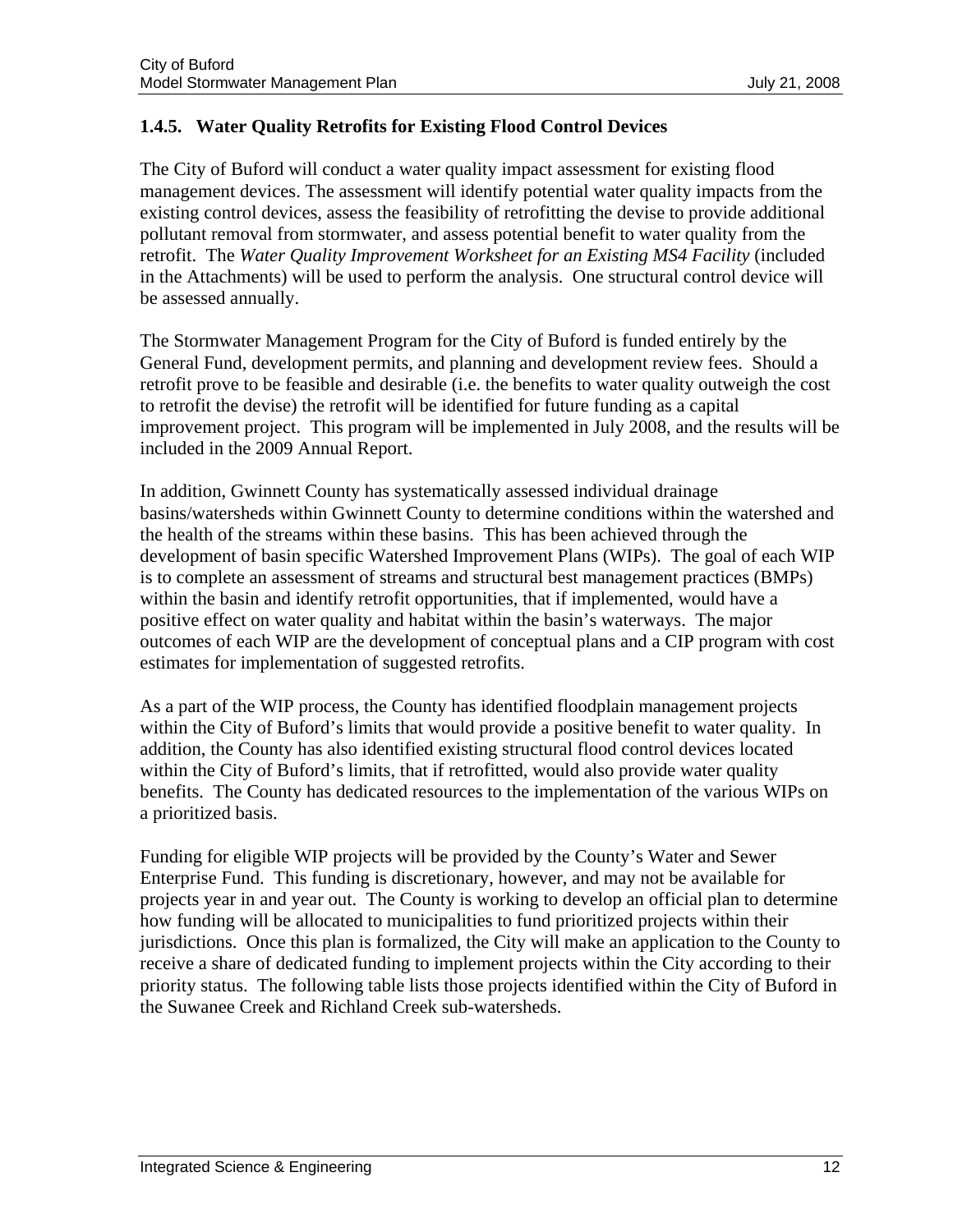<span id="page-14-0"></span>

| <b>Project ID</b> | Watershed<br><b>Project Type</b><br>Cost |                            |             | Reach<br><b>Level CIP</b> | <b>HUC 12</b><br><b>Level CIP</b> |
|-------------------|------------------------------------------|----------------------------|-------------|---------------------------|-----------------------------------|
| <b>US-298-S</b>   | <b>Stream Restoration LOR 5</b>          | <b>Upper Suwanee Creek</b> | \$39,150    | NO                        | <b>NO</b>                         |
| <b>US-3679-E</b>  | <b>Online Structure</b>                  | Upper Suwanee Creek        | \$90,296    | NO.                       | <b>NO</b>                         |
| RC-258-S          | <b>Stream Restoration LOR 3</b>          | <b>Richland Creek</b>      | \$886,877   | NO                        | N <sub>O</sub>                    |
| RC-260-S          | <b>Stream Restoration LOR 3</b>          | <b>Richland Creek</b>      | \$308,902   | NO.                       | N <sub>O</sub>                    |
| RC-4086-E         | Dry Detention Basin                      | <b>Richland Creek</b>      | \$47,023    | <b>YES</b>                | <b>YES</b>                        |
| RC-246-S          | <b>Stream Restoration LOR 3</b>          | <b>Richland Creek</b>      | \$929,611   | <b>YES</b>                | <b>YES</b>                        |
| RC-255-S          | <b>Stream Restoration LOR 2</b>          | <b>Richland Creek</b>      | \$2,421,072 | <b>YES</b>                | N <sub>O</sub>                    |

# **1.5. MUNICIPAL LANDFILL & WASTE CONTROL FACILITY POLLUTANT MONITORING PROGRAMS**

# **1.5.1. Municipal Landfills & Other Municipal Waste Treatment Handling & Disposal Facilities**

This program element will address the following publicly-owned facilities, which will be referred to collectively as "Municipal Facilities":

- City Hall
- Public Works Facility
- Old City Hall
- Water Treatment Plant (1)
- Southside Wastewater Treatment Plant
- Westside Wastewater Treatment Plant
- City School System Grounds (5)
- City-owned Parks
- City Cemetery
- McEver Road Landfill (closed, inert)
- Richland Creek Road Landfill (operated by BFI)
- Peachtree Industrial Boulevard Landfill (closed, inert)

Implementation of this element of the program will be completed in accordance with the inspection and control measure establishment and implementation procedures described within this section.

The City's Richland Creek Road landfill is operated by BFI. BFI is the permittee for this landfill, therefore all permit conditions, including inspections and water quality monitoring, are the responsibility of the landfill operator. The McEver Road landfill and the Peachtree Industrial Boulevard Landfill are formally closed and have been covered. The City conducts ongoing groundwater monitoring as part of their closure plan.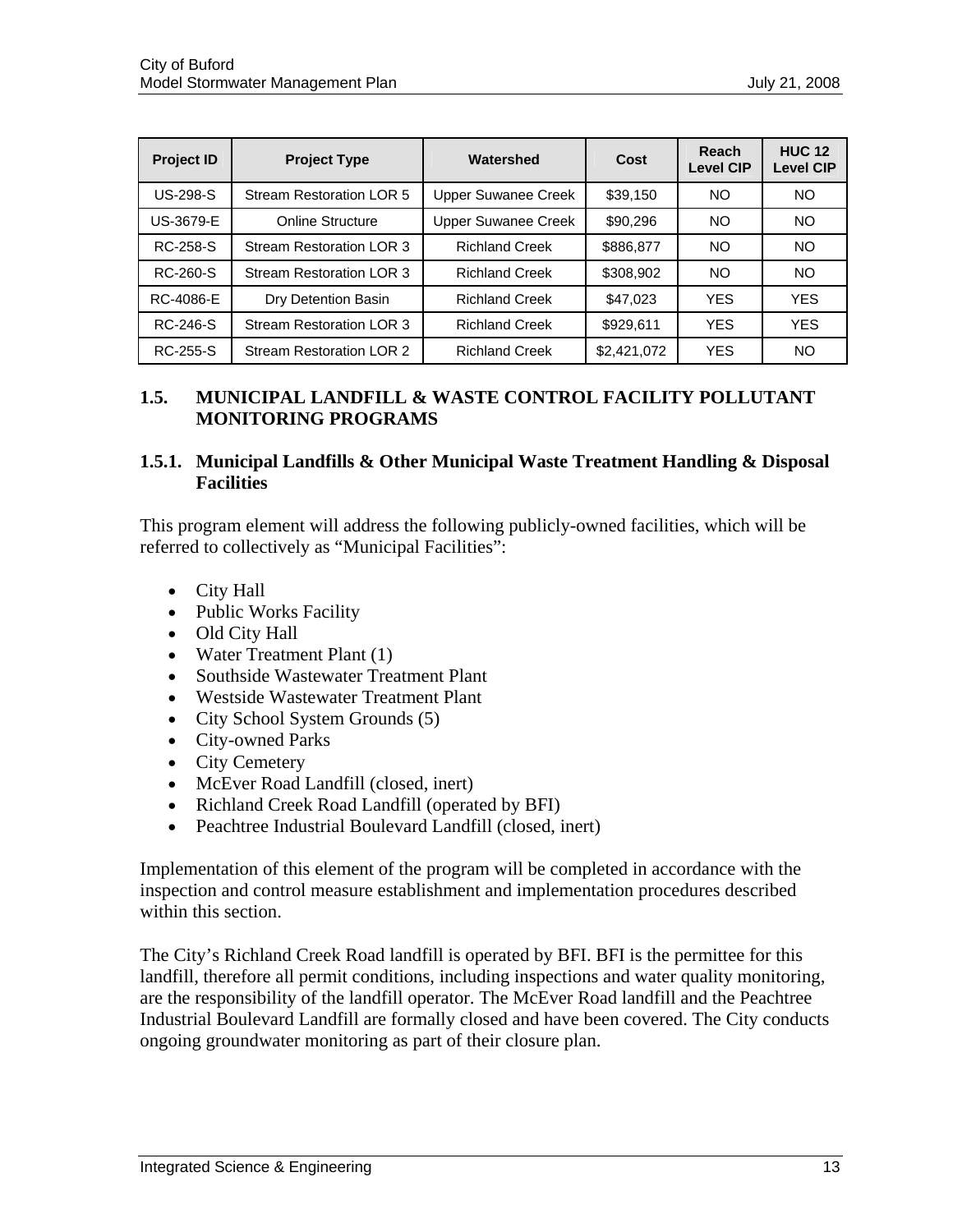# **1.5.2. NPDES Industrial Stormwater Permit NOI & SWP3**

The City has submitted a Notice of Intent (NOI) for coverage under the NPDES General Industrial Stormwater Permit and created a Stormwater Pollution Prevention Plan (SWP3) for the Southside WWTP. This plan was completed in November 2007 and is currently being implemented by City staff. The plan includes programs to address spill prevention and response, employee training, water quality monitoring, site inspections, and good housekeeping at this particular municipal site. The City will submit a summary of all activities conducted under the SWP3 at this site in the 2008 NPDES Phase I MS4 Annual Report.

The City has also determined that the Public Works Facility requires coverage under the NPDES General Industrial Stormwater Permit and is currently working to submit the NOI and develop the SWP3. The City will complete development of the SWP3 and begin implementation of the plan by December 2008. The City will submit a summary of all activities conducted under the SWP3 at this site in the 2009 NPDES Phase I MS4 Annual Report.

# **1.5.3. Municipal Stormwater Inspection Program**

City of Buford staff will inspect on an annual basis municipal sites with the potential to discharge pollutants to the MS4. A standard municipal site stormwater inspection checklist will be used for municipal site inspections, and a database will be maintained on inspections, problems found and actions taken. Please see the Appendix for a copy of the inspection checklist. If a SWP3 (see Section 1.5.2.) has been prepared for the site under inspection, City staff will inspect the site for compliance with the SWP3. If sites are found to need improvements, the appropriate department will be notified of the problem. City staff will perform a re-inspection, after the stipulated time frame, to ensure that proper action has been taken. Sites that will be inspected include:

- City Hall
- Public Works Facility
- Old City Hall
- Water Treatment Plant (1)
- Southside Wastewater Treatment Plant
- Westside Wastewater Treatment Plant
- City School System Grounds (5)
- City-owned Parks
- City Cemetery
- Richland Creek Road Landfill (operated by BFI)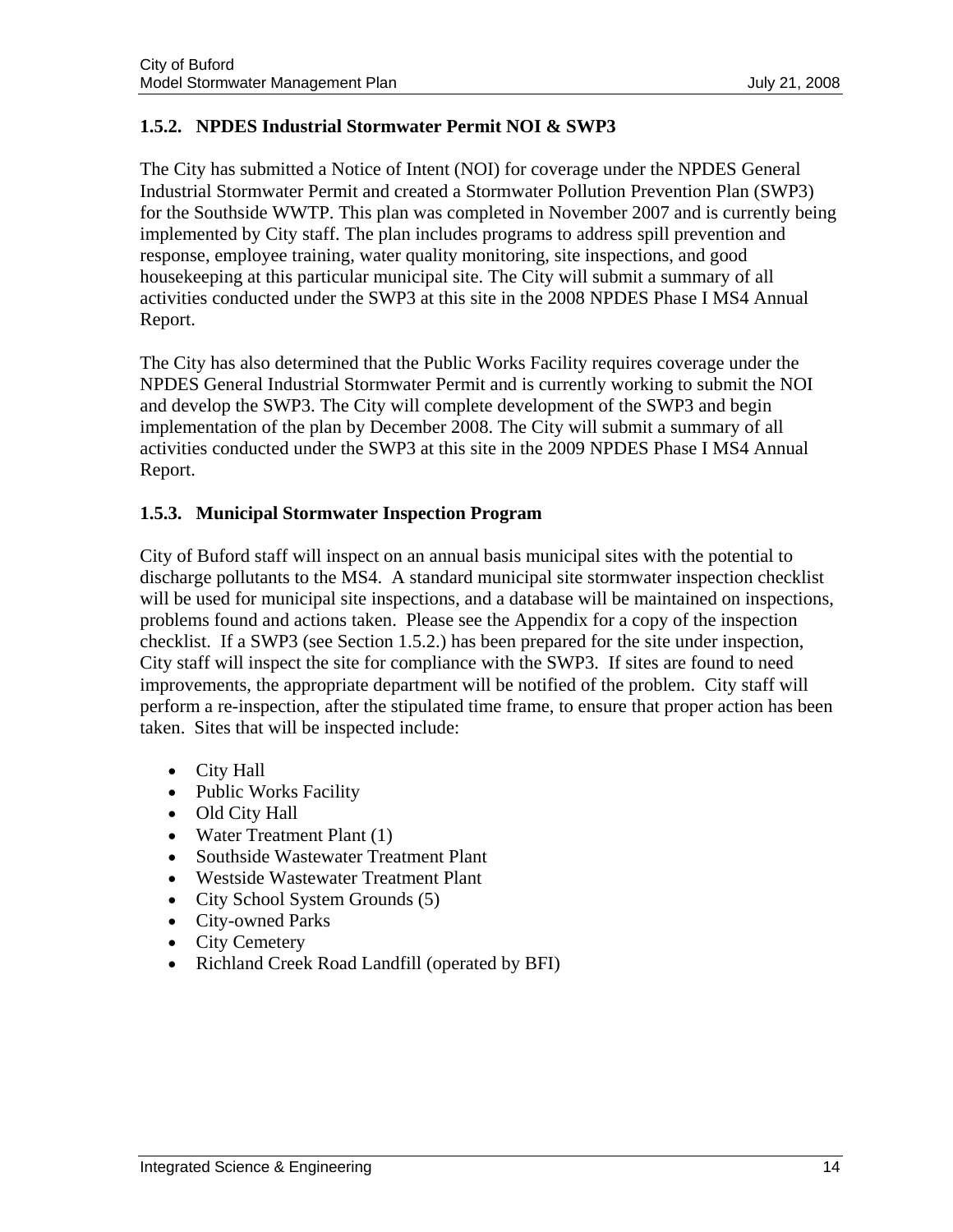# <span id="page-16-0"></span>**1.5.4. Employee Training Program**

The City will implement an employee pollution prevention program for all new and existing employees who work with potentially polluting materials or on sites where industrial activities are taking place. This training program will address topics such as:

- NPDES Regulations and Requirements
- Spill Prevention and Response
- Good Housekeeping
- Materials Handling and Storage
- Pollution Prevention

Training sessions will take place annually, and a record of employees attending the training will be maintained and submitted to EPD in the NPDES Phase I MS4 Annual Report.

# **1.6. PESTICIDE, HERBICIDE & FERTILIZER CONTROLS**

# **1.6.1. Pesticide, Herbicide & Fertilizer Public Education**

The Clean Water Campaign (CWC) administers a public education program on behalf of the City of Buford. The City will provide a link to the CWC on the City's website, and make a selection of these brochures available on-line and/or at City Hall. Website updates will be completed by June 2009. Educational brochures on the following topics related to pesticide, herbicide, and fertilizers have been developed:

- Commercial Landscaping (English and Spanish)
- Residential Lawn Care (English and Spanish)
- Integrated Pest Management

# **1.6.2. Pesticide Applicator Certification Program**

The City of Buford relies heavily on the State Department of Agriculture (DoA) and Gwinnett's Cooperative Extension Service (CES) for assistance in addressing requirements for this part of the program. The State DoA requires commercial applicators of pesticides (herbicides and insecticides) to obtain and retain a "Commercial Pesticide Applicators License." The State DoA also requires that distributors of restricted pesticides obtain and retain "Distributor Licenses." Continuing education units are required each year to maintain the license.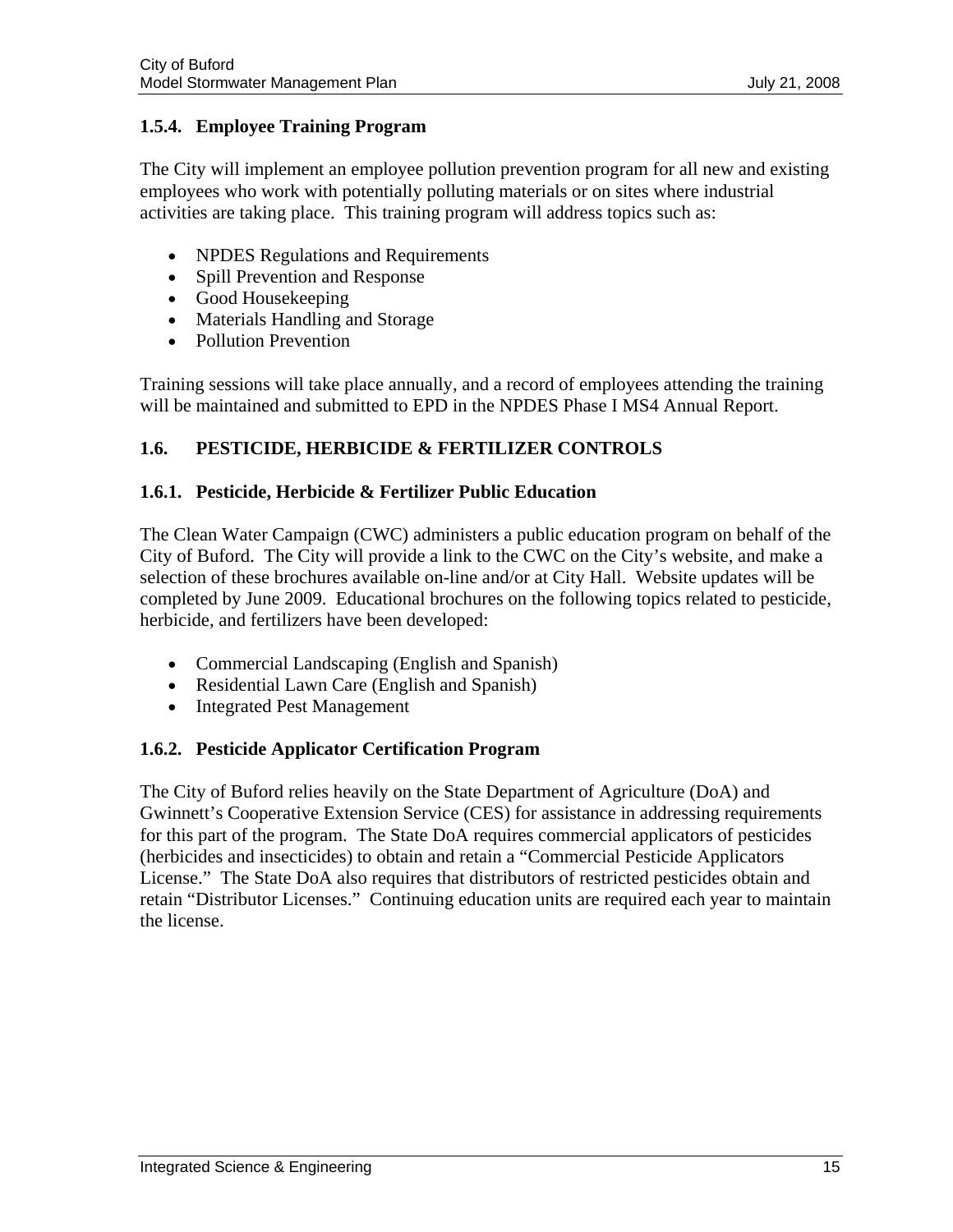The CES provides training opportunities to homeowners, private applicators, commercial applicators and municipal applicators that desire education on the appropriate management and use of pesticides. This training (though not required for state DoA licensing) is designed to assist persons in passing the state exam, which is required to obtain a license. The CES offers the following programs to the public:

- Landscape Professionals Training
- Commercial Pesticide Applicators Training
- Pesticide Safety and Use
- Satellite Pesticide Conference (a basic pesticides conference held yearly in Gwinnett that is broadcast via satellite to several other locations around the state)

Each of these programs contains a component that addresses the potential impacts on water quality associated with the misuse of pesticides. The Landscaping Professionals training also contains information on the proper use of fertilizers and their potential for water quality impacts.

# **1.6.3. Municipal Pesticide Use Standard Operating Procedures**

City use of pesticides, fertilizers and herbicides is limited to 10-10-10 fertilizer (or similar) for use in parks and recreational areas. "Round Up" is used to control kudzu and other weeds. To prevent accidental spillage, herbicides are mixed at the Public Works facility and then transported to locations to be treated. Crew Supervisors in charge of herbicide application are well versed in SOPs. Herbicide application is limited to approximately three times per year, mainly during the growing season. Total usage of herbicide in the City is estimated at less than 10 gallons per year. A SOP for the use of Pesticides, Herbicides and Fertilizers is included in the Appendix of this report.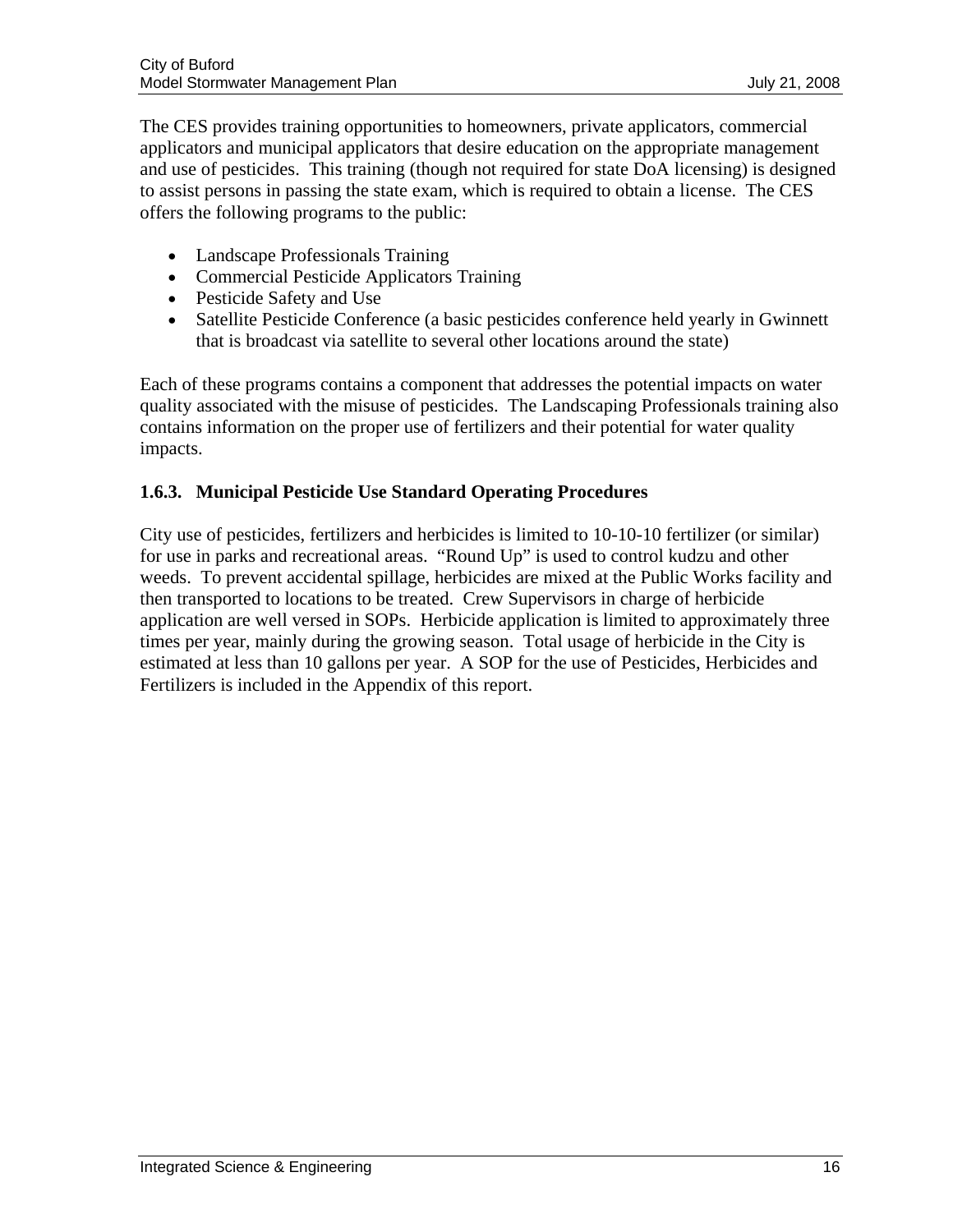# <span id="page-18-0"></span>**2. ILLICIT DISCHARGE DETECTION & ELIMINATION PROGRAMS**

# **2.1. ILLICIT DISCHARGE ORDINANCE & INSPECTIONS**

#### **2.1.1. Existing Illicit Discharge Regulations**

The City of Buford currently regulates illicit discharges into the MS4 through its Stormwater Ordinance. The following ordinance language addresses illicit discharges:

*Section 3.1 – No person shall throw, drain, or otherwise discharge, cause, or allow others under its control to throw, drain, or otherwise discharge into the City separate storm sewer system any pollutants or waters containing any pollutants, other than stormwater.* 

*Section 3.2 – The construction, connection, use, maintenance or continued existence of any illegal connection to the City separate storm sewer system is prohibited.* 

*Section 3.2(3) – Improper connections in violation of this Ordinance must be disconnected and redirected, if necessary, to an approved onsite wastewater management system or the sanitary sewer system upon approval of the City of Buford or, if applicable, the appropriate County jurisdiction.* 

#### **2.1.2. Litter Ordinance**

The City of Buford has adopted and enforces a Litter Ordinance that prohibits the improper disposal of litter. The following ordinance language addresses the prohibition of litter and enforcement of the ordinance by the City:

*Section 3. – It shall be unlawful for any person or persons to dump, deposit, throw or leave or to cause or permit the dumping, depositing, placing, throwing or leaving of litter on any public or private property in this City of Buford or any waters in this City of Buford unless:* 

- *(1) The property is designated by the State of by any of its agencies or political subdivisions for the disposal of such litter, and such person is authorized by the proper public authority to use such property;*
- *(2) The litter is placed into a receptacle or container installed on such property;*

*Section 4. – No person shall operate any motor vehicle with a load on or in such vehicle unless the load on or in such vehicle is adequately secured to prevent the dropping or shifting of materials from such load onto the roadway.* 

*Section 5.4 – All law enforcement agencies, officers and officials of this state or any political subdivision thereof, or any enforcement agency, officer or any official of any commission of this state or any political subdivision thereof, are hereby authorized, empowered and directed to enforce compliance with this article.*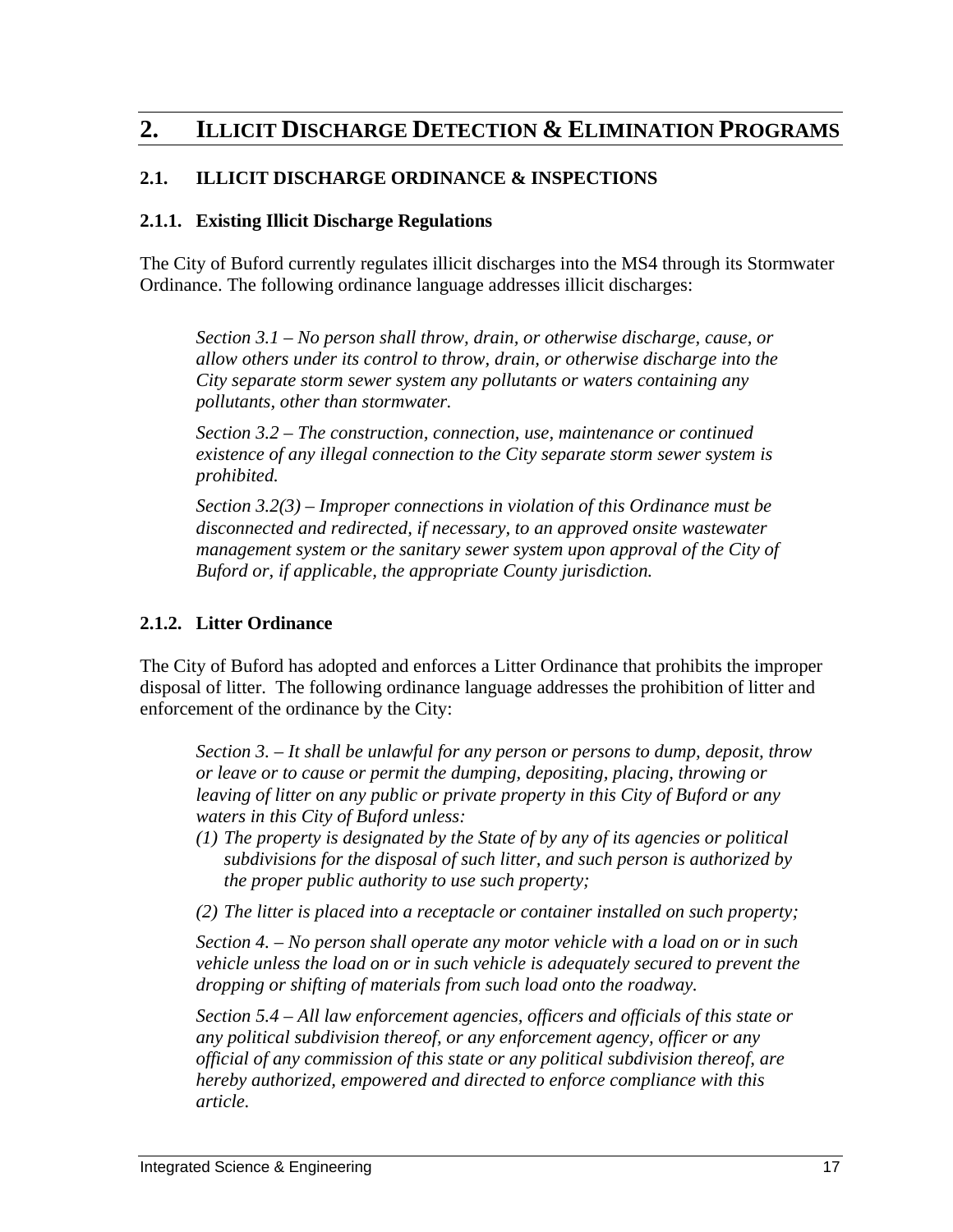# <span id="page-19-0"></span>**2.1.3. Illicit Discharge Inspection Program**

The City of Buford has established adequate legal authority through its Illicit Discharge and Illegal Connection Ordinance to conduct an Illicit Discharge Inspection Program. Inspections are conducted in response to citizen complaints to investigate potential illicit discharges found during dry weather screening, and as part of the sanitary sewer Inflow and Infiltration program. Methods that are used to investigate potential illicit discharges include: visual inspections, site inspections, water quality sampling, dye testing, smoke testing, and line televising. Details regarding the illicit discharge source tracing programs are included in Section 2.3.1. The following ordinance language addresses illicit discharges:

*Section 5 – The City of Buford shall be permitted to enter and inspect properties and facilities at reasonable times as often as may be necessary to determine compliance with this ordinance.* 

# **2.2. DRY WEATHER SCREENING PROGRAM FOR ILLICIT DISCHARGE DETECTION**

# **2.2.1. Identifying Outfalls for Dry Weather Screening**

The City of Buford will conduct dry weather screening at outfalls within the City's jurisdiction. The City's current drainage system inventory includes 126 outfalls. A map of this inventory is included in the Appendix. The City intends to systematically build the dry weather screening program so that the City will be able to screen 20% of all outfalls annually within five years. This will allow the City to screen all outfalls citywide within a 5-year period beginning in 2012. As the City is gathering resources and developing the program, the City will screen outfalls according to the following schedule:

- Year  $1(2008)$  6 outfalls
- Year  $2(2009)$  5% of outfalls
- Year  $3(2010) 10\%$  of outfalls
- Year  $4(2011) 15%$  of outfalls
- Year  $5(2012) 20\%$  of outfalls

This schedule allows for City staff to incrementally increase the number of outfalls screened each year as staff and financial resources increase. After five years, the City will be sampling 20% of outfalls per year, a rate which will continue into subsequent permitting periods, allowing for 100% of the outfalls to be screened each permitting cycle.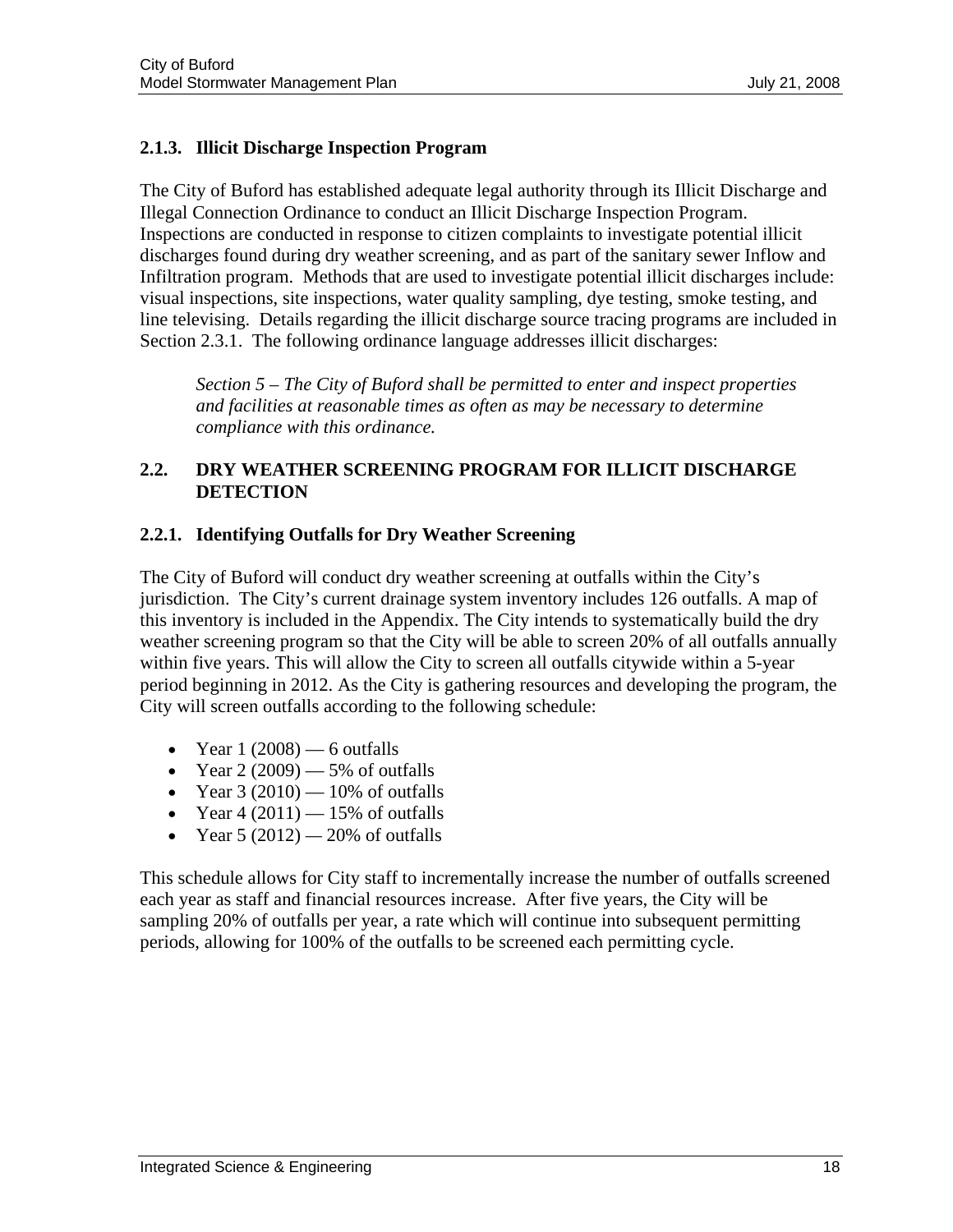Outfalls sampled each year will be rotated, unless a potential illicit discharge has been found, in which case that outfall will be resampled the following year. Outfalls to be sampled in any given year will be prioritized based on the following criteria:

- Outfall leads to 303(d) listed stream
- Age of infrastructure (i.e. older areas of town will receive priority for dry weather screening)
- Previous sampling results or other evidence of illicit discharge
- Proximity to industrial or commercial facilities

Outfalls sampled during each year will be mapped, and that map will be provided to EPD in the NPDES Phase I MS4 Annual Report.

# **2.2.2. Dry Weather Screening Procedures**

Dry weather screening procedures described in the following subsections have been developed using the ARC's *Stormwater Monitoring Program Handbook*, the New England Interstate Water Pollution Control Commission's *Illicit Discharge Detection and Elimination Manual*, and the Galveston County Health District, Pollution Control Division's *A Guidance Manual for Identifying and Eliminating Illicit Connections to Municipal Separate Storm Sewer Systems,* and the EPA's water quality guidelines.

# *2.2.2.A. Field Screening/Sampling*

Screening will take place during dry weather conditions (i.e. no rain event for 72 hours previous to sample event). If there is no flowing water at the time of field screening, the sample team will record "No Flow Observed" and the screening is complete. If flow is observed, the sample team will perform the following task to determine if there is illicit discharge:

- Visually inspect the discharge for rate of flow, color, turbidity, oil sheen, floatables, stains from illicit dumping, and odor.
- Visually inspect discharge for biological indicators including: emergent vegetation, algae blooms, lack of or stunted vegetation, presence or absence of aquatic life, and fish kills.
- Measure the discharge in-stream for the following parameters using a probe(s), such as the Horiba U-10: pH, temperature, conductivity, and turbidity.
- Sample the discharge for surfactants and fluoride using a Colorimeter or Field Kit.
- Collect grab samples for fecal coliform if conductivity is measured above 300 μmho/cm, pH is higher than 7.5 or lower than 6.5, evidence of a sanitary sewer cross connection (including milky white or gray color, floatables, and sewage odor), or other applicable evidence of a potential illicit discharge. Fecal grab samples will be cooled with ice and taken to an accredited laboratory for fecal coliform analysis within six hours of sample event. Fecal samples will be dechlorinated with sodium thiosulfate.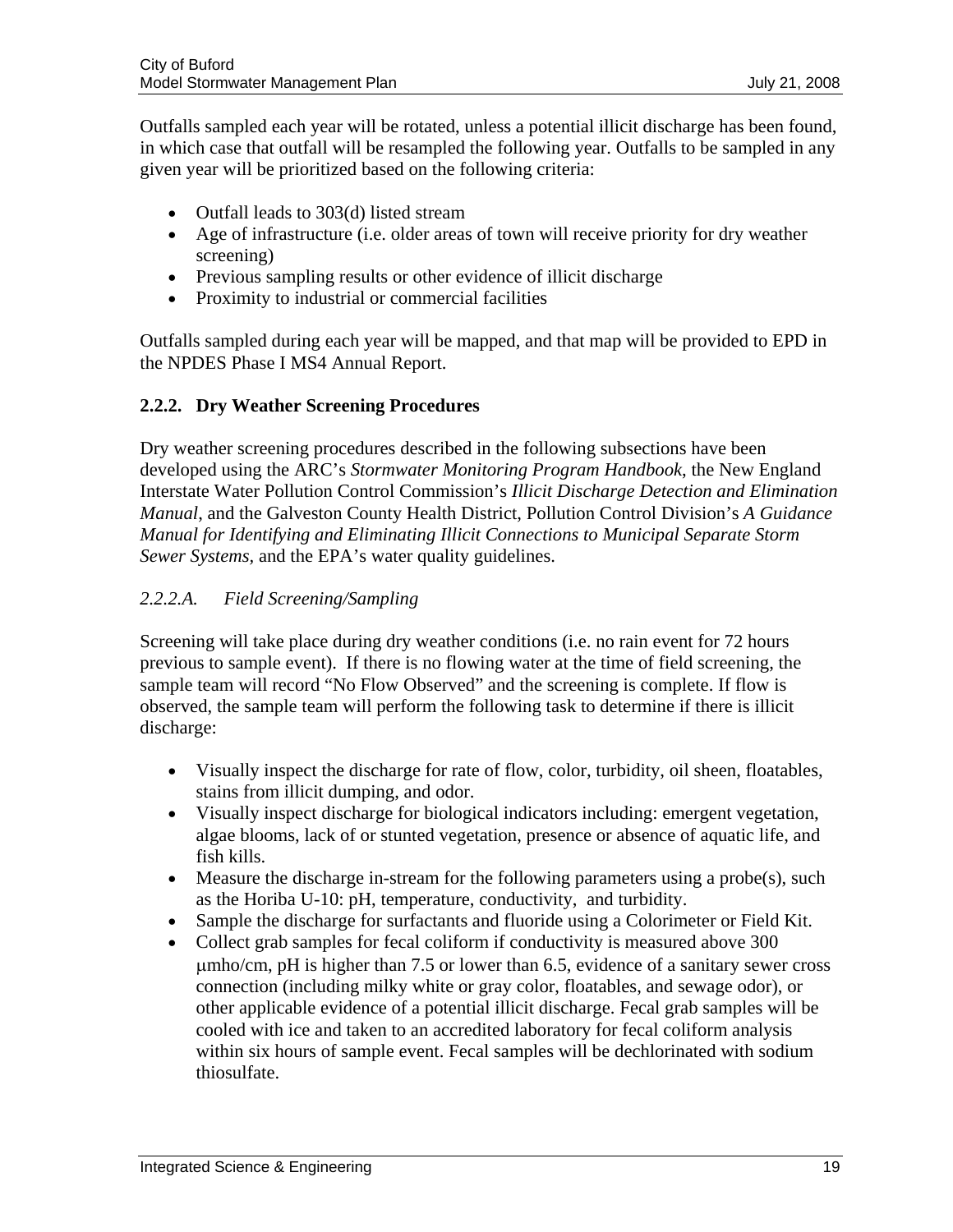# *2.2.2.B. Baseline Limits for Sampling Parameters*

If dry weather field sampling detects limits of the above mentioned parameters exceeding the baseline limits described below, an illicit discharge is likely, and an attempt to trace the source using the procedures outlined in Section 2.3.1. must be performed. The City of Buford will also be responsible for any source tracing that is necessary as a result of dry weather screening or sampling.

| <b>Parameter</b>      | <b>Baseline Limit</b>                                         | <b>Considerations</b>                                                                                        | <b>Potential Source of</b><br>Contamination                                                                                                                    |  |
|-----------------------|---------------------------------------------------------------|--------------------------------------------------------------------------------------------------------------|----------------------------------------------------------------------------------------------------------------------------------------------------------------|--|
| pH                    | $< 6.5$ or $> 7.5$                                            |                                                                                                              | Low pH - Industries including<br>textile mills, pharmaceuticals,<br>metal finishers/fabricators,<br>companies dealing in resins,<br>fertilizers or pesticides. |  |
|                       |                                                               |                                                                                                              | High pH - Industries including<br>soap manufacturers, metal<br>plating, concrete, lime, and<br>rubber or plastic producers.                                    |  |
| <b>Turbidity</b>      | $> 50$ NTU                                                    |                                                                                                              | Construction site runoff.                                                                                                                                      |  |
| Conductivity          | 300 µmho/cm                                                   |                                                                                                              | Presence of contaminating ions<br>from wastewater (sanitary or<br>industrial).                                                                                 |  |
| Surfactant            | $> 0.25$ mg/l                                                 |                                                                                                              | Industrial detergents, sanitary<br>sewage.                                                                                                                     |  |
| Fluoride              | $> 0.25$ mg/l                                                 | Fluoride can be naturally<br>occurring in groundwater.                                                       | Presence of potable (treated)<br>water.                                                                                                                        |  |
| <b>Fecal Coliform</b> | $Apr - Oct$<br>200 col/100ml<br>$Nov - Mar$<br>1000 col/100ml | Fecal coliform in excess of<br>standards does not<br>necessarily indicate high<br>levels of sanitary sewage. | Animal waste or sanitary<br>sewage.                                                                                                                            |  |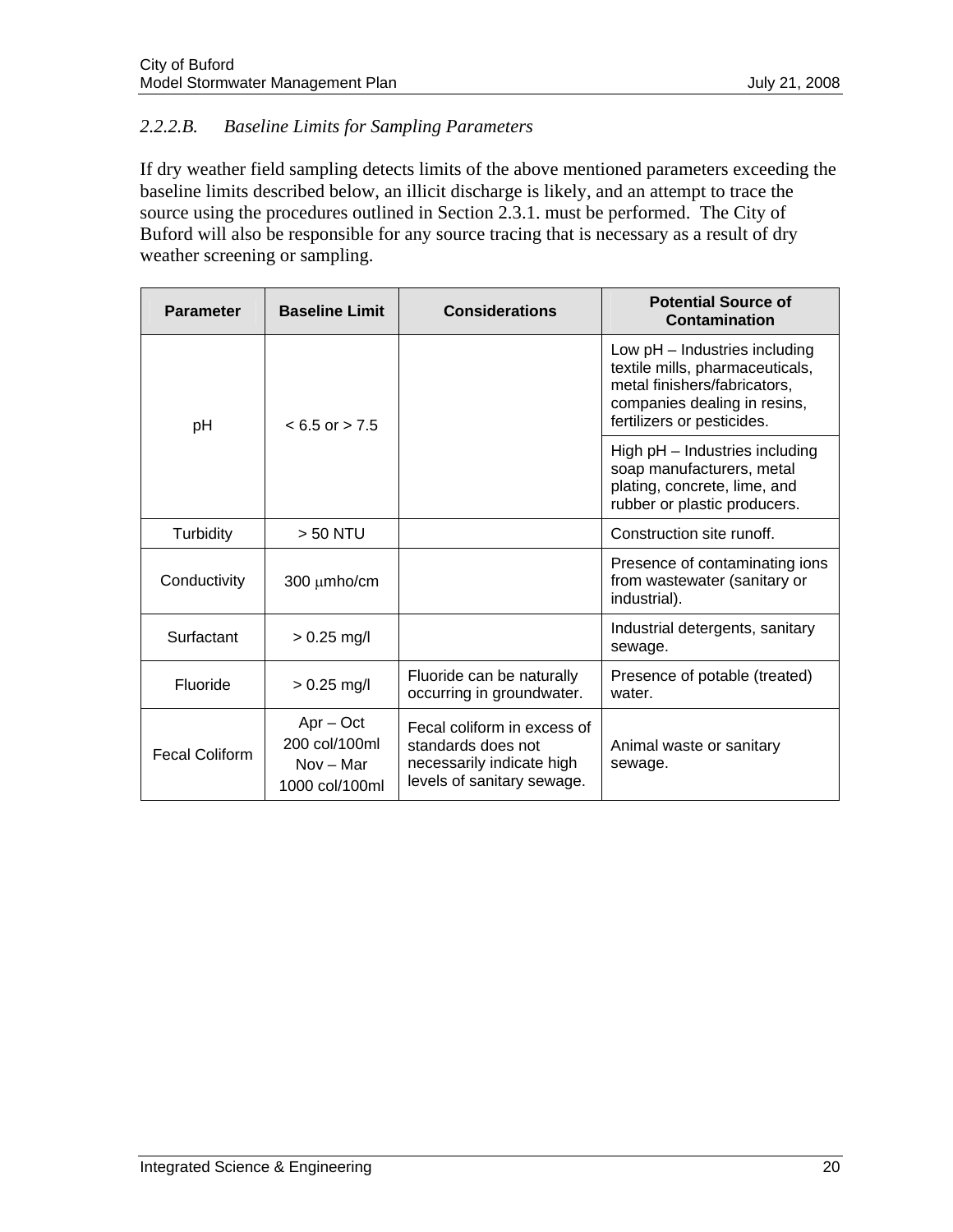The following flowchart was provided by the District to assist communities with identifying the source of illicit discharges based on dry weather screening results.



# *2.2.2.C. Quality Assurance/Quality Control Procedures*

- Field tests must be performed twice during each sampling event to confirm results.
- Horiba U-10 and any other probes used to measure temperature, turbidity, conductivity, and pH must be calibrated at the start of each day when sampling will take place. Readings should be taken directly in outfall flow, if possible. If in-flow sampling is not possible, then a container or bucket should be used to collect a sample to take readings. The bucket should be rinsed twice with flow from outfall and readings taken on the third fill. Dissolved oxygen should only be taken if a reading can be taken in-flow. A bucket with flow from an outfall will not give an accurate dissolved oxygen reading. Probes should be washed with distilled water before and after a reading is taken.
- Containers used to test samples in the colorimeter must be rinsed twice with sample water before a sample is analyzed. Manufacturer's directions should be followed for all reagents used in the measurement of surfactants and fluoride. After a sample has been analyzed, the container should be rinsed with distilled water. All reagent waste must be disposed of properly. Reagents will be checked and replaced annually.
- Fecal coliform samples must be taken directly in the outfall flow in a sterilized container to avoid contamination. Samples will be dechlorinated with sodium thiosulfate, and stored in a cooler with ice. Samples will be processed within six hours of the event.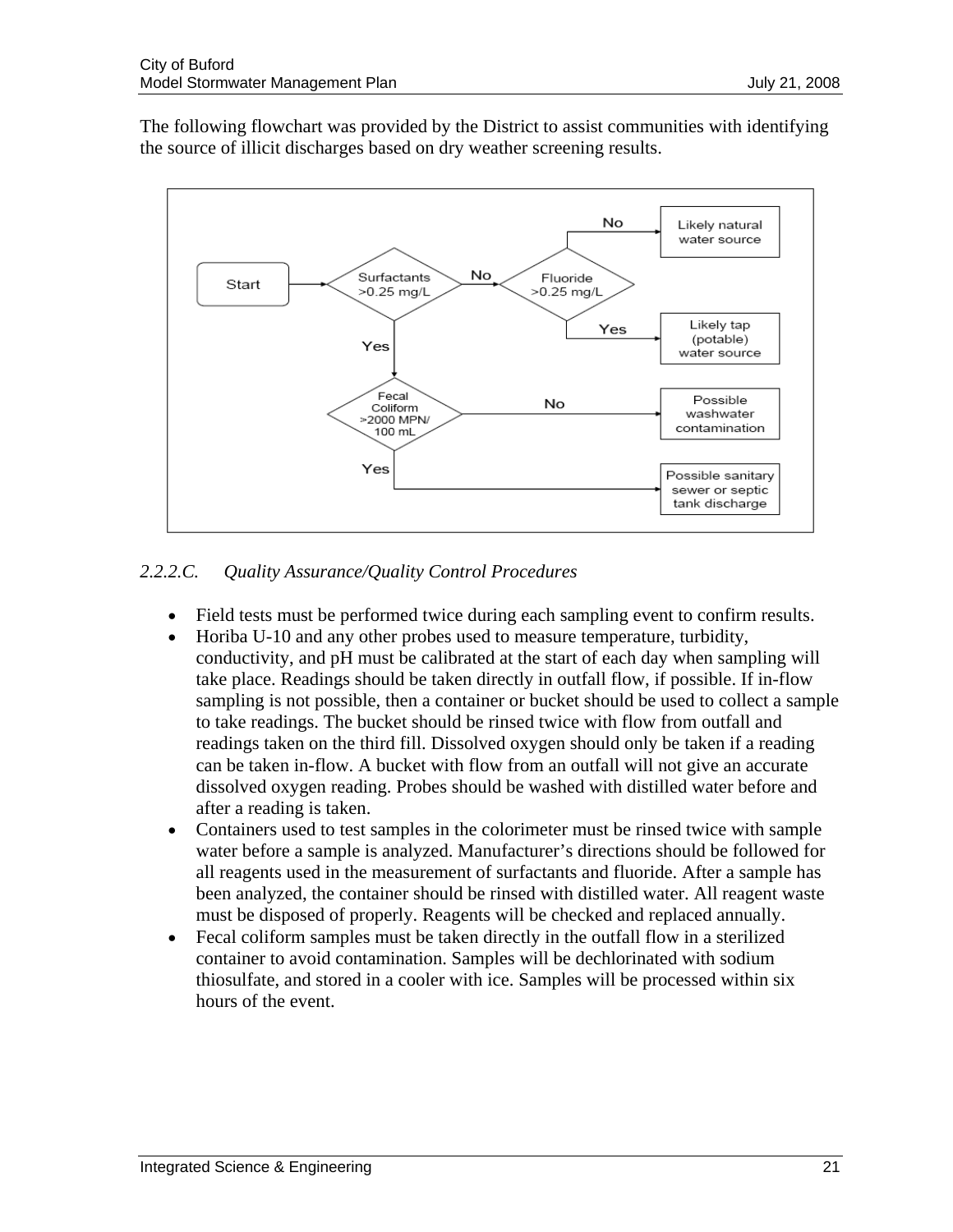# <span id="page-23-0"></span>*2.2.2.D. Data Collection & Reporting*

The City of Buford will be responsible for collecting dry weather screening data, recording it on the dry weather screening checklist provided by the District (included in the Appendix), keeping a copy onsite, and including a copy in the Annual Report to EPD. The City will work to develop a procedure to link the information collected during the screening exercise with the location of the outfalls through GIS. Ultimately, the City's goal is to utilize the Mobile Mapper GPS units to record the location of the outfall in the field, assign a unique identification number to the outfall, and record the screening and sampling information electronically within the GIS database. The City will then be able to produce a map with each outfall screened identified with its unique identification number. The City will also be able to produce a database spreadsheet that includes the same unique identification number as well as the information collected during the dry weather screening event.

# **2.2.3. Illicit Discharge Detection & Elimination Program Evaluation**

In order to ensure that the illicit discharge detection and elimination (IDDE) program is effectively removing illicit discharge from the City of Buford's MS4, a review of the City's IDDE program will be conducted annually after collecting data from dry weather screening with the results included in the NPDES Phase I MS4 Annual Report. It is expected that water quality will improve from year to year as illicit connections are discovered and removed. The appropriateness of locations screened will also be included. The report will also include the number of illicit discharge sources identified, and which method was used to identify the source (dye testing, line televising, field sampling, or inspection). This will allow the City to determine which method of illicit discharge source tracing is most valuable and efficient. Lastly, the analysis will address the amount of illicit connections removed, and if the regulations were sufficient to remove illicit connections located. This program evaluation will be conducted as part of the NPDES Phase I MS4 Annual Report write-up.

# **2.3. INVESTIGATIVE PROCEDURES FOR SUSPECTED ILLICIT DISCHARGES**

# **2.3.1. Source Tracing**

Once an illicit discharge has been detected, it will be the responsibility of the Street Department to trace the source of the illicit discharge as soon as possible after it is detected. Depending on the type of illicit discharge detected and access to the storm sewer system, City of Buford staff may employ one or more of the following methods:

# *2.3.1.A. Visual Inspections*

City of Buford staff will walk the stormwater system upstream from the field screening outfall to inspect for evidence of illicit discharge such as land disturbing activities near the stormwater system, water color associated with illicit discharge, or stains and deposits showing the path of a discharge or spill.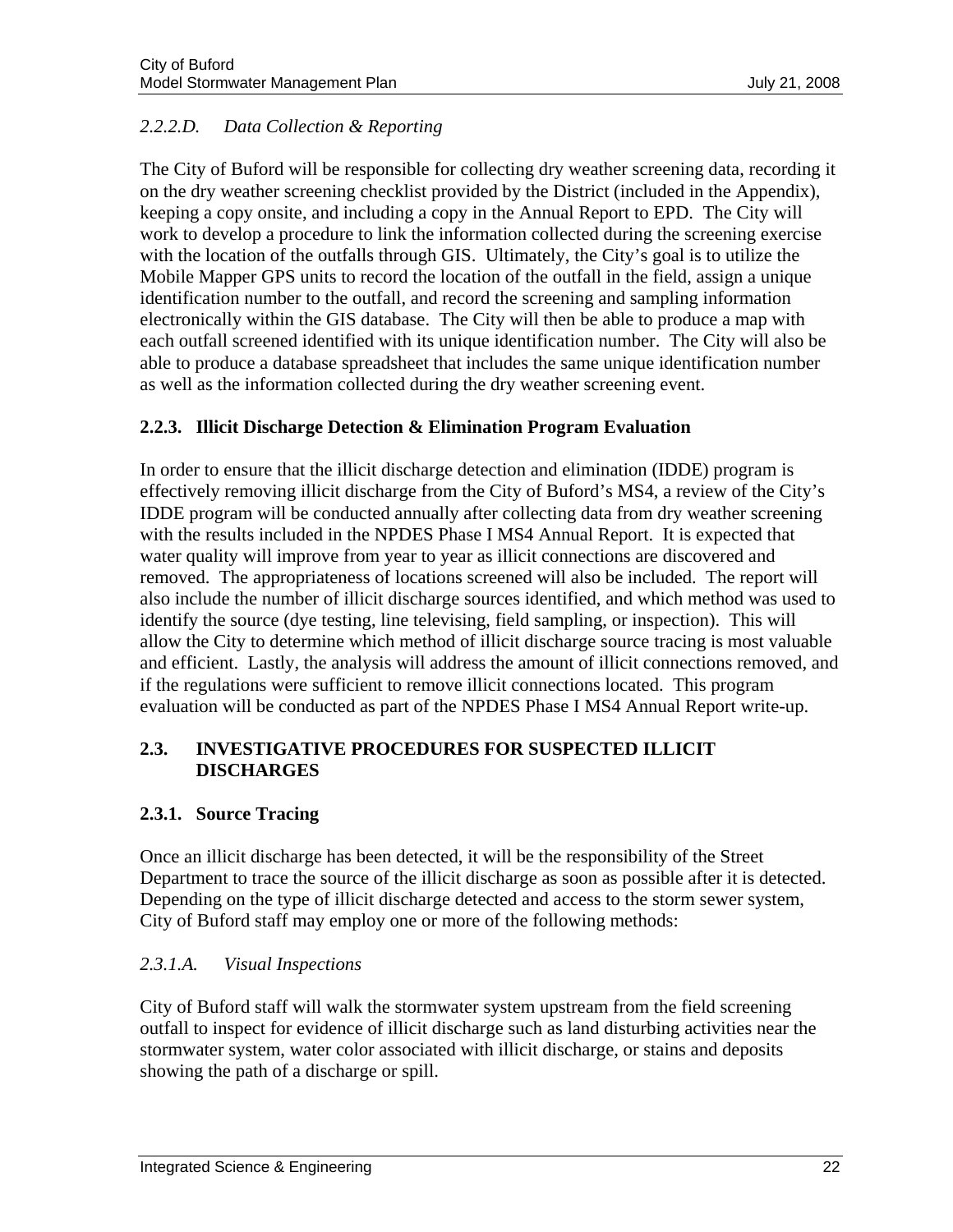# <span id="page-24-0"></span>*2.3.1.B. Site Inspections*

When a specific private site is suspected as the source of an illicit discharge, City of Buford staff may elect to perform a stormwater inspection onsite at that facility, business or residence. The inspection will search for the potential source including improperly stored material and floor drains connected to the storm sewer system. City staff will keep a record of the inspection and the findings. The checklist created for industrial/commercial stormwater inspections will be used if the site is a commercial business or industry.

# *2.3.1.C. Upstream Sampling*

The City of Buford, or a contracted consultant, may sample upstream from the field-sampling site for the parameter that was above baseline limits. A sample will be taken above each pipe/connection to the system. When a sample is taken, and the parameter is no longer detectable, the pipe/connection to the system above which the sample is taken is likely to be the illicit discharge.

# **2.3.2. Source Removal**

Once a source has been traced by the Street Department, and they have informed Code Enforcement or his designee, it shall be Code Enforcement, the City Inspector, or their designee's responsibility to enforce the applicable provisions of the Illicit Discharge Ordinance. This ordinance gives the City of Buford the authority to enter the property from which the illicit discharge is suspected, and to require the responsible party to remove the source and pay for related costs. The City may also choose to require the responsible party to pay fines.

# **2.4. SPILL PREVENTION, CONTAINMENT & RESPONSE PROCEDURES**

# **2.4.1. Hazardous Material Spill Containment & Response Procedures**

# *2.4.1.A. Gwinnett County Hazardous Material Spill Response Procedures*

Gwinnett County's HazMat team completes spill response for major spills. A copy of their procedure is attached in the Appendix. Records of spills attended by Gwinnett County HazMat are held by the Gwinnett County Fire Department and are stored within a computer database. It should be noted that Gwinnett HazMat staff does not accept responsibility for clean-up, however, the team facilitates clean-up through contractors.

Current clean-up contractors used by HazMat include, Hepaco, Inc., HazTech Environmental, and Georgia Environmental. Spill response is handled in the following manner:

• Where the company who caused the spill has a clean-up company on retainer to deal with these incidents (generally gas stations, trucking companies and others that are more likely to be involved in spills), Gwinnett HazMat will notify the clean-up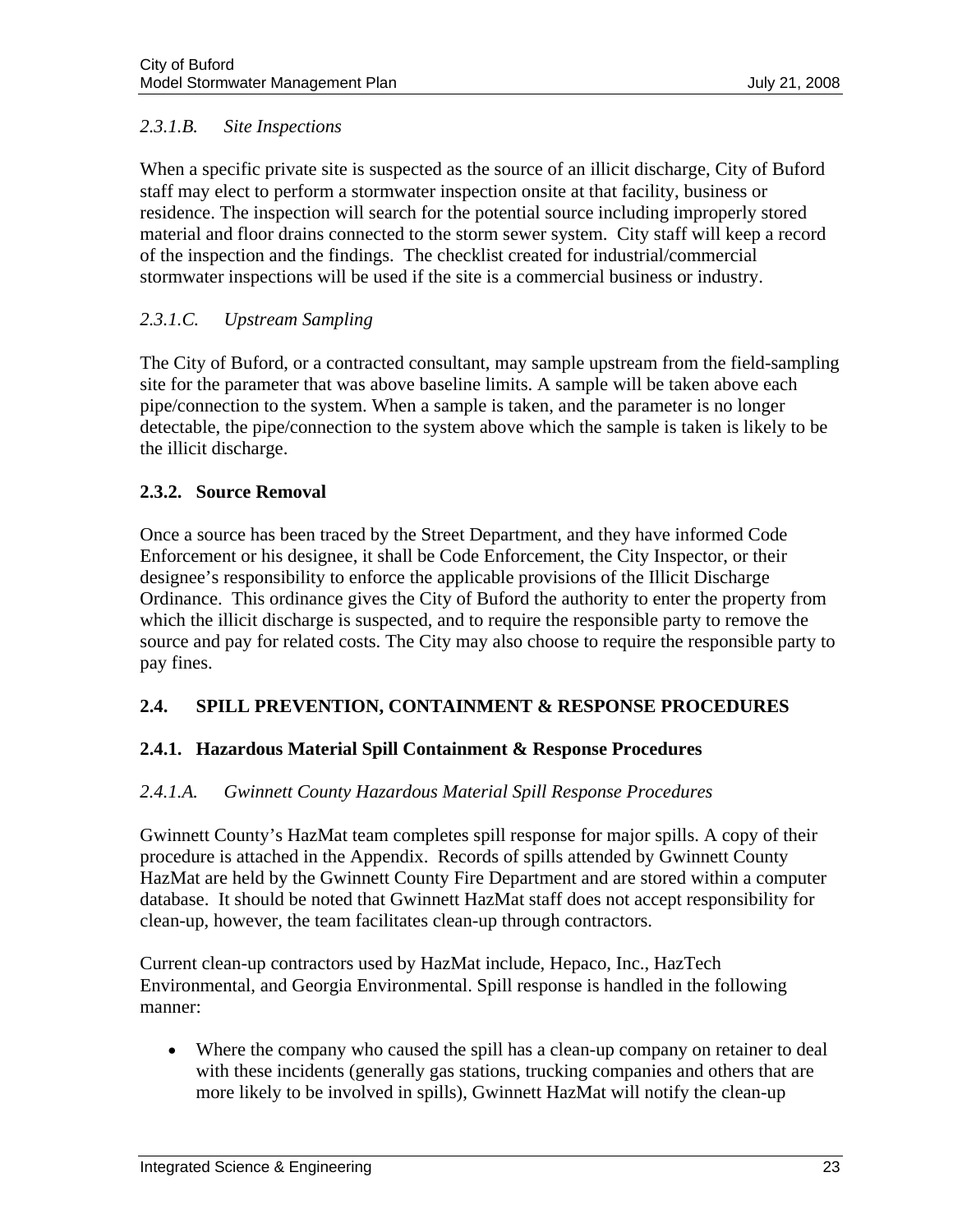company of the need for clean-up and provide information as necessary to assist in the clean-up and appropriate response.

- Where the company or individual does not have a retainer with a clean-up company and:
	- o *The company or individual responsible for the spill is willing to work with the HazMat teams and have the spill cleaned up and are willing to pay for such clean-up.* The Hazmat team will provide a list of clean-up companies the company or individual can choose from. All HazMat trucks have fax machines that can be used by the clean-up company to secure signed paperwork from the company or individual responsible for the spill stating that they accept responsibility for the costs associated with the clean-up. Once the signed statement is received, that clean-up company will commence its response and clean-up.

*Or*

o *The company or individual responsible for the spill is not willing to work with the HazMat teams and have the spill cleaned up.* The HazMat teams will notify EPD emergency response of the situation and ask for assistance in encouraging the company or individual to clean up the spill. EPD emergency response is notified at any time any hazardous materials enter any drainage structure or water.

# *2.4.1.B. Municipal Site Stormwater Pollution Prevention Plan*

The City has submitted an NOI for coverage under the NPDES General Industrial Stormwater Permit and created an SWP3 for the WWTP. This plan was completed in November 2007 and is currently being implemented by City staff. The plan includes programs to address spill prevention and response, employee training, water quality monitoring, site inspections, and good housekeeping at this particular municipal site. The City will submit a summary of all activities conducted under the SWP3 at this site in the 2008 NPDES Phase I MS4 Annual Report.

The City has also determined that the Public Works Facility requires coverage under the NPDES General Industrial Stormwater Permit and is currently working to submit the NOI and develop the SWP3. The City will complete development of the SWP3 and begin implementation of the plan by December 2008. The City will submit a summary of all activities conducted under the SWP3 at this site in the 2009 NPDES Phase I MS4 Annual Report. All SWP3s developed for Buford municipal sites will describe the following at a minimum:

- BMPs for spill prevention
- Materials needed and available for spill response
- Party responsible for plan implementation
- Numbers of agencies to call in the event of a spill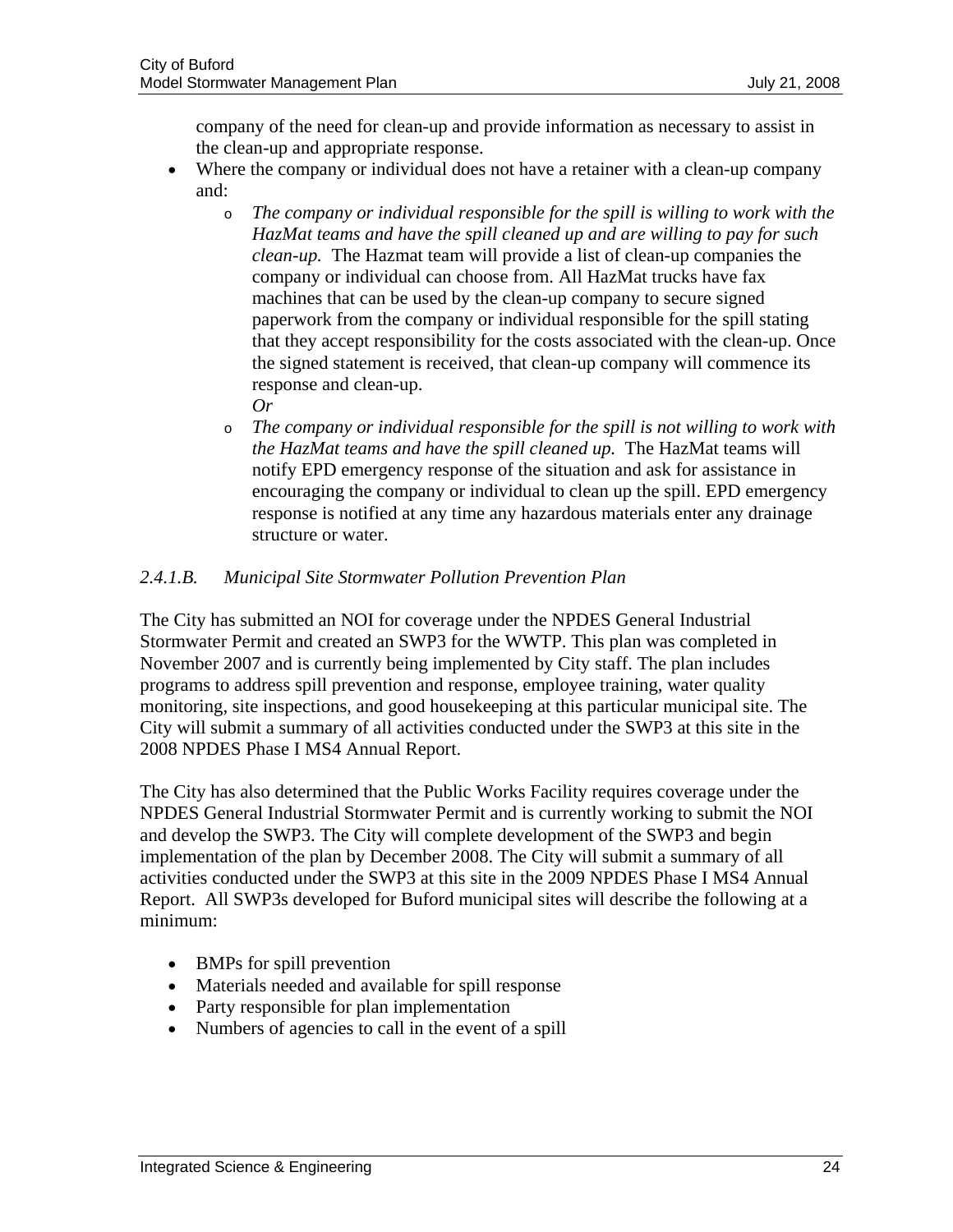# <span id="page-26-0"></span>*2.4.1.C. Sanitary Sewer Overflow Spill Prevention & Response*

The City of Buford operates the sanitary sewer within the City's limits. Records of all spills are maintained by the City. Procedures for sanitary sewer spill containment are outlined within the Sewer System Maintenance Procedures which is included in the Appendix.

# **2.4.2. Hazardous Material Spill Prevention Program**

# *2.4.2.A. Municipal Staff Training*

Staff will receive training at the onset of the program. Hazardous materials to be addressed by this training program will include oil and other petroleum products, pesticides, and any other material for which a Materials Safety Data Sheet (MSDS) is provided. This training program will be developed in 2008, and classes will begin in 2009.

# *2.4.2.B. Hazardous Material Record Keeping*

Departments within the City of Buford will be responsible for creating and updating an inventory of hazardous materials stored or used on appropriate publicly-owned sites for which a MSDS is provided. The inventory database shall be developed by June 2009, and will be updated annually.

# **2.4.3. Groundwater Contamination Prevention**

The City of Buford will evaluate the need to adopt the Part V Environmental Planning Criteria for Groundwater Recharge Areas to protect groundwater from contamination by spills or stormwater runoff during the upcoming Comprehensive Plan update.

# **2.5. PROGRAMS TO PROMOTE, PUBLICIZE & FACILITATE PUBLIC REPORTING OF ILLICIT DISCHARGES**

# **2.5.1. Citizen Complaint Program**

The City of Buford will address citizen complaints about water quality. Citizens who wish to report illicit discharges may call (770) 945-6761. Customer Service is responsible for receiving citizen complaint calls, and reporting them to the appropriate department responsible for taking action to address calls. Actions taken by the various departments may include visual inspections, field screening, or contacting another agency to investigate. Customer Service will maintain a log of citizen's complaints.

# **2.5.2. Stormwater Management Webpage**

The City of Buford will maintain a webpage on the City's official website that contains information on stormwater management issues. This website will be used to promote the City's and other local educational programs, workshops and public meetings. The website will also contain a link to the approved SWMP, and a description of the City's stormwater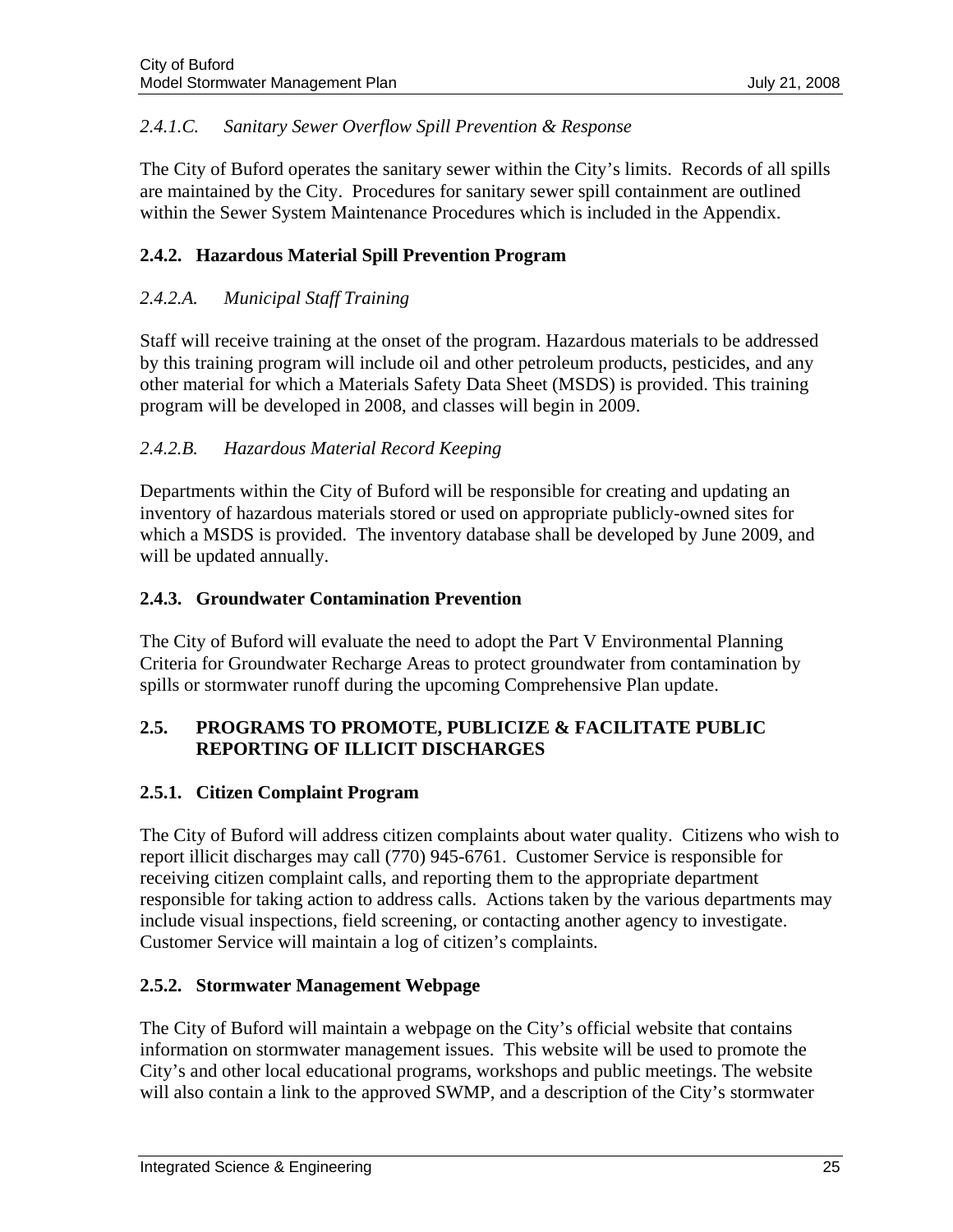<span id="page-27-0"></span>program. This website will list the number for City residents to call to report problems or illicit discharges to the storm sewer system. The City will promote this webpage as a part of other public education initiatives. This page will be added to the City's existing website ([www.cityofbuford.com\)](http://www.cityofbuford.com/) by March 2009.

# **2.6. PROGRAMS TO PROMOTE THE PROPER MANAGEMENT & DISPOSAL OF USED OIL & OTHER HAZARDOUS SUBSTANCES**

# **2.6.1. Hazardous Material Public Education**

Gwinnett Clean & Beautiful (GCB) maintains a website that contains a listing of local sites that will accept waste oil, other toxics and recyclables from the general public. The website also provides information on source reduction, recycling, and proper handling procedures for these materials. The City of Buford will maintain a link on the City's stormwater webpage to CES and GCB websites and the hazardous material public information contained therein. The City will also maintain this list at City Hall and will provide the information to interested citizens upon request.

The CWC has developed a brochure on the management of household hazardous materials and will be included electronically on the City's stormwater webpage and is distributed to the public at City Hall.

# **2.7. CONTROLS LIMITING SANITARY SEWER INFILTRATION**

# **2.7.1. Sanitary Sewer Overflow Prevention Program**

The City of Buford maintains and operates the sanitary sewer system within the City. The City's Sanitary Sewer Procedures that describe the routine preventative operations and maintenance measures to prevent overflows or discharges from the sanitary sewer to the MS4 are included in the Appendix. Where the dry weather screening program returns results that could indicate infiltration of sewage into the MS4, the City will investigate the matter in accordance with procedures described in Section 2.3. of this SWMP. Confirmed or suspected sewage spills from the sanitary sewer system will immediately be reported to (770) 945-6761 during business hours and (770) 932-7986 after hours.

# **2.7.2. Septic System Education Program**

The CES has developed brochures entitled, *"Onsite Wastewater Management Systems and their Environmental Impacts."* This brochure contains information on proper construction and maintenance of individual septic systems, including a recommended schedule for inspections and pumping. The City of Buford will make this information available at City Hall and will include a link to the brochure on the City's stormwater webpage.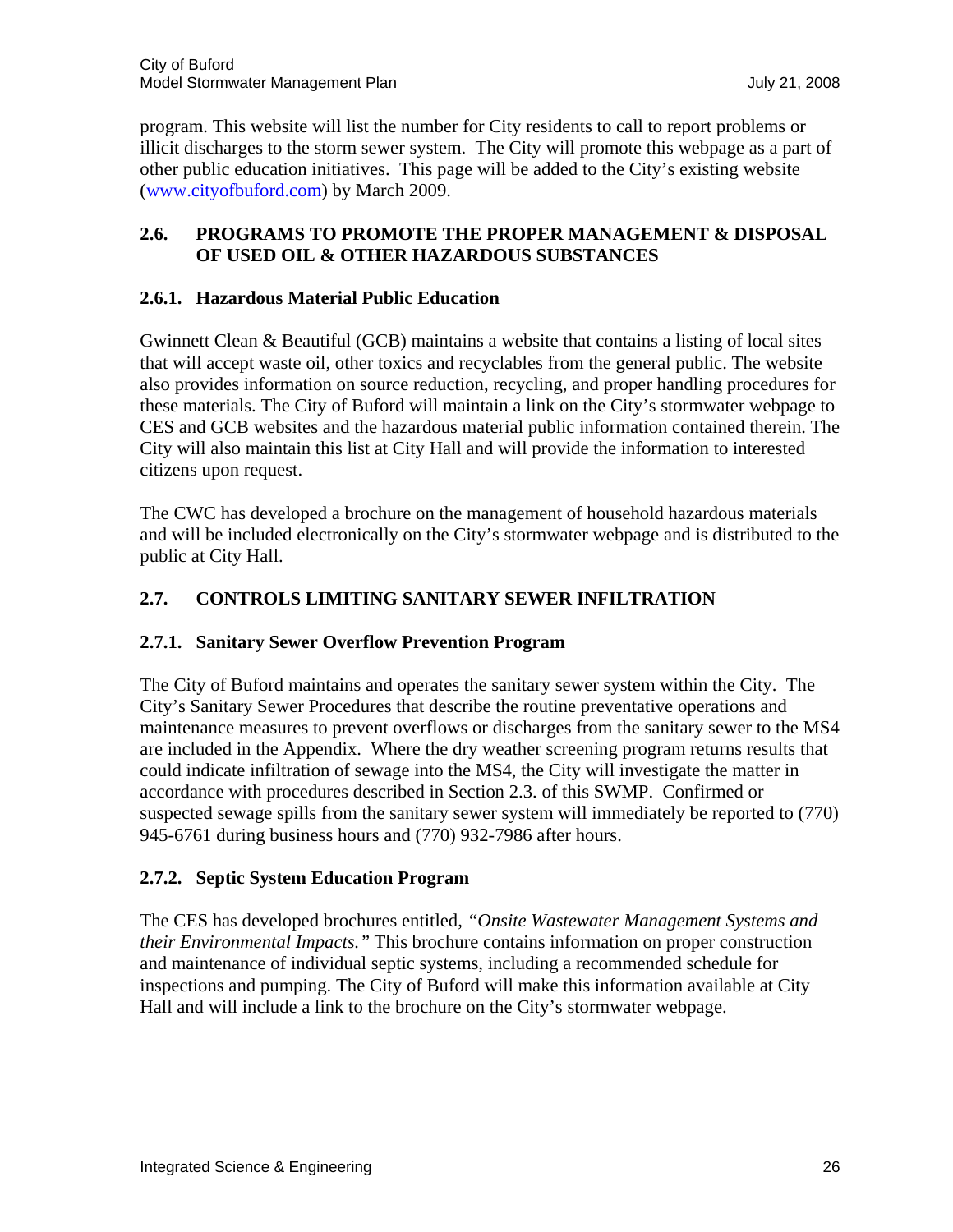# **2.7.3. Septic System Inspection Program**

The Gwinnett County Health Department inspects septic systems in the City of Buford during construction of the system to ensure proper design. Gwinnett County Health Department will also inspect existing septic systems if there are any indications of failure including complaints, odor, high fecal coliform levels detected during dry weather screening or other sampling, etc. If the Health Department discovers a malfunctioning septic system, it will require the owner to have the system pumped and otherwise maintained as necessary.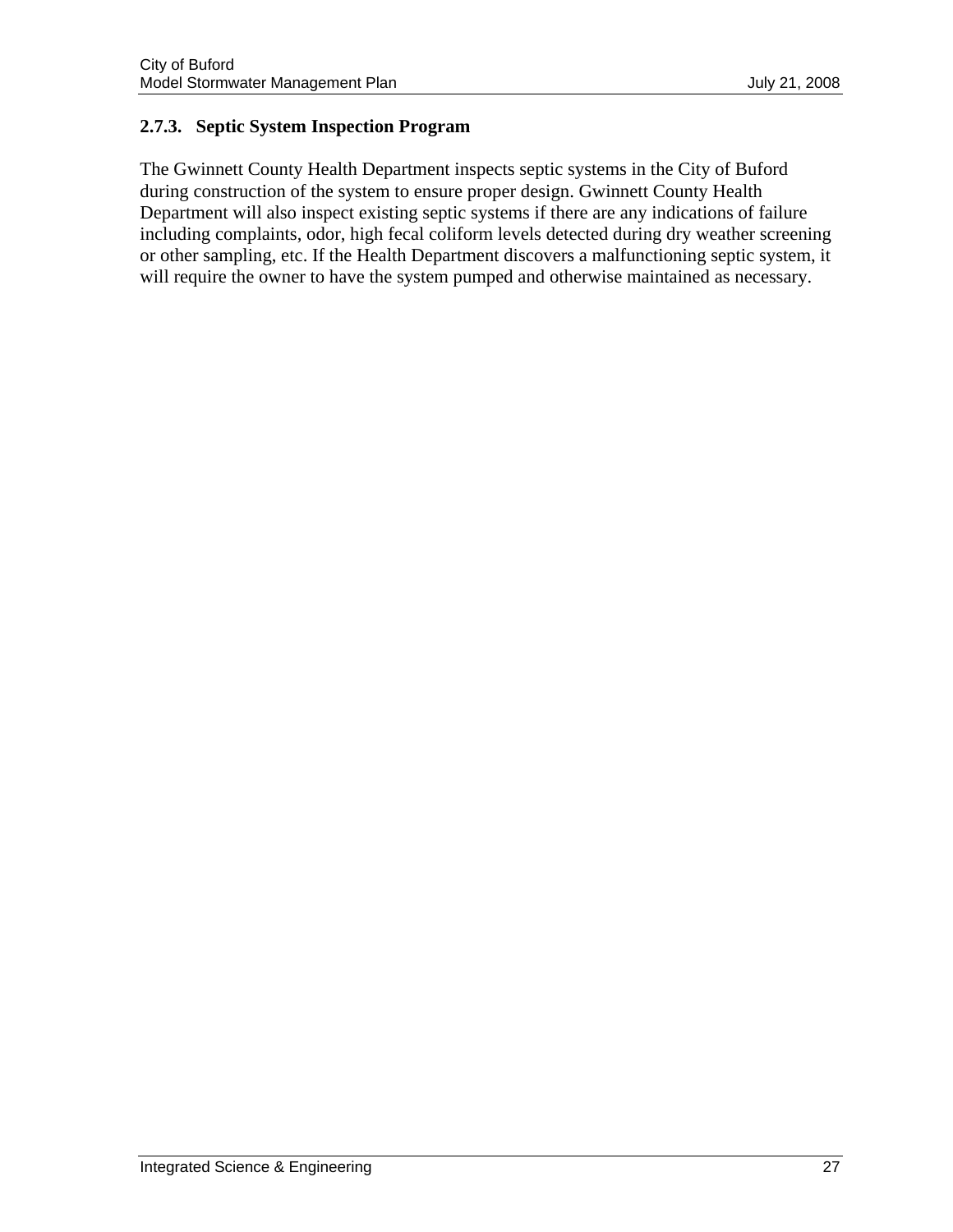# <span id="page-29-0"></span>**3. WASTE HANDLING & INDUSTRIAL FACILITIES POLLUTION CONTROL PROGRAMS**

# **3.1. PRIORITIES & PROCEDURES FOR INSPECTIONS & ESTABLISHMENT OF CONTROLS**

# **3.1.1. Industrial Facility Inventory**

The City of Buford currently maintains an industrial facility inventory list which is included in the Appendix. This list is based on the current industrial NOI list maintained by the EPD. The inventory will list any industries using, storing or manufacturing hazardous or potentially polluting materials onsite. The inventory will contain the following information: name of facility, street address, type of operation, Standard Industrial Classification (SIC) code (where appropriate), hazardous or potentially polluting materials onsite (where known). The City will continue to modify and update this list on an annual basis in accordance with the informational sources listed above.

# **3.1.2. Industrial Stormwater Inspection Program**

The City of Buford will be responsible for conducting stormwater inspections onsite at industries on the industrial inventory list. A standardized Industrial Site Stormwater Inspection checklist shall be used, and a database shall be maintained on inspections, problems found, and actions taken. The checklist is included in the Appendix. City of Buford staff will check to ensure that an NOI has been submitted (if it is required) and will review and check the implementation status of the associated SWP3. Should an inspection reveal a potential threat to water quality in the MS4, City staff will notify the industry, provide them with a copy of the inspection checklist, and perform a re-inspection to ensure that necessary corrections were made. City staff will also notify the GA EPD if assistance is needed for enforcement, if there is a threat to Waters of the State, or if a regulated facility has not submitted an NOI. Twenty percent of the facilities in the inventory database will be inspected annually. Inspections shall be prioritized based on the following criteria:

- Complaints or history of bad house keeping or illicit discharge to MS4
- Hazardous nature of materials onsite
- Proximity to environmentally sensitive areas including 303(d) listed watersheds

The City will help to educate these industrial facility owners by providing them with educational materials during site inspections/visits. The materials will be specific to activities onsite, or general good housekeeping and pollution prevention. The City will utilize educational materials developed by the CWC in addition to any other applicable materials for this educational outreach effort.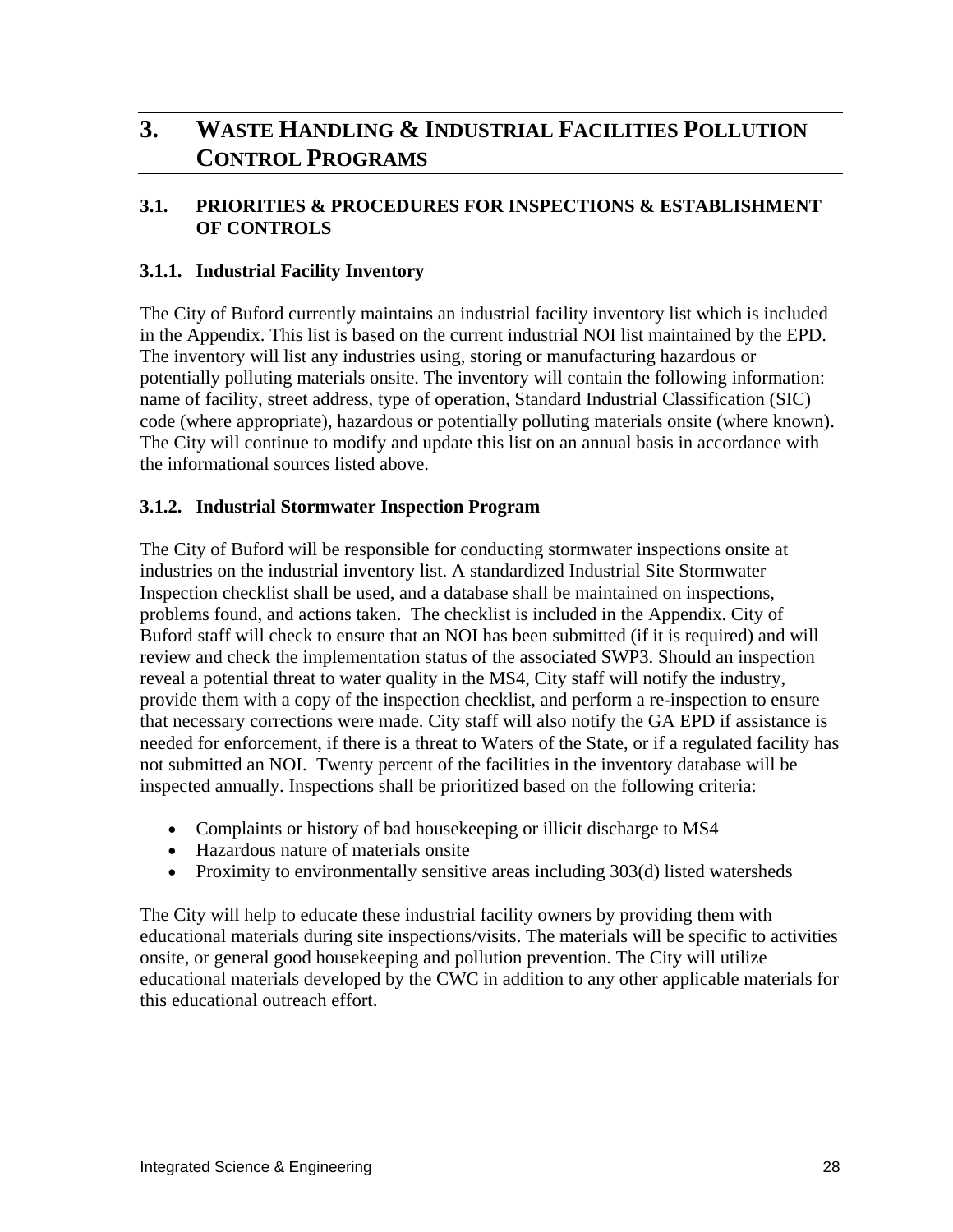# <span id="page-30-0"></span>**3.1.3. Site Plan Review for Private Flood Management Controls**

The City of Buford currently requires industrial developers to comply with the Stormwater Ordinance, which details the rules and regulations governing post-development stormwater management practices for new development and redevelopment. The regulations require developers to submit a site stormwater management plan for developments disturbing more than a certain number of acres or including a certain square footage of impervious surface. Site stormwater management plans must address water quality and water quantity issues in accordance with the requirements of the NPDES Phase I MS4 Permit, the District and applicable local development regulations.

The site stormwater management plan is reviewed by a Georgia-certified Professional Engineer (contracted or City staff) and approved by the Planning and Development Department before an LDA Permit is issued and construction can begin.

# **3.2. MONITORING PROGRAM FOR FACILITY DISCHARGE**

# **3.2.1. Facility Monitoring Program**

In order to monitor industrial facilities discharging to the City of Buford MS4, City staff will continue to operate the industrial and municipal inspections program. If evidence is found during the inspection process that activities onsite are contributing to pollution in the MS4, the site owners will be notified of the violation. Site owners will be given a specific time period, proportional to the violation, in which to correct the problem. If the problem is not corrected, enforcement actions as described above and in the Illicit Discharge regulations will be taken. If the violation is still not corrected, EPD will be notified of the problem. If EPD intervention does not ensure a resolution to the problem, the City of Buford may elect to perform priority pollutant sampling at the facility outfall, as described in the CFR 126.26.

In addition, the City may, during the investigation of a violation of the City's IDDE Ordinance, complete or require monitoring of a suspected industrial facility in order to secure evidence to support the alleged violation.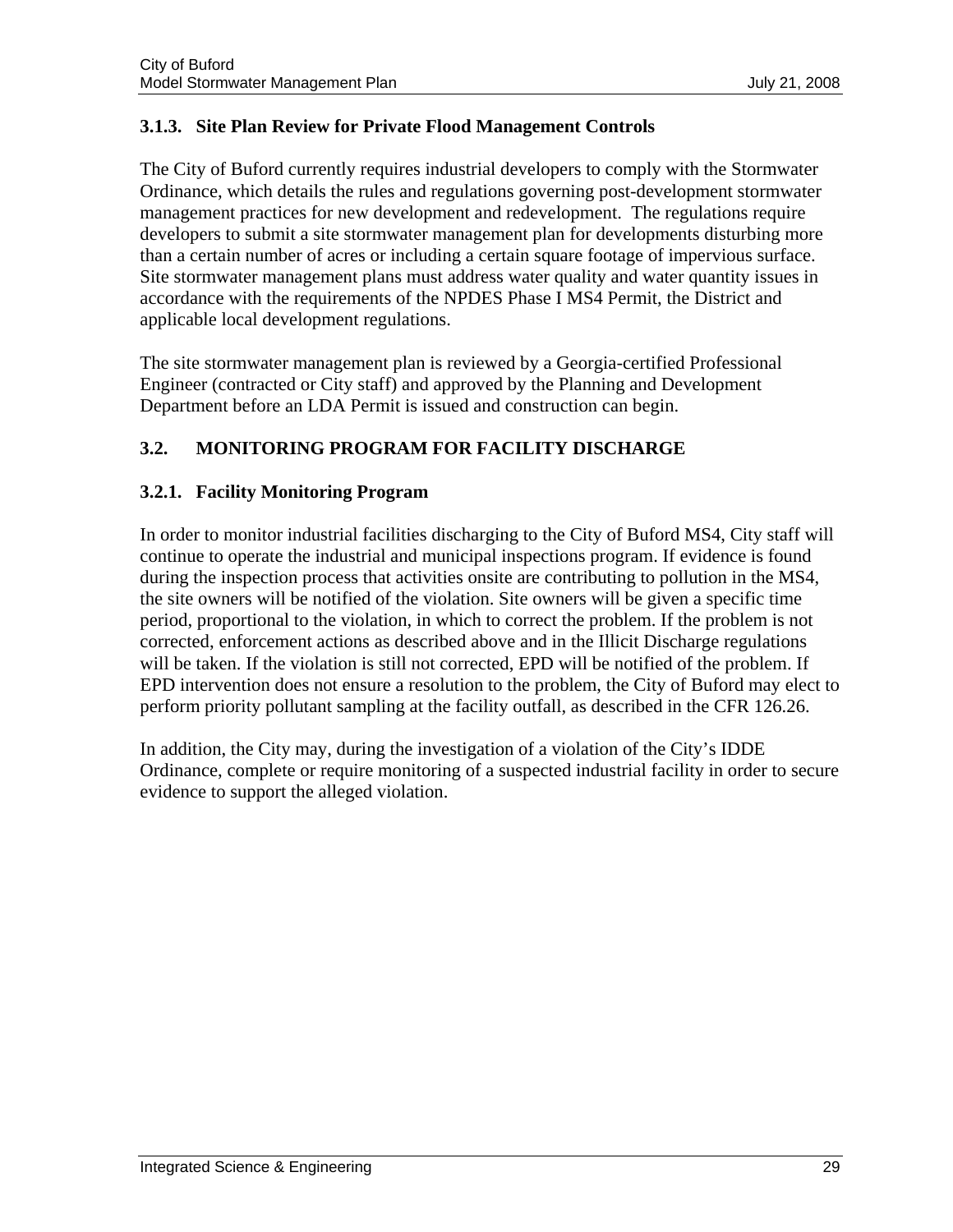# <span id="page-31-0"></span>**4. CONSTRUCTION SITE STRUCTURAL & NON-STRUCTURAL CONTROL PROGRAMS**

# **4.1. SITE PLANNING PROCEDURES FOR WATER QUALITY**

The City of Buford is currently an issuing authority for LDA Permits as defined by the Georgia Erosion and Sedimentation Act (GESA). The model Soil E&S Ordinance, as written and distributed by EPD, was adopted on April 1, 2004. Accordingly, the City administers the programs described below in accordance with the responsibilities related to being an issuing authority. EPD has taken the position that any program in compliance with the regulations of GESA will also be considered in compliance with those requirements of the NPDES MS4 program that relate to E&S.

# **4.1.1. Plan Review**

The City of Buford currently requires submittal of approved Erosion, Sedimentation and Pollution Control Plans (ESPCP) prior to issuance of a LDA Permit. This ensures the proposed sedimentation and erosion plan and post-construction stormwater control measures will comply with the City's E&S Ordinance and effectively reduce pollutants entering the MS4. Plans are reviewed by City of Buford staff or their designee under a Memorandum of Agreement with the Georgia Soil and Water Conservation Commission (GSWCC). The ESPCP must be approved by the City of Buford prior to the City issuing a LDA permit.

# **4.1.2. Land Disturbing Activity Permit**

The City of Buford is its own issuing authority, and remains in compliance with GESA of 1975 as amended in 2003. Accordingly, developers are required to comply with the local E&S Ordinance and obtain a LDA prior to the start of any land disturbing activities within the City limits. The local ordinance includes a requirement that a NRCS approved ESPCP is included with the site plan. This plan must meet the requirements of GESA and the City of Buford's E&S Ordinance which includes the requirement to control turbidity in the site runoff, control impacts on receiving streams, and the implementation of the minimum control measures. The City also requires, through its E&S Ordinance, that local developers pay permit fees of \$40.00 per disturbed acre to the City of Buford.

# **4.2. STRUCTURAL & NON-STRUCTURAL BEST MANAGEMENT PRACTICE REQUIREMENTS**

The BMPs described in the following sections include, but are not limited to, the requirements with which developers must comply to meet the provisions of the GESA. The City of Buford requires development to comply with the provisions of the Buford E&S Ordinance and to meet the following site-specific BMP requirements. A complete list of structural and non-structural BMPs can be found in the *Manual for Erosion and Sedimentation Control in Georgia* (the Manual) amended in 2000. The Manual is commonly referred to as the "Green Book" and is produced by GSWCC.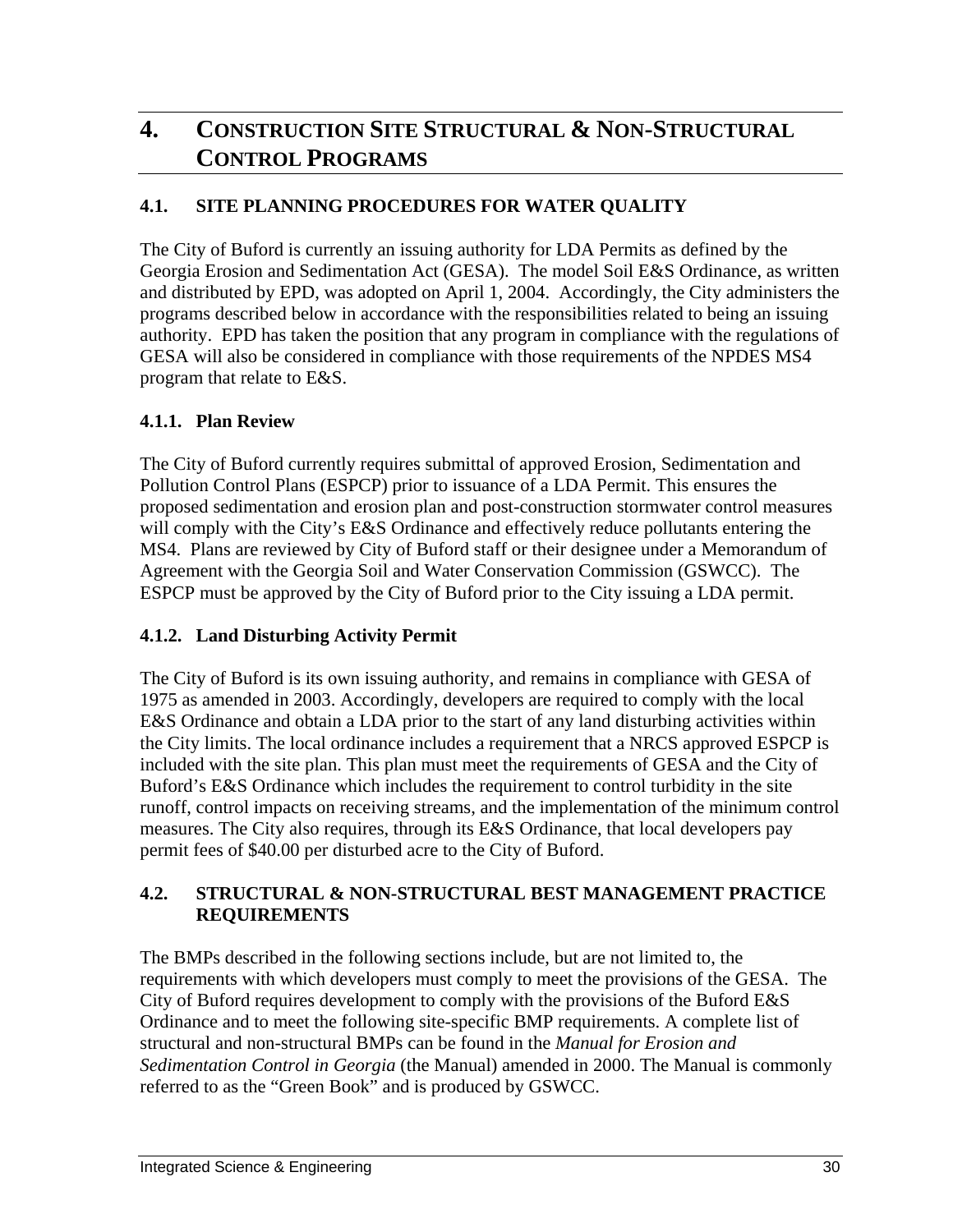# <span id="page-32-0"></span>**4.2.1. Structural Controls**

The structural controls required of developers are necessarily site-dependent; however the following list outlines some of the more common structural approaches recently and currently employed at local construction sites: silt fencing, inlet structure filter bags, infiltration basins, detention/retention ponds, riprap, gabions, check dams, hay bales, and graveled construction site exits. The minimum standards for structural controls are listed in the City of Buford's E&S Ordinance and are included in the Appendix.

# **4.2.2. Non-structural Controls**

Typical non-structural controls that are currently required and in use include the following: 50-foot undisturbed riparian buffers, site planning procedures, and good housekeeping. These minimum standards are also outlined in the City of Buford's E&S Ordinance.

# **4.3. CONSTRUCTION SITE PRIORITY IDENTIFICATION FOR INSPECTIONS**

# **4.3.1. Erosion & Sedimentation Inspection & Enforcement Program**

The City of Buford is responsible for the inspection program that targets construction projects within the city limits. The inspections include checking E&S control measures for compliance with the approved E&S plans and LDA permit. The authority for such inspections follows the City's E&S Ordinance. If, upon inspection, a construction site is found to be in non-compliance with its approved E&S plan, LDA Permit, and the minimum requirements of the E&S Ordinance, the Planning and Development Department will be responsible for enforcing the provisions of the E&S Ordinance. Enforcement measures can include notices of violation, stop work orders, and fines.

The City will conduct a comprehensive site inspection after land disturbing activities commence to verify compliance with applicable E&S requirements. Sites that have an LDA Permit will be inspected at the start of land disturbing activities and on a regular basis until the site is stabilized. Subsequent inspections during the construction process will be prioritized as follows:

- Evidence of poor housekeeping
- History of poor compliance
- Evidence of absent or malfunctioning controls
- Proximity to local waterways

Additionally, follow-up inspections by City representatives will take place to verify that corrective measures have been taken for previously documented deficiencies. A final inspection will be conducted at LDA sites after land disturbing activities have ceased to ensure that the site has been adequately stabilized and that excess materials have been removed.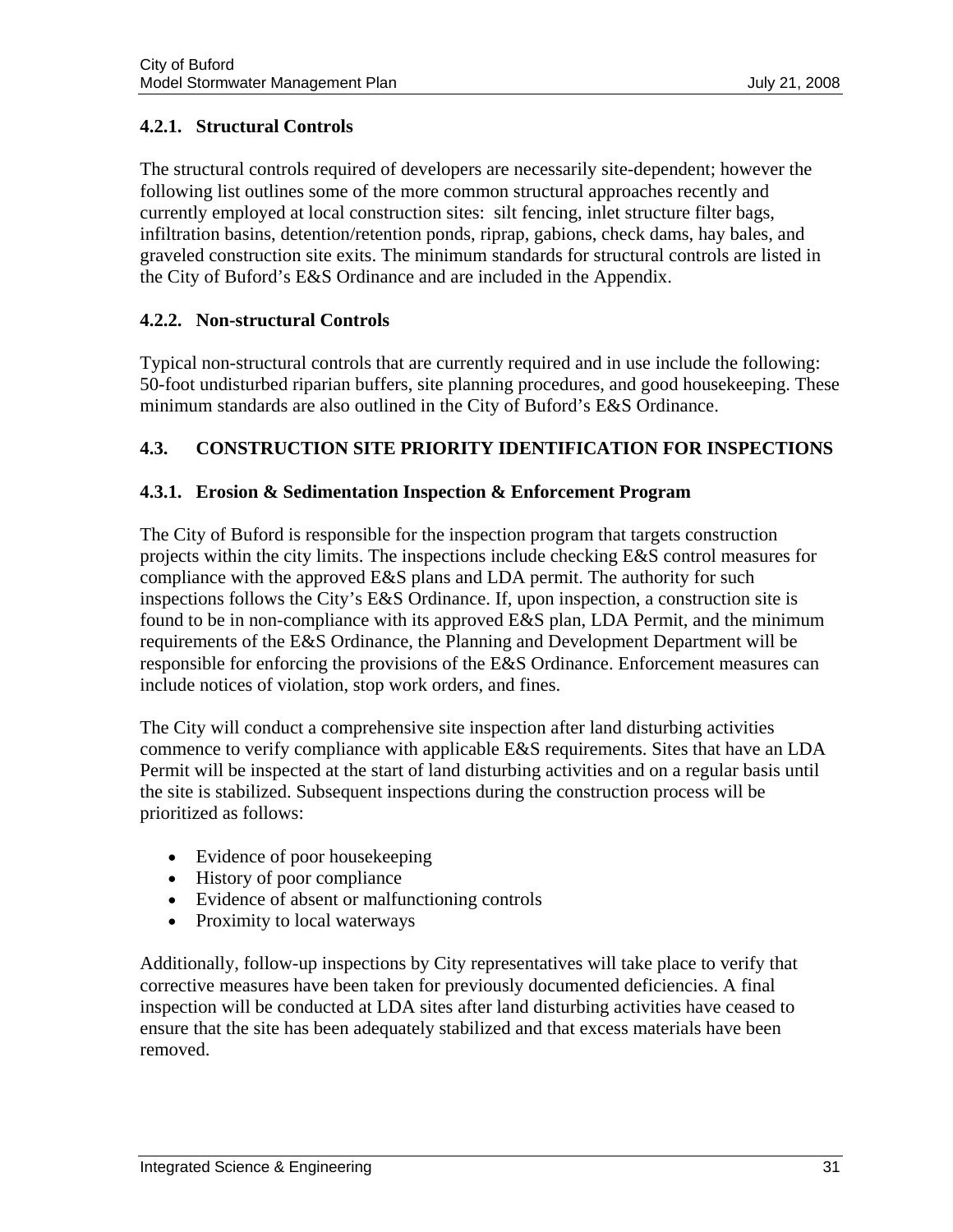<span id="page-33-0"></span>An E&S Inspection Checklist will be completed during inspections. This checklist is important to document the inspection history and the record of compliance. Log books of inspections, violations and enforcement actions will be kept by the Planning and Development Department. The frequency of inspections of developments is as follows:

- At the start of land disturbing activities
- Weekly during land disturbing activities
- At final stabilization

# **4.4. CONSTRUCTION SITE OPERATOR EDUCATIONAL & TRAINING ACTIVITIES**

# **4.4.1. Construction Site Operator Certification Program**

GESA now requires local government employees involved with plan review, site inspections, or E&S Ordinance enforcement, as well as construction site operators to undergo the applicable training seminars developed by the GSWCC. The City of Buford requires construction site operators to provide evidence in their LDA Permit application that they have received this training. Evidence of certification must also be produced during an E&S inspection. The City also requires applicable staff to receive this training as soon as possible after the start of their employment.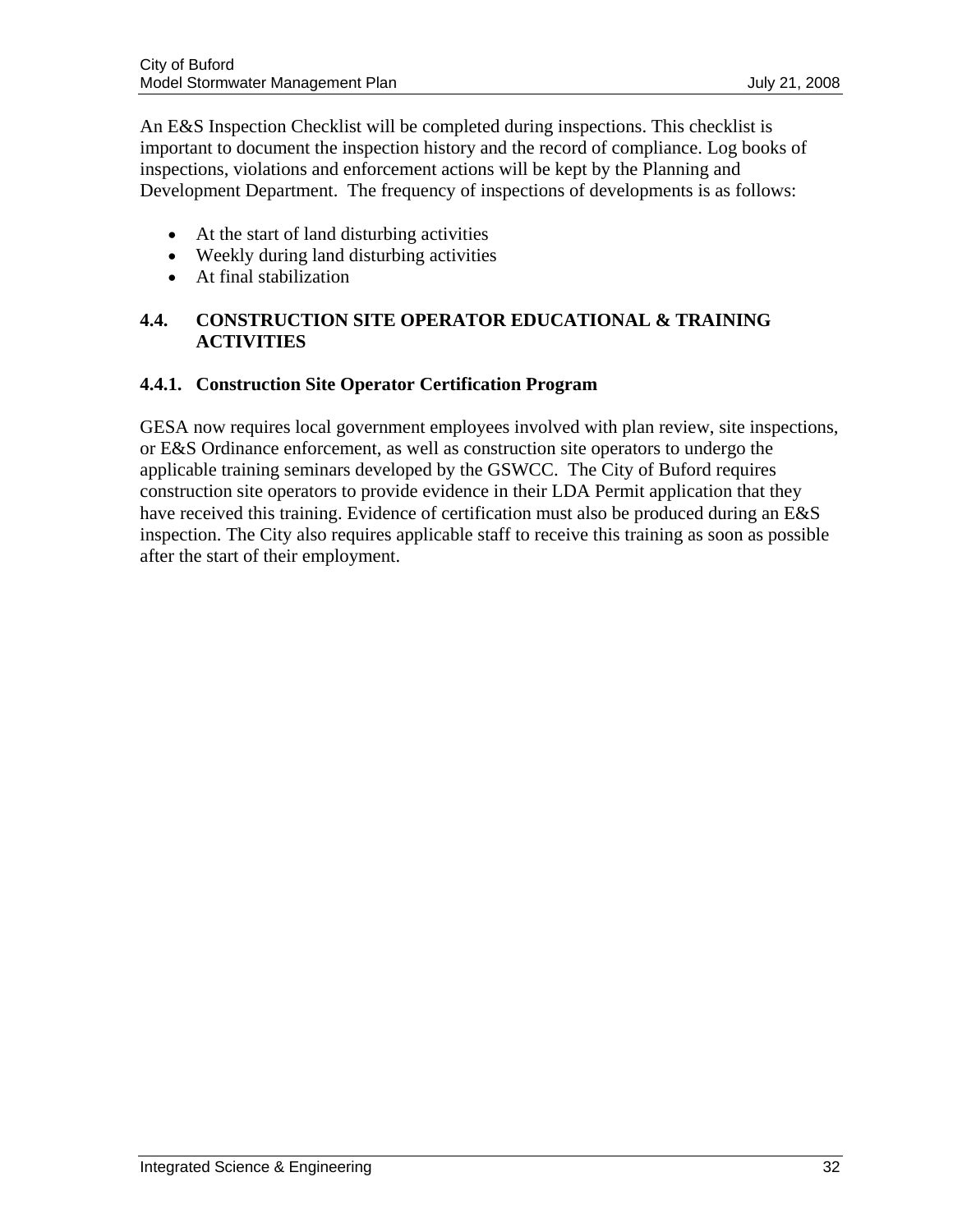# <span id="page-34-0"></span>**5. PROPOSED MODIFICATIONS TO THE SWMP**

# **5.1. INCREASE THE FOCUS & IMPLEMENTATION OF SWMP ACTIVITIES WITHIN THE DRAINAGE BASINS OF WATERS LISTED ON THE ACTIVE 303(D) LIST**

There are two stream segments within the City of Buford that are currently identified on the 2006 303(d) list for impaired stream segments. They are included in the table below:

| <b>Stream</b><br><b>Segment</b> | <b>Reach Location</b>              | <b>Evaluation/Use</b>            | <b>Criterion</b><br><b>Violated</b> | <b>Potential Cause</b>             | <b>TMDL</b> |
|---------------------------------|------------------------------------|----------------------------------|-------------------------------------|------------------------------------|-------------|
| Richland<br>Creek               | Headwaters to<br>Chattahoochee     | <b>Not</b><br>Supporting/Fishing | Fecal<br>Coliform                   | Urban Runoff                       | Yes         |
| Suwanee<br>Creek                | Suwanee Creek<br>Lake to Ivy Creek | Partially<br>Supporting/Fishing  | <b>Biota</b><br><b>Toxicity</b>     | Municipal WCPC<br>and Urban Runoff | Yes         |

# **5.1.1. TMDL Water Quality Monitoring**

Gwinnett County is currently implementing a water quality monitoring program that addresses the 303(d) listed waterways within the City that have established TMDLs, and has an EPD approved SQAPs for each site. A map of the listed stream segments and the location of the County's monitoring sites is shown below. The monitoring program includes monitoring for those parameters for which the stream segment is listed. The City will work with the County to gather and review the data collected at these sites during the current and upcoming permit cycles, (i.e. 2007-2008 and 2008-2009). The analysis of the monitoring results will be included in the 2008 and 2009 Annual Report. If, upon review of this monitoring data, and any additional monitoring data pertinent to the listed stream segments, and the City determines there is a water quality impairment, the City will establish a TMDL water quality monitoring program with sampling locations within the city limits. This program will be designed to narrow down the source of impairment and determine if it is a City responsibility. The TMDL Monitoring Plan will be included in the 2009 Annual Report and monitoring will commence in 2009 such that the data compiled by the City will be reported beginning with the 2010 Annual Report. The TMDL Plan will be coordinated with the City's Long-Term Monitoring Program developed as part of the Watershed Protection Plan in compliance with the City's NPDES Wastewater Discharge Permit.

The City will also implement a dry weather screening program that will address outfalls discharging to waters of the State. The City will prioritize outfalls discharging to any 303(d) listed waterways (or within a mile upstream) in order to determine if those outfalls are discharging any pollutants of concern. These outfalls will be identified during the 2007-2008 permit period and a map of the outfalls will be included in the 2008 Annual Report. These outfalls will be prioritized for dry weather screening during the 2008-2009 reporting period.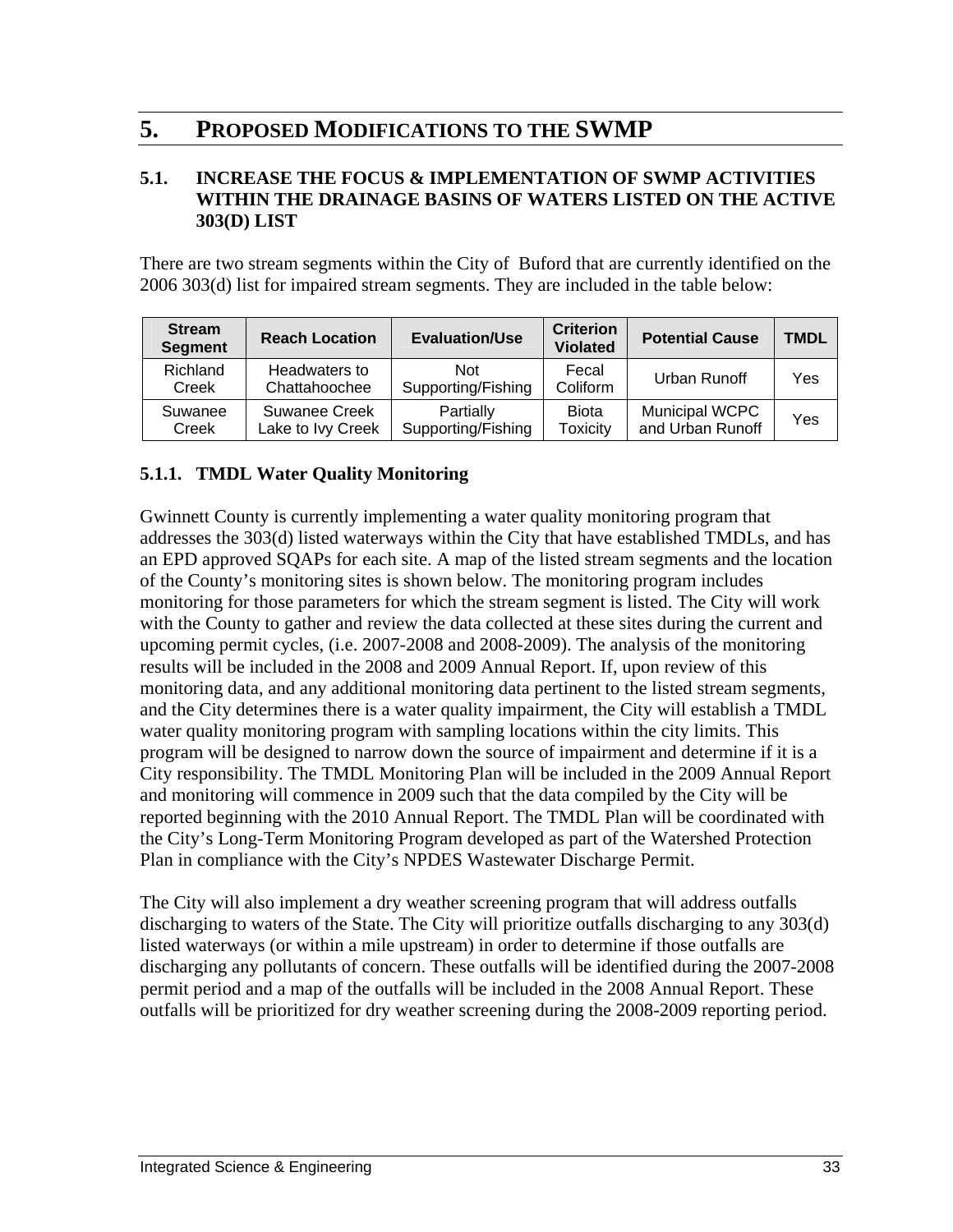City of Buford

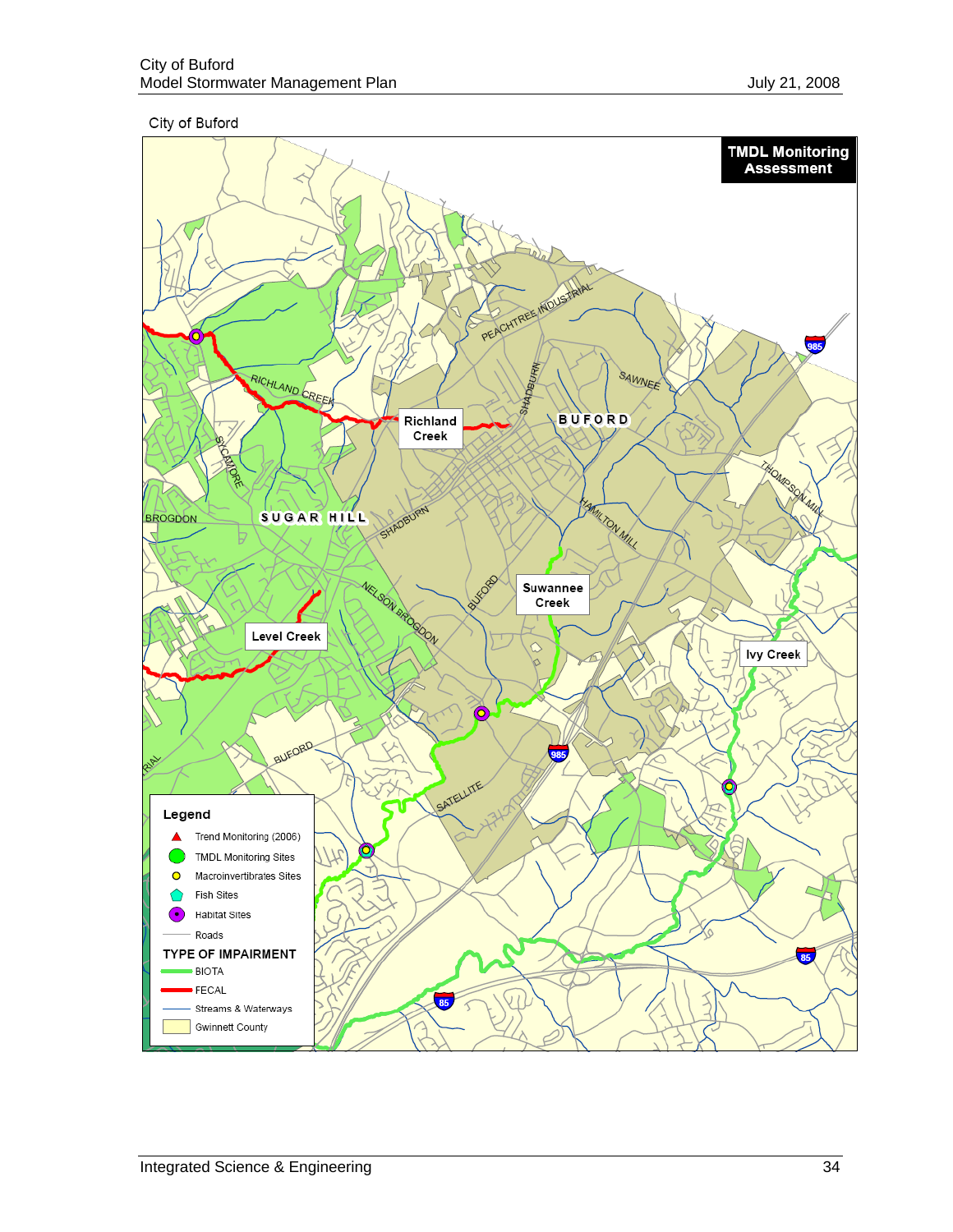# <span id="page-36-0"></span>**5.1.2. Implementation Plan to Address 303(d) Listed Waterways**

The City has reviewed the streams listed on the 2006 303(d) list within Gwinnett County. The City will prioritize the following programs to address the listed pollutants of concern, which include fecal coliform, biota and toxicity:

- Industrial Inspections
- Dry Weather Screening Program
- Public Education Materials including:
	- o CWC Pet Waste Education Brochures
	- o CES Septic System Brochure

TMDL implementation plans have been prepared for Richland Creek and Suwanee Creek. The City of Buford will work to implement these approved TMDL implementation plans in accordance with their identified responsibilities.

# **5.2. ENHANCED EDUCATION & ENFORCEMENT EFFORTS ADDRESSING HIGHLY VISIBLE POLLUTANT SOURCES & ILLICIT DISCHARGES**

# **5.2.1. Highly Visible Pollutant Source/Facility Inventory**

The City of Buford currently maintains an inventory of commercial businesses and facilities that are considered to be highly visible sources of pollutants. The types of businesses included in this list are as follows:

- Gas Stations
- Lawn and Garden Services
- Retail Nurseries, Lawn and Garden Supply Stores
- Commercial Car Washing and Detailing
- Retail Automotive Supply Stores
- Carpet Cleaning

This list was developed and is updated based on the current business license database. The inventory will contain the following information: name of facility, street address, and type of operation. The City of Buford will continue to modify and update this list on an annual basis in accordance with the informational sources listed above. The current inventory is included in the Appendix.

# **5.2.2. Highly Visible Pollutant Stormwater Inspection Program**

The City of Buford will be responsible for conducting stormwater inspections onsite at facilities on the highly visible pollutant (HVP) inventory list. A standardized HVP Site Stormwater Inspection checklist shall be used, and a database shall be maintained on inspections, problems found, and actions taken. The checklist is included in the Appendix. Should an inspection reveal a potential threat to water quality in the MS4 that violates the IDDE Ordinance, City staff will notify the industry or business, provide them with a copy of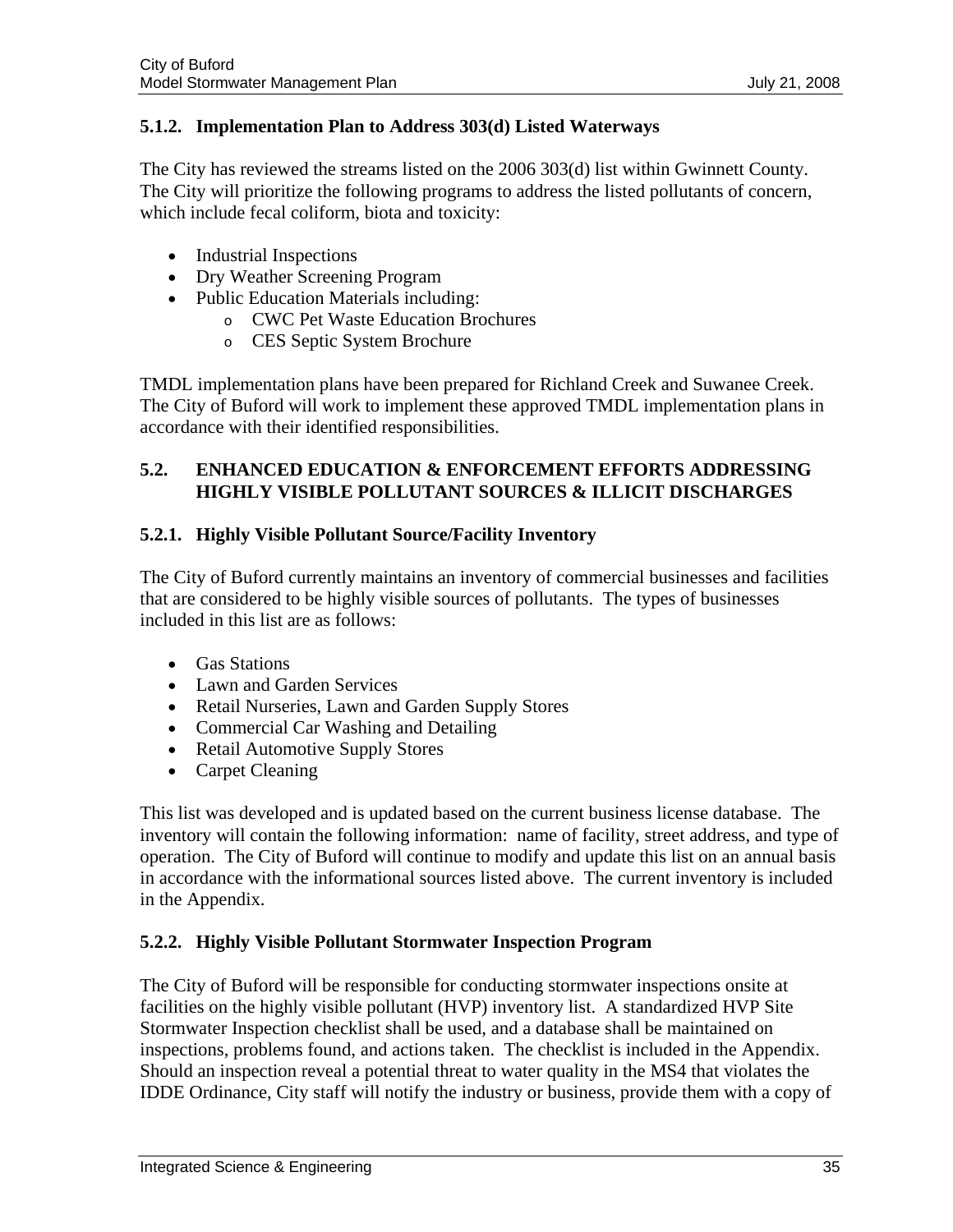<span id="page-37-0"></span>the inspection checklist, and perform a re-inspection (if necessary) to ensure that any mandatory corrections are made. If available, the City will also provide the business owner with educational materials to assist them with making the necessary corrections.

As the City is gathering resources and developing the program, the City will perform HVPs inspection according to the following schedule:

- Year  $1(2008) 5%$  of HVPs
- Year  $2(2009)$  8% of HVPs
- Year  $3(2010) 12\%$  of HVPs
- Year  $4(2011) 16\%$  of HVPs
- Year 5 (2012) 20% of HVPs

This schedule allows for City staff to incrementally increase the number of HVPs inspected each year as staff and financial resources increase. After five years, the City will be inspecting 20% of HVP sites per year, a rate which will continue into subsequent permitting periods, allowing for 100% of the HVP sites to be inspected each permitting cycle. Inspections will be prioritized based on the following criteria:

- Complaints or history of bad housekeeping or illicit discharge to MS4
- Hazardous nature of HVP
- Proximity to environmentally sensitive areas including 303(d) listed watersheds

# **5.3. INCREASE PUBLIC EDUCATION EFFORTS**

# **5.3.1. Utility Bill Inserts**

The City of Buford supplies water and sewer service to approximately 3,000 customers within the City. Each month water and sewer bills are distributed to each of these customers. The City distributes bill inserts to each of these customers a minimum of once per year. These bill inserts address a range of water quality issues including upcoming events, workshops, public meetings, general non-point source pollution issues and basic nonstructural BMP information that is relevant to homeowners and business owners. During each reporting period, one of these bill inserts will be used to encourage the reporting of illicit discharges.

# **5.3.2. Adopt-A-Stream**

Adopt-A-Stream (AAS) is a program of the Georgia Department of Natural Resources (GaDNR) that encourages local volunteer groups to adopt waterways and perform visual, biological, and or chemical monitoring at their adopted site. The goal of the program is to increase public awareness of the State's nonpoint source pollution and water quality issues, and to provide citizens with the tools and training to evaluate and protect their local waterways. Through participation in the program, citizens learn about stormwater pollution, the effects of illegal discharge and dumping, and what to do if they discover illicit dumping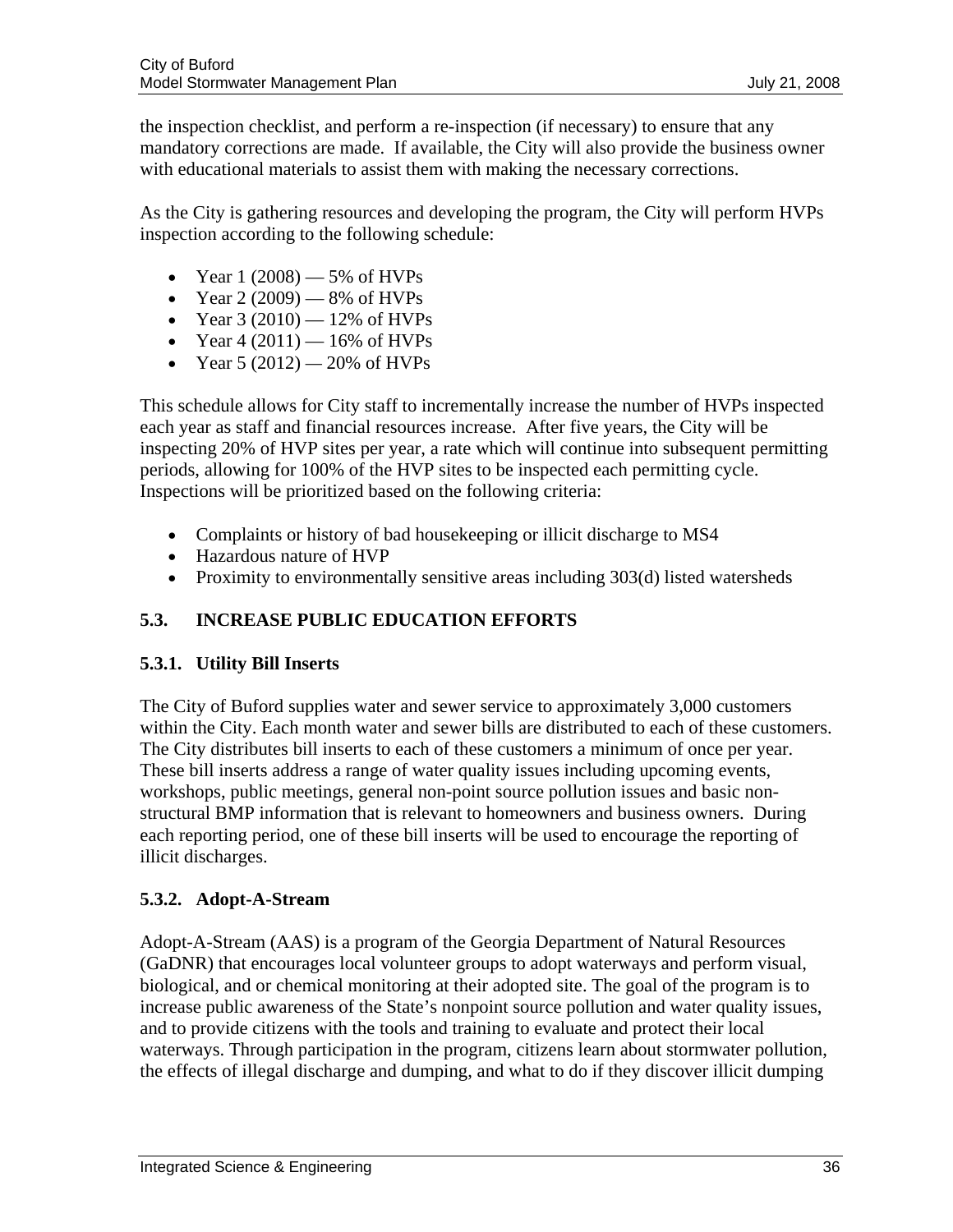or connections. The GaDNR provides free training and program materials to local AAS programs and volunteers.

Gwinnett County coordinates the countywide AAS program that enlists volunteer groups to both monitor the health as well as clean up local waterways for a year. The AAS program has been operating in Gwinnett County since 1991. The main focus of the program is to educate the public on water quality issues. Stream Clean-Up events are organized each year within different waterways located in Gwinnett. Streams are chosen based on their accessibility by boat. These events draw volunteers from the community who are primarily interested in removing trash from the County's waterways. Volunteers access streams in boats and remove any trash they find along the way. A pre-clean-up safety briefing also includes information about illicit discharges. Volunteers are encouraged to keep a look-out for pipes that may be discharging wastes into the streams. Illicit discharges have been identified through this program in the past.

The City of Buford will help to promote this program by providing information/links on the City's website related to this program by June 2009 and by displaying promotional material including brochures and posters at City Hall.

# **5.3.3. Clean Water Campaign**

The CWC is a collaborative public education initiative that brings together local, state and federal government agencies, environmental and community groups and corporate partners who all share the common vision of protecting water quality in metro-Atlanta. The mission of the CWC is to educate the general public about the sources of water pollution due to stormwater runoff, and its negative effects on our water supply, recreational opportunities, aquatic ecosystems and quality of life. The Campaign encourages the protection of our water resources by informing residents and businesses on how to reduce the impacts of those activities that lead to non-point source pollution and polluted runoff.

To reduce redundancy and deliver a consistent message, the NPDES Phase I MS4 permittees in the five counties of Clayton, Cobb, DeKalb, Fulton and Gwinnett developed a single regional public education program which would be able to deliver the sorts of broad media efforts and coordination that was needed to effectively reach the public in the metro-Atlanta area. The CWC was born in 2001 and soon became a collaborative initiative bringing together state and federal government agencies, groups involved in water quality and water resources protection, and the business community.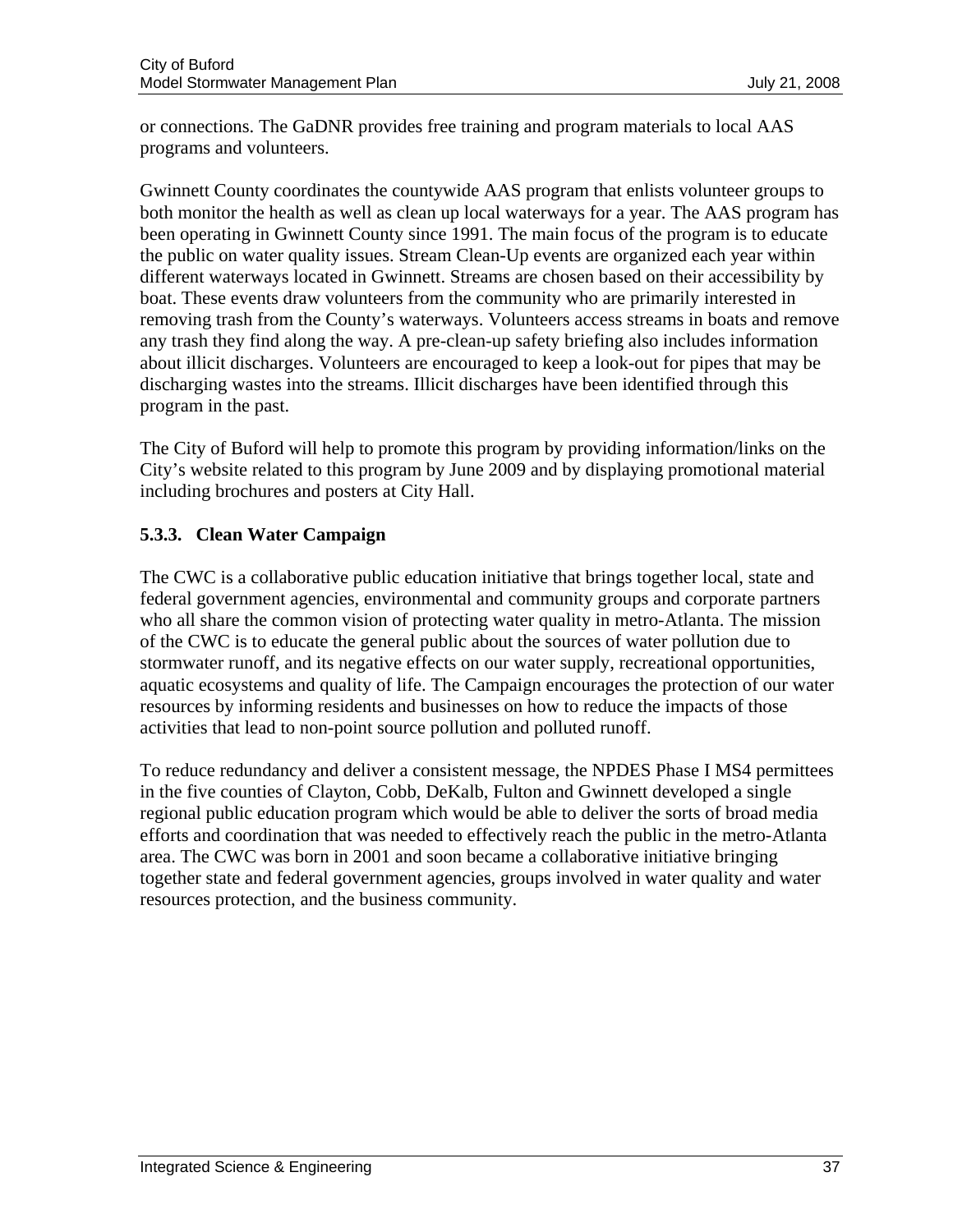The CWC has developed numerous brochures, posters and fact sheets to help educate residents and businesses about stormwater and to provide tips on how to prevent water pollution. The following list of resources is available on the CWC website at [http://www.cleanwatercampaign.com.](http://www.cleanwatercampaign.com/)

- Automobile Service Brochure
- Automobile Service Poster
- Care of Ornamentals
- Care of Turf
- Commercial Landscaping
- Commercial Landscaping Brochure in Spanish
- Composting
- Composting Brochure
- CWC Billboard Posters
- CWC Fact Sheet
- CWC Magnet
- Do-It-Yourself Auto Repair Brochure
- Do-It-Yourself Household Water Assessment
- EPA Pesticide Guide
- Food Service Brochure (Menu For A Cleaner Environment)
- Garden to Protect Water Quality (created by UGA)
- Hazardous Waste
- Integrated Pest Management
- New Billboard Magnets
- Pet Waste Brochure
- Pet Waste Fact Sheet
- Pet Waste Magnet
- Pet Waste Poster (8.5 x 11)
- Pick Up After Pet
- Rain Garden Brochure
- Rain Garden Spanish Brochure
- Residential Lawn Care
- Residential Lawn Care in Spanish
- Septic Tank Brochure
- Septic Tank Maintenance (UGA)
- Storm Drain Stenciling Brochure
- Trash
- Tree Planting Fact Sheet
- Video Public Service Announcements
- When It Rains, It Pollutes! (CWC Background Brochure)
- WSB Brochure
- Youth Activity Book

The CWC has also developed and continues to facilitate workshops free of charge for all interested citizens on the following subjects:

- *Rain Gardens* Learn to plant a flower garden that relies on rain water and prevents water pollution.
- *Automobile Service* Learn how to reduce pollution and save money.
- *Water Efficient Landscapes* Learn about alternative practices to help reduce water use and prevent runoff.
- *Lawn Care* Learn how to manage your lawn without creating water pollution.
- *Composting* Learn how to compost yard materials.
- *You're the Solution to Water Pollution* Learn how to prevent water pollution at home.
- *Septic Tank Maintenance* Learn how to properly care for a septic system.
- *Planting Trees to Protect Streams*

In order to ensure that residents of the City of Buford receive the benefit of this program, the City will provide a link to the CWC website on the City's webpage.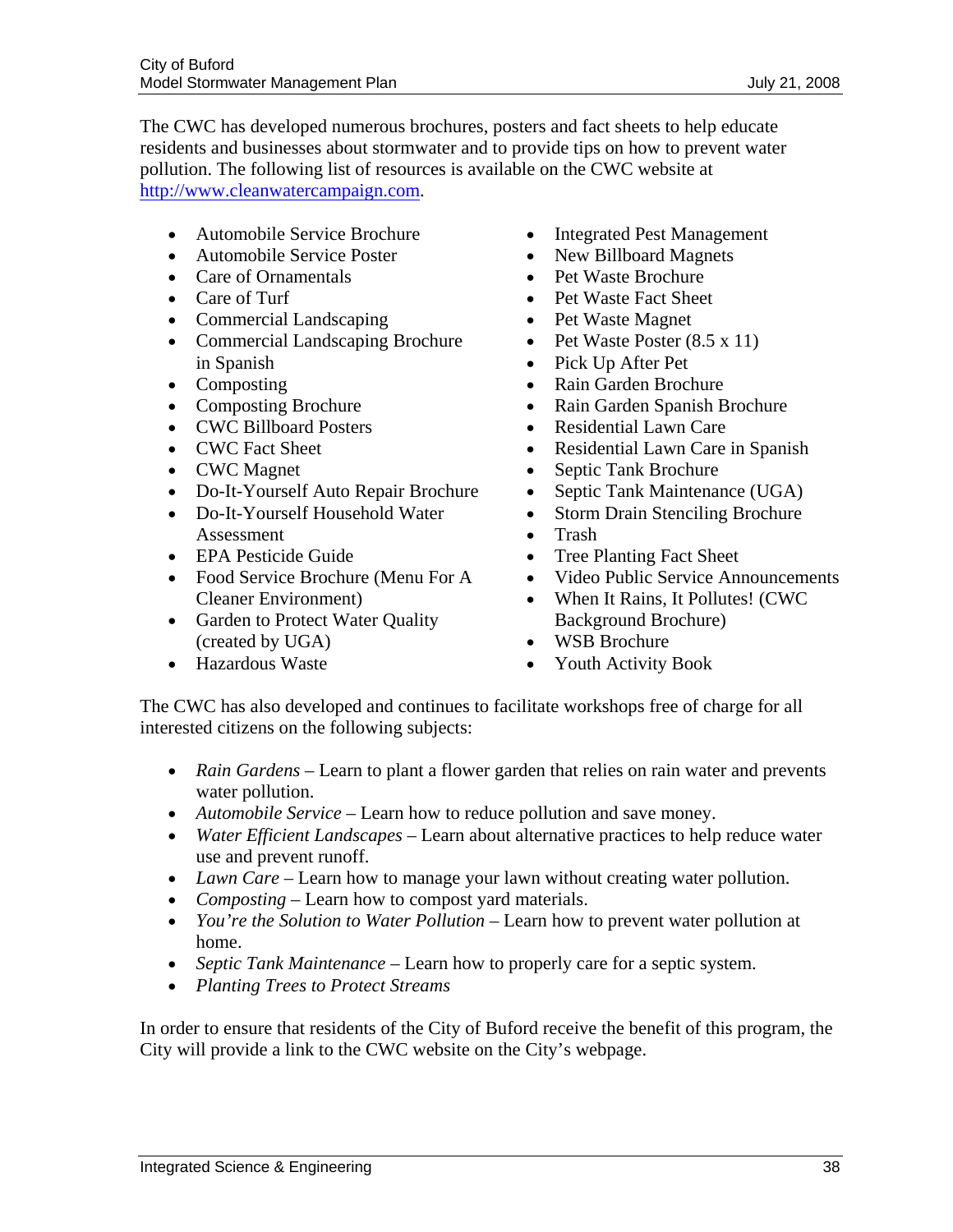# **5.3.4. Gwinnett Clean & Beautiful Programs**

# *5.3.4.A. Storm Drain Stenciling*

The GCB has developed a storm drainage stenciling program to educate others about the importance of preventing harmful runoff by stenciling the message "No Dumping – Leads to Stream" on storm drains in Gwinnett County. Volunteers are provided a stenciling kit that includes: the stencil, blue spray paint and thorough instructions. Additionally, volunteers hang door-hangers on the homes in the neighborhood to educate the residents about what they are doing. Contact information for both GCB and City personnel will be listed so that residents and groups may call to gain information and participate in the program.

# **5.3.5. Gwinnett County Cooperative Extension Service Educational Programs**

The CES provides information and educational opportunities for all citizens of Gwinnett County, including those in the City of Buford. Research based information concerning the environment and water quality is presented through community educational classes, exhibits, radio, television, brochures, and other available media. While many of the CES efforts target homeowners, they also design training for professional green industry employees, who apply pesticides and fertilizers to thousands of commercial and home properties in Gwinnett. Livestock producers are also targeted and provided with animal waste disposal information to reduce the impact of livestock related waste on local watersheds. A few of the educational programs offered by the Gwinnett CES includes:

- Ornamental Planting Methods
- Master Gardener Training
- Agricultural Safety and Security Training
- Ornamental Disease Control and Pesticide Use
- Xeriscaping (low water use landscaping)
- Certified Landscape Professional Exam
- Landscape Maintenance Seminar

The City of Buford will provide a link to the CES website on the City's official stormwater webpage by June 2009 and will also display a selection of educational materials at City Hall.

# **5.3.6. Stormwater Management Webpage**

The City of Buford will maintain a webpage on the City's official website that contains information on stormwater management issues. This website will be used to promote the City's and other local educational programs, workshops and public meetings including the following:

- Clean Water Campaign
	- o Public Information Brochures and Posters
	- o Workshops
- Gwinnett County Adopt-A-Stream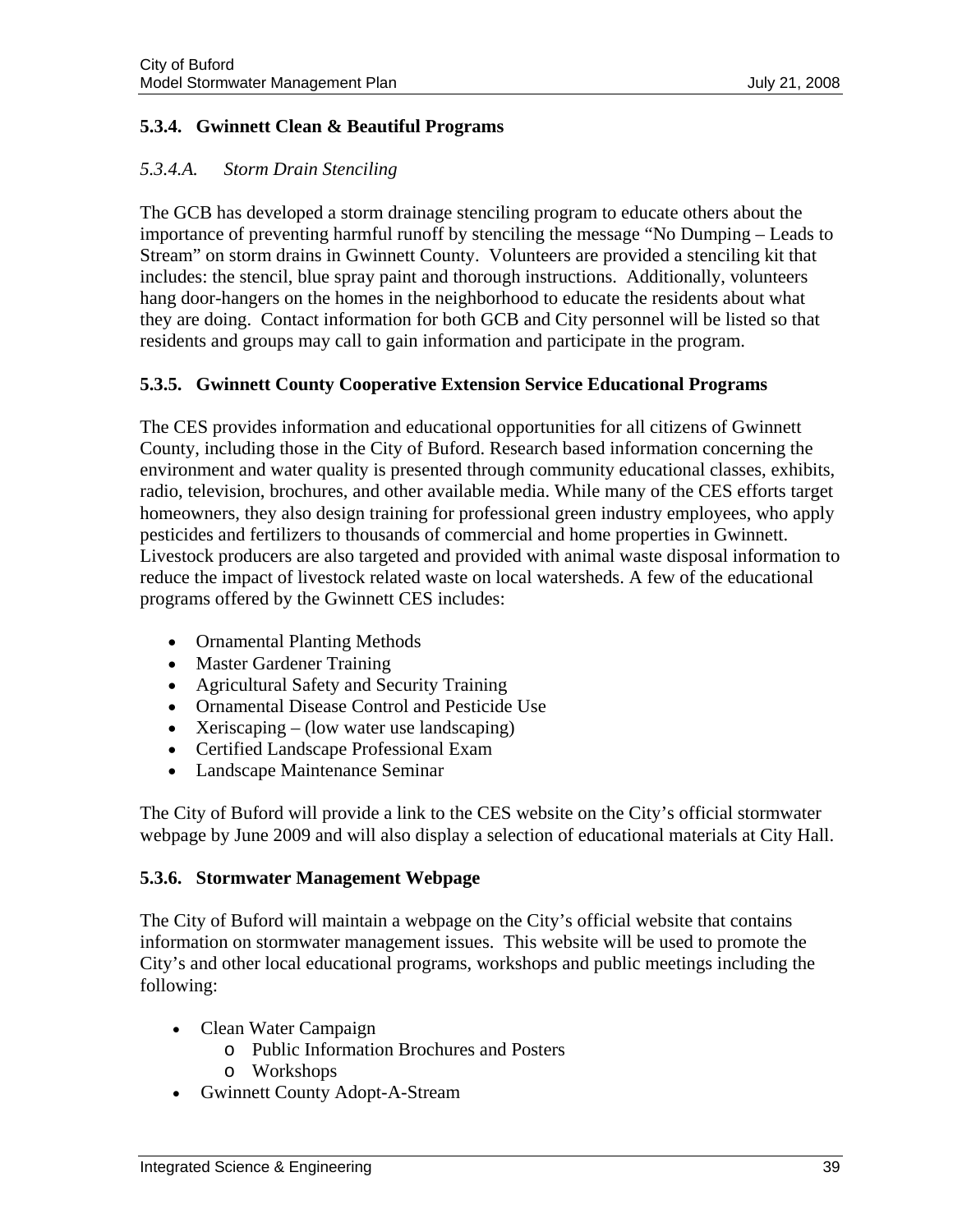- o Volunteer Monitoring
- o Rivers Alive
- <span id="page-41-0"></span>• Gwinnett County Cooperative Extension Service
	- o Xeriscape
	- o Pesticide, Herbicide and Fertilizer Proper Handling and Storage
	- o Septic System Maintenance
- Gwinnett Clean & Beautiful
	- o Storm Drain Stenciling
		- o Great American Cleanup

The website will also contain a link to the approved SWMP, and a description of the City's stormwater program. The City will promote this webpage as a part of other public education initiatives. This page will be added to the City's existing website ([www.cityofbuford.com\)](http://www.cityofbuford.com/) by March 2009.

# **5.3.7. Public Information Brochures**

The City will distribute brochures designed to address stormwater pollution prevention at City Hall. These brochures will be chosen to address the following topics:

- **Stormwater Pollution Prevention**
- Good Housekeeping for Commercial Establishments
- Picking Up After Your Pet
- Proper Handling and Disposal of Hazardous Waste
- Septic System Maintenance
- Promotion of Public Involvement Activities

Brochures will be reviewed on an annual basis and new brochures may be chosen and distributed. Brochures will be restocked as needed. If available, electronic versions of the brochures will be available on the website. The website will be online by December 2008. Brochures will be distributed at City Hall beginning in June 2008.

# **5.4. INCREASE INDUSTRIAL STORMWATER CONTROL EFFORTS, POLLUTION PREVENTION & GOOD HOUSEKEEPING ACTIVITIES INCLUDING INDUSTRIAL OPERATIONS**

It is the City's contention that the Plan (as described within Section 3.) should address the requirements of this element as it relates to completing inspections of industrial and municipal facilities.